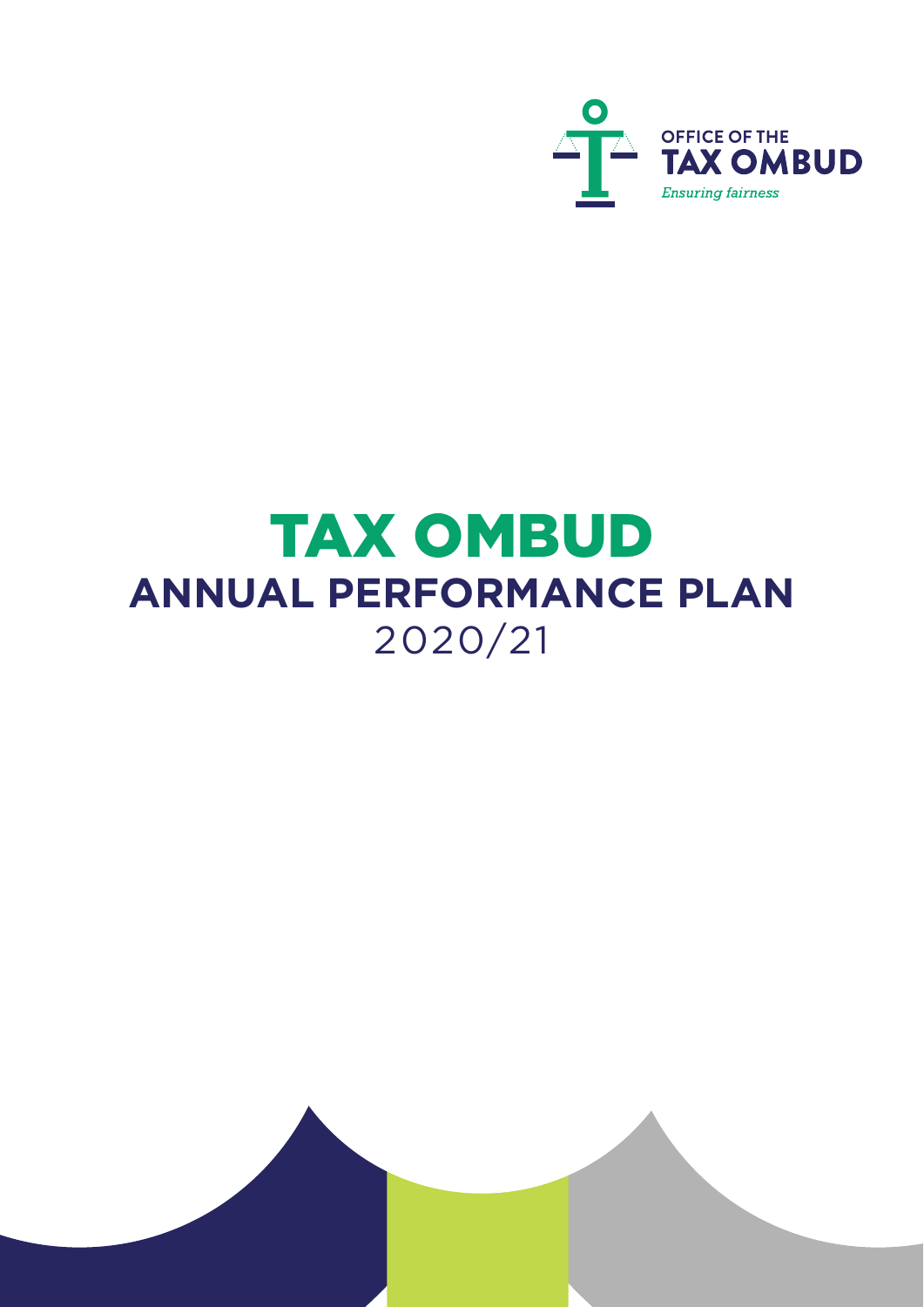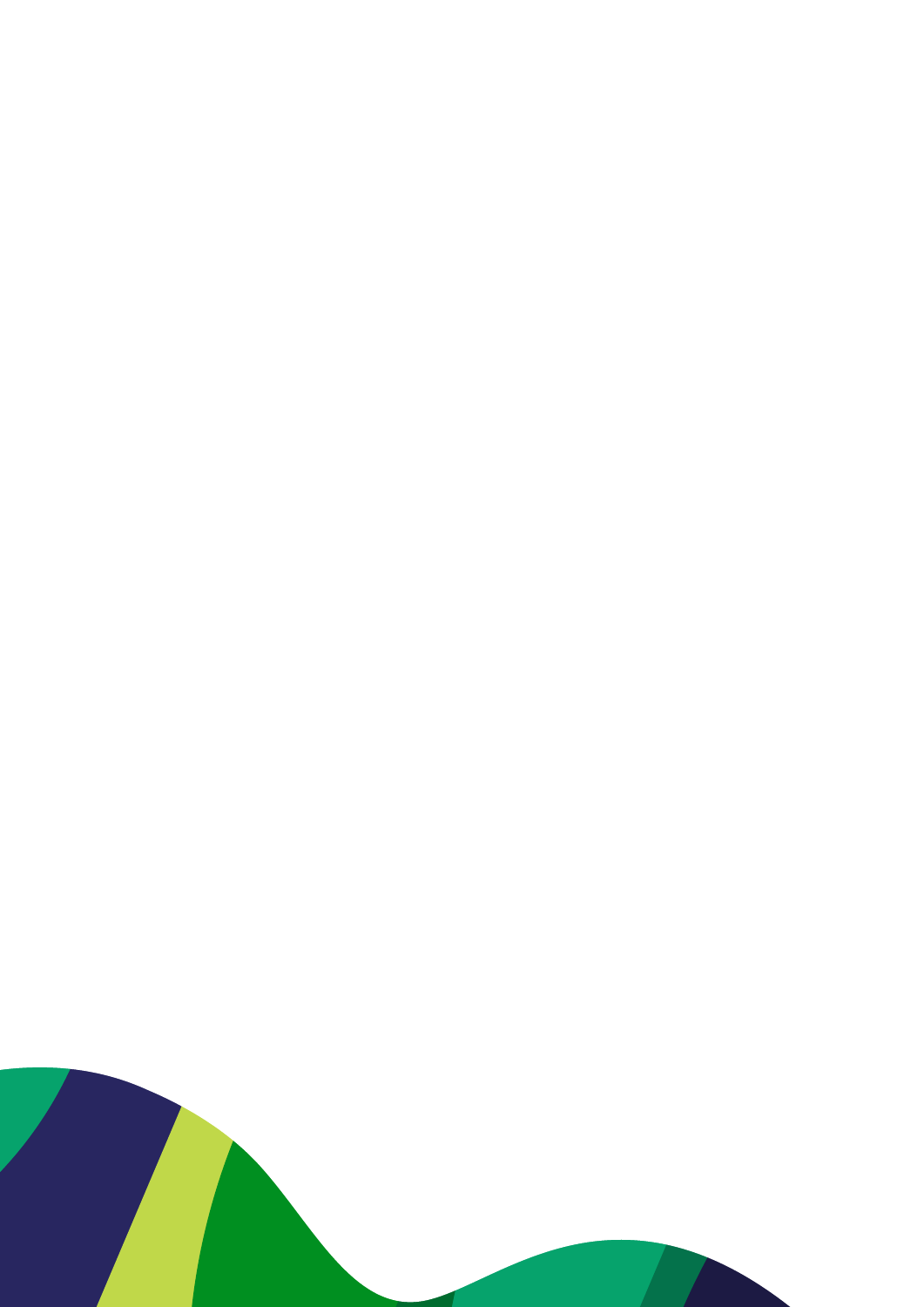# **TABLE OF CONTENTS**

|                       | MESSAGE BY THE MINISTER OF FINANCE      | iii.   |  |  |  |  |
|-----------------------|-----------------------------------------|--------|--|--|--|--|
|                       | FOREWORD BY THE TAX OMBUD               | $\vee$ |  |  |  |  |
|                       | OVERVIEW BY THE CHIEF EXECUTIVE OFFICER |        |  |  |  |  |
| <b>PART A</b>         | STRATEGIC OVERVIEW                      |        |  |  |  |  |
| 1.                    | <b>VISION</b>                           | 1      |  |  |  |  |
| 2.                    | <b>MISSION</b>                          | 1      |  |  |  |  |
| 3.                    | <b>VALUES</b>                           | 1      |  |  |  |  |
| $\mathcal{A}_{\cdot}$ | LEGISLATIVE AND OTHER MANDATES          | 2      |  |  |  |  |
| 4.1.                  | CONSTITUTIONAL MANDATE                  | 2      |  |  |  |  |
| 4.2.                  | TAX ADMINISTRATION ACT 28 OF 2011       | 2      |  |  |  |  |
| 5.                    | SITUATIONAL ANALYSIS                    | 2      |  |  |  |  |
| 5.1.                  | PERFORMANCE ENVIRONMENT                 | 2      |  |  |  |  |
| 5.2.                  | ORGANISATIONAL ENVIRONMENT              | 7      |  |  |  |  |
| 5.3.                  | COMPLAINTS RESOLUTION CORE PROCESS      | 8      |  |  |  |  |

### **PART B** PROGRAMME PLANS 9

| 6.  | STRATEGIC OUTCOME ORIENTED GOALS    |    |
|-----|-------------------------------------|----|
| 7   | OFFICE OF THE TAX OMBUD ANNUAL PLAN | 10 |
| 8.  | RESOURCE CONSIDERATION              | 14 |
| 9.  | RISK MANAGEMENT                     | 16 |
| 10. | TECHNICAL INDICATOR DESCRIPTIONS    | 17 |
| 11. | <b>KEY CONCEPTS</b>                 | 28 |
|     |                                     |    |

ABBREVIATIONS 30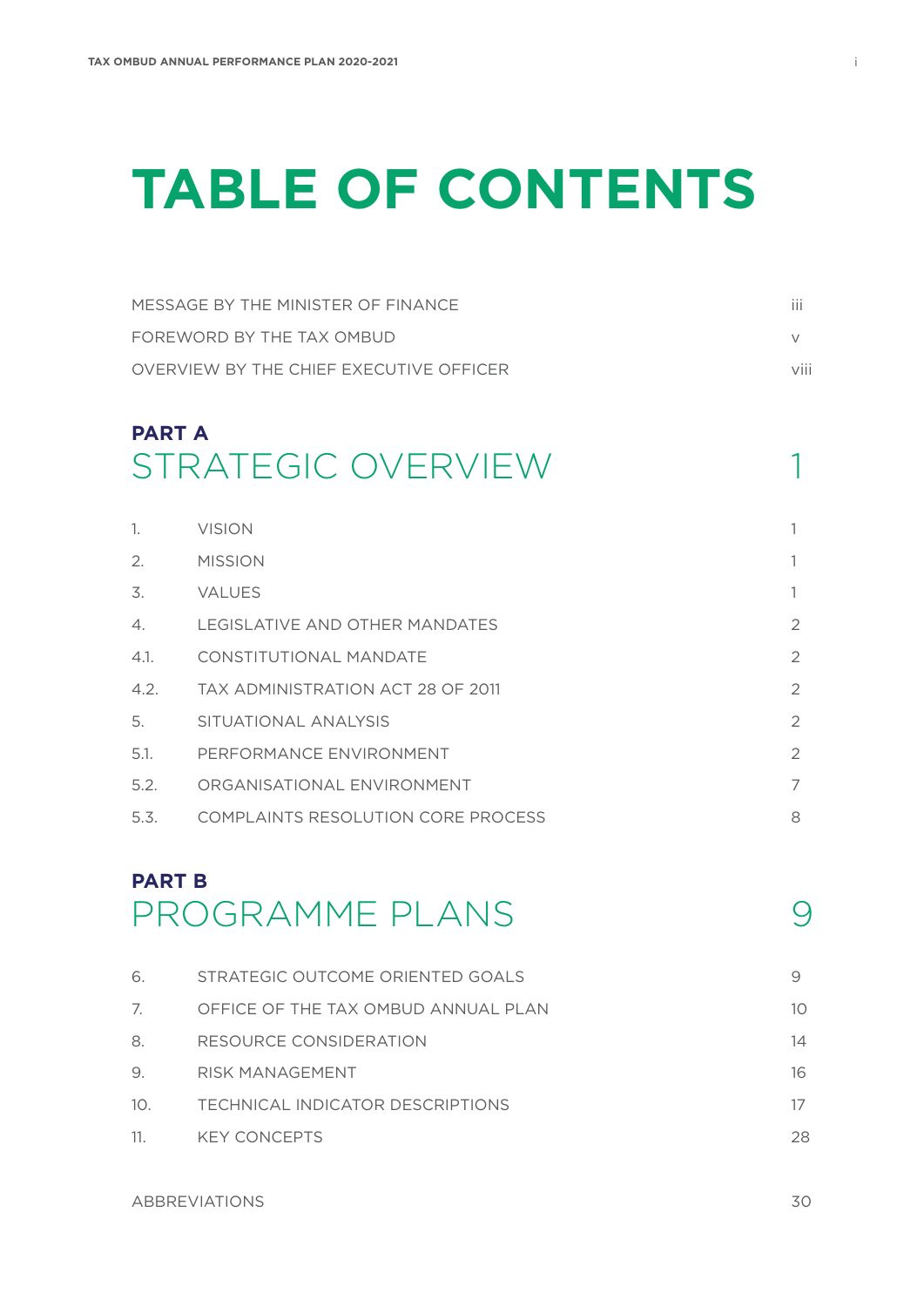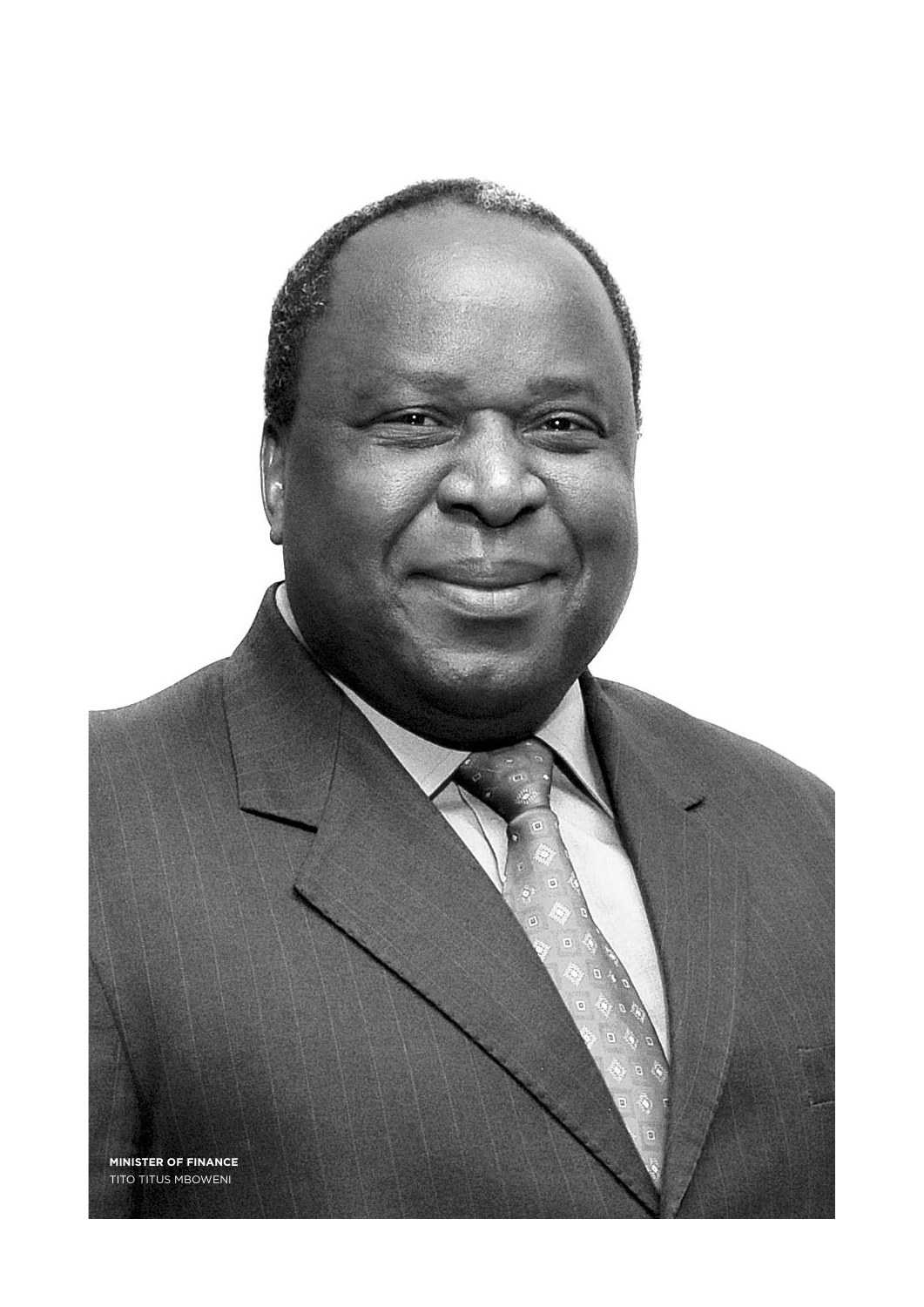# **MESSAGE BY THE MINISTER OF FINANCE**

*"The OTO instils a culture of governance that promotes the principles of transparency, integrity, accountability and stakeholder engagement in the tax administration sphere, in support of democracy and inclusive growth."*

Since its establishment six years ago, the Office of the Tax Ombud (OTO) has been striving to execute its mandate of promoting a fair and effective tax administration. The work of the Tax Ombud and his Office should not be underestimated, as it plays a vital role in ensuring that taxpayers comply with their tax obligations, while at the same time promoting taxpayers' rights and fairness, by serving as a mechanism that helps resolve taxpayers' complaints against the revenue collector. In executing its mandate, the OTO relies on the South African Revenue Service (SARS) to ensure that the recommendations that it makes are adequately implemented, and that taxpayers receive proper feedback. The relationship between SARS and the OTO is important in promoting a fair process in terms of taxpayer complaints, and I am confident that, through their Memorandum of Understanding, the two offices will complement each other.

I have no doubt that the Tax Ombud Strategic Plan 2020 - 2025 will inspire taxpayer confidence, as the Office becomes more effective and accessible.

The OTO instils a culture of governance that promotes the principles of transparency, integrity, accountability and stakeholder engagement in the tax administration sphere, in support of democracy and inclusive growth. The Office will continue to interact with taxpayers to oversee the process of ensuring that their rights are respected. The commitment of National Treasury is crucial in supporting the OTO to achieve the

highest standards of corporate governance. This entails ensuring that there is a sound governance framework that encompasses the requisite internal and external assurances. This will assist the Office to achieve its strategic objectives, by evaluating and improving the adequacy and effectiveness of its governance, risk management and control processes.

I recently extended the term of office of the Tax Ombud, Judge Bernard Makgabo Ngoepe, for three years, commencing 1 October 2019, and both my office and National Treasury will continue to support the Tax Ombud in executing the given mandate.

I welcome and support the Annual Performance Plan 2020/21 as the next chapter for the Office to continue as an efficient, independent, impartial and fair redress channel for the resolution of taxpayers' complaints about SARS matters. I look forward to continuing to work with the OTO in contributing towards building taxpayers' confidence in the tax system.

I am confident that the Tax Ombud will continue to guide the OTO to greater heights during the coming years, through his strong leadership.

inhere"

**T.T. MBOWENI, MP** MINISTER OF FINANCE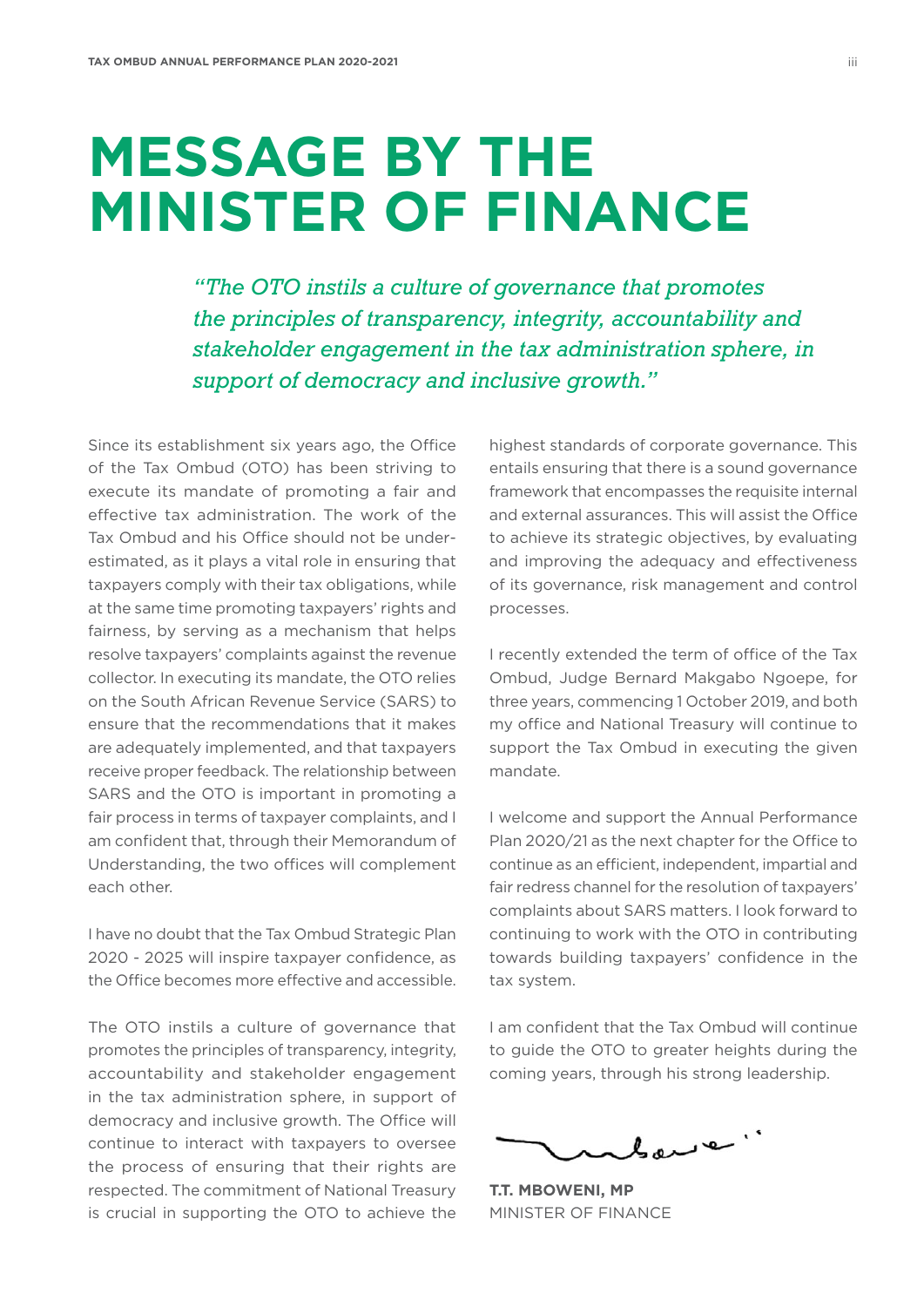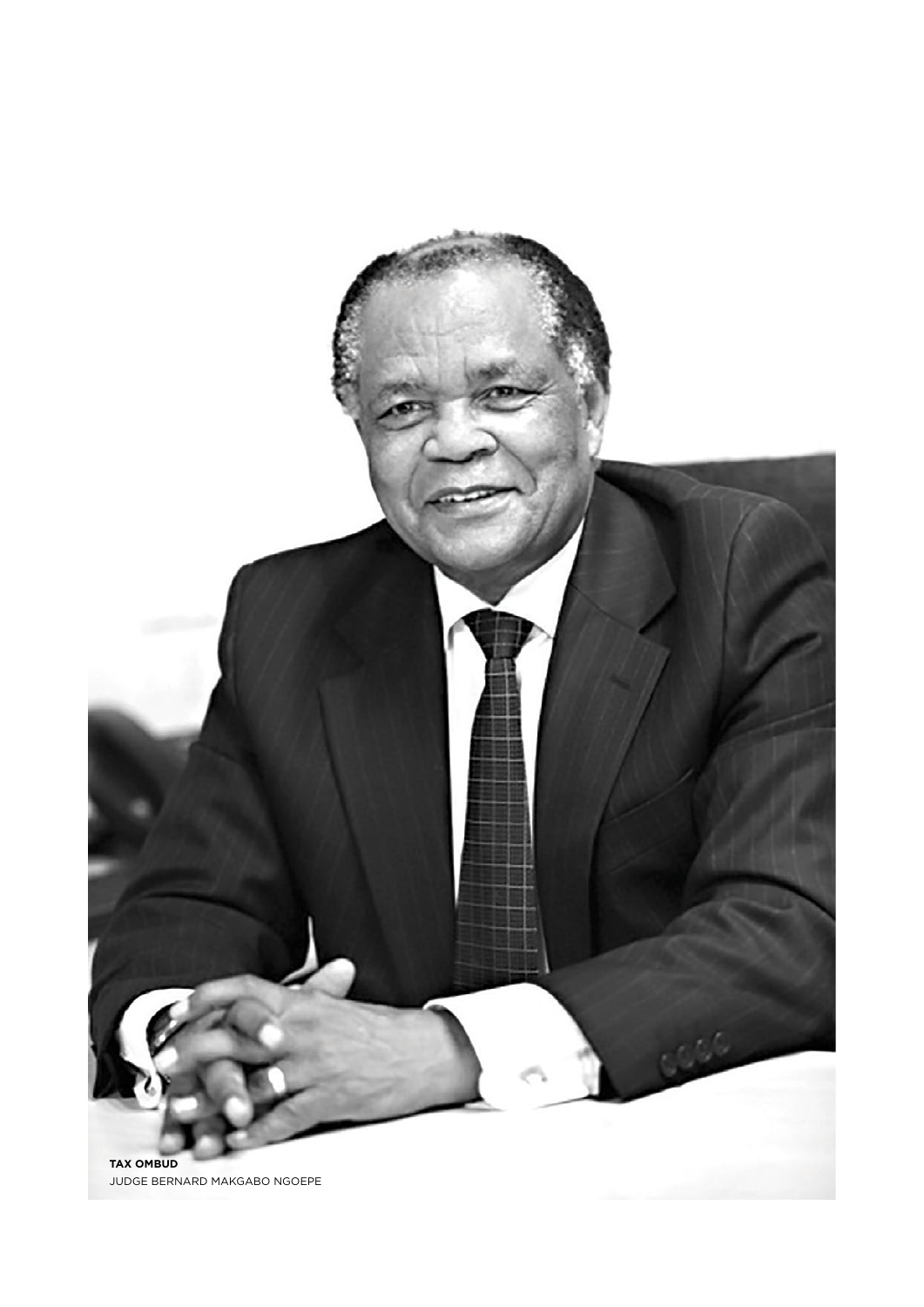# **FOREWORD BY THE TAX OMBUD**

*"Minister Mboweni's appreciation of our contribution to the country's tax administration system reassures me that we are on the right path and working towards ensuring a fair tax administration system."*

As an institution that operates in the service environment, the OTO has displayed its commitment to resolving taxpayers' complaints and promoting a fair tax administration system for the last six years. Six years ago, when I started this Office, my vision was to ensure that it served taxpayers by informing them of their rights and responsibilities, as per the Constitution of the country. It was also to ensure that taxpayers knew that there was an impartial and fair avenue available to help resolve their tax complaints against the South African Revenue Service (SARS). I can confidently say that we will continue to strive to be a trusted organisation and display integrity in the work of this office, which is something we have done since inception, if the commendations we receive from taxpayers and other stakeholders are anything to go by.

In the 2018/19 Tax Ombud Annual Report, Finance Minister Tito Mboweni said in his overview that he could "… confidently state that the improvement we have seen within the revenue collector is partly attributable to the work done by the OTO, which has helped promote a healthy balance between SARS' powers and duties, on the one hand, and taxpayers' rights and obligations, on the other".

I concurred with the Minister's sentiments, as the OTO has made a significant contribution to improving public confidence in the tax administration system, by ensuring that there is a fair and independent avenue to address their issues with SARS. Minister Mboweni's appreciation of our contribution to the country's tax administration system reassures me that we are on the right path and working towards ensuring a fair tax administration system.

Tax collection remains a crucial aspect of ensuring a better life for all. I have stated before, and will reiterate, that we are committed to facilitating the fair collection of taxes and will assist SARS in doing so. In instances where the revenue collector treats taxpayers unfairly, we will intervene, seek to address the matter and sometimes quarrel with SARS. But this does not in any way mean that we are opposed to the legitimate collection of taxes.

#### **BUILDING BLOCKS FOR OUR STRATEGIC INTENT**

As part of my responsibility, I must provide clear direction for the OTO for the Annual Performance Plan 2020/21, and I would like to ensure that the OTO continues to be respected by all taxpayers and other stakeholders.

The Annual Performance Plan 2020/21 details our annual objectives and how we will go about achieving them. The senior leadership team and I have identified the pillars that are important to driving our strategic intent of improving the service provided by the OTO. Our first pillar is achieving independence from SARS. What is important now is to determine how to go about achieving this.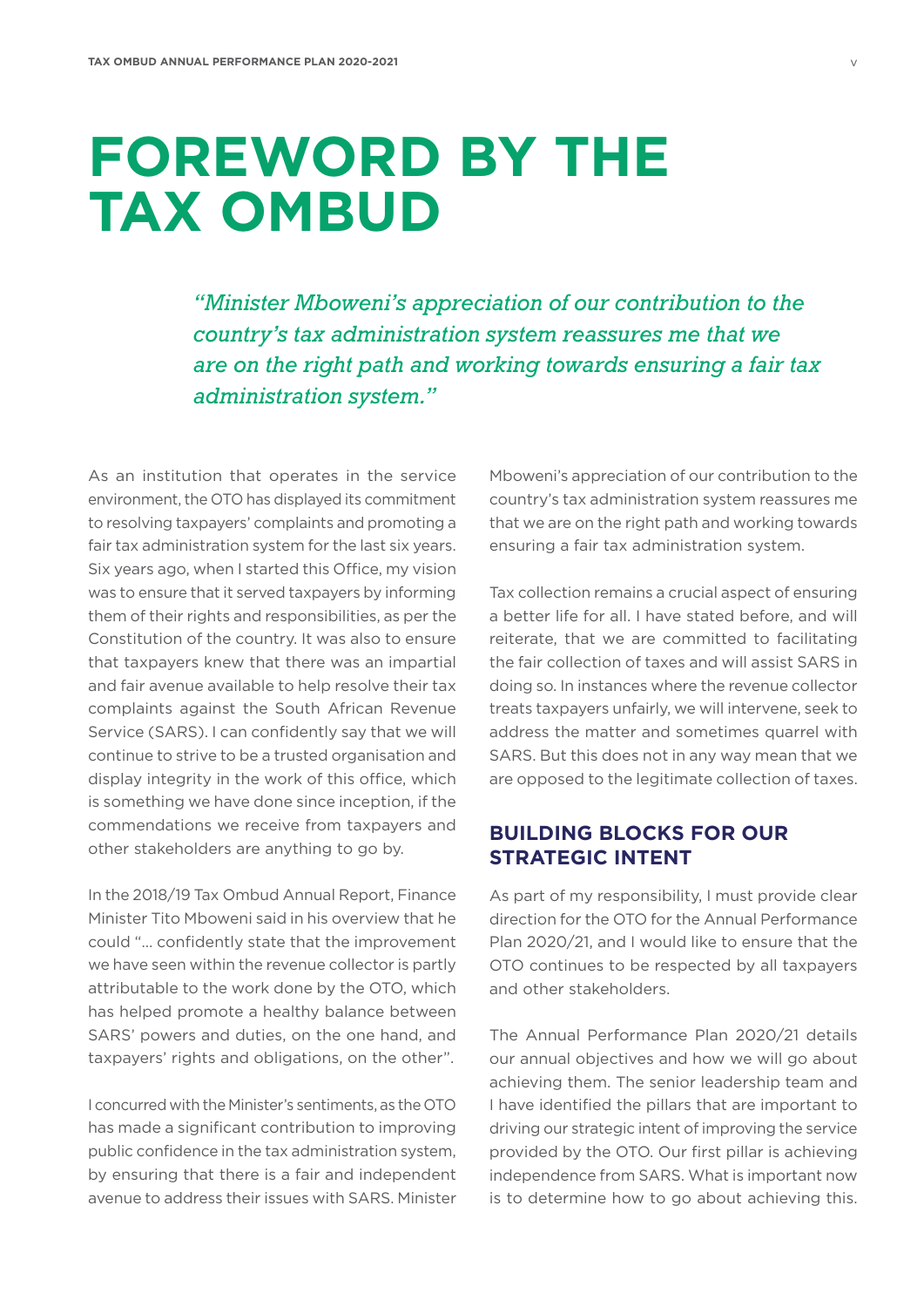The OTO must limit the risk of being perceived as biased by taxpayers, and it is thus crucial not to just be viewed as independent by taxpayers, but to be structurally independent, which will enable us to fulfil our mandate efficiently. In doing so, we will continue to engage the Minister of Finance and consult with other stakeholders, in order to solicit their input on how to improve our legislative amendments, so as to enhance the OTO mandate and foster our independence.

Our second pillar is an efficient Office that is taxpayer-centric. It concerns me when taxpayers feel that they do not receive proper service from the Government, and in this regard, I commit the OTO to strive to be customer-centric, to serving our taxpayers well, and to be exemplary in terms of service delivery. We commit to improving our services and promoting confidence among all our stakeholders. This can be achieved by becoming accessible to all taxpayers, including under-serviced communities; promoting clarity and feedback, by being responsive; and improving taxpayer engagement, by offering a differentiated experience that integrates the human element with digital channels. This will require that we train our employees to be efficient and accountable when dealing with taxpayers.

Thirdly, as already said, we are committed to ensuring a system of fair collection of taxes. We are therefore committed to contributing to ensuring that the country's culture of tax compliance remains strong, and we call on all stakeholders to continue supporting the OTO and SARS in this regard.

In conclusion, the OTO has highly skilled personnel and plans to contribute to the process of improving the country's tax administration system. We have built and enjoyed excellent mutually beneficial partnerships with our stakeholders, and I am confident that, through these partnerships, we will ensure that we have an efficient Office that contributes positively to an efficient and fair tax administration system in the country.

Daugpp

**JUDGE BERNARD MAKGABO NGOEPE** TAX OMBUD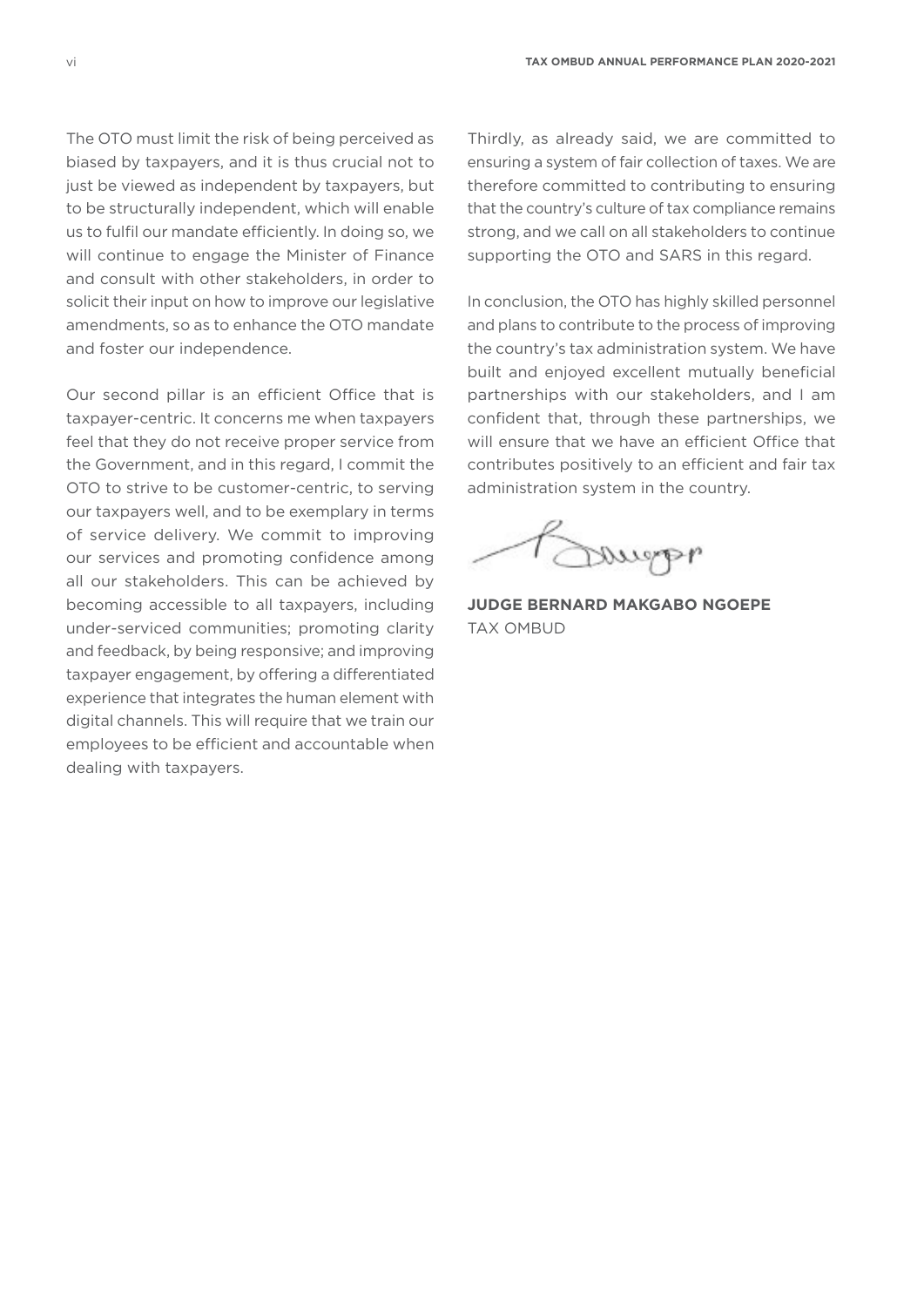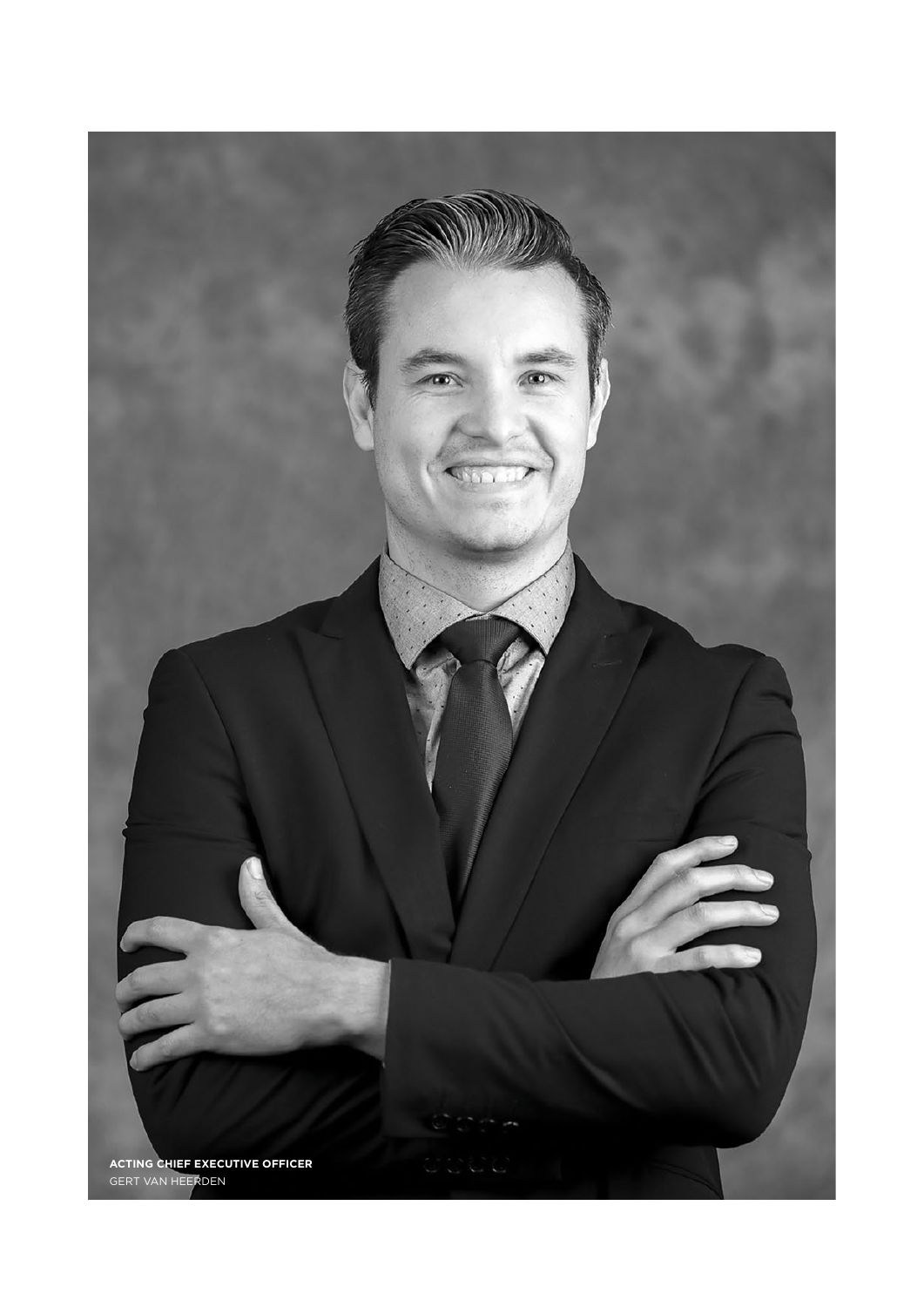# **OVERVIEW BY THE CHIEF EXECUTIVE OFFICER**

*"In essence , our strategic intent will ensure a greater collective effort to achieve our strategic goals of Accountability; Efficacy; Independence; Security; and Confidentiality."*

The past six years of the OTO's existence were characterised by laying a solid foundation and building strong pillars, which proved pivotal in creating an exemplary institution that is committed to making a significant impact on the South African tax administration system, and to making a difference in the lives of taxpayers. In support of the Government's Vision 2030 and the seven electoral priorities, the OTO will contribute to building a capable, ethical and developmental State.

This period also allowed the OTO to intensify efforts aimed at improving the complaints resolution process, and ensuring that taxpayers' complaints are resolved speedily and with sound reasons provided for the decisions or recommendations made. Strong principles of professional, ethical and accountable service delivery have put us in a good position to be regarded as having facilitated improved taxpayer perceptions and the experience of dealing with the South African Revenue Service (SARS). Taxpayers, tax practitioners and parliamentarians have spoken of the positive impact that the OTO has made in terms of revenue collection. As much as this is pleasing, a lot of work still needs to be done, before the OTO can say it is where it wants to be as an institution.

#### **STRATEGIC OVERVIEW**

The focus of the APP 2020/21 will be on intensifying the efficiency of OTO services by being accessible and responsive; promoting awareness of our services and the rights of taxpayers to under-serviced communities; cementing strong partnerships with stakeholders; as well as assisting the country by promoting tax compliance.

In essence, our strategic intent will ensure a greater collective effort to achieve our strategic goals of Accountability; Efficacy; Independence; Security; and Confidentiality. This will, in turn, result in an efficient service and accountability to taxpayers.

#### **AN INDEPENDENT OFFICE**

For many, the OTO is regarded as an extension of SARS. This is a perception that has serious operational and reputational risks. To a certain extent, it is understandable that some taxpayers believe we are part of an institution over which we have oversight, as our budget falls within that of SARS, and we still rely on the revenue collector for operational support. I must stress that SARS has no influence over the decisions taken regarding complaints received by the OTO, but this arrangement and the related risks is not ideal. For this reason, one of our goals for the near future is to strengthen our mandate, by achieving structural independence for the OTO.

So as we plan for the next five years, our attention shifts to focus more on achieving the structural and operational independence of the OTO from SARS. Tax Ombud, Judge Bernard Ngoepe, has been supported by many of our stakeholders in calling for independence from SARS since the establishment of the office.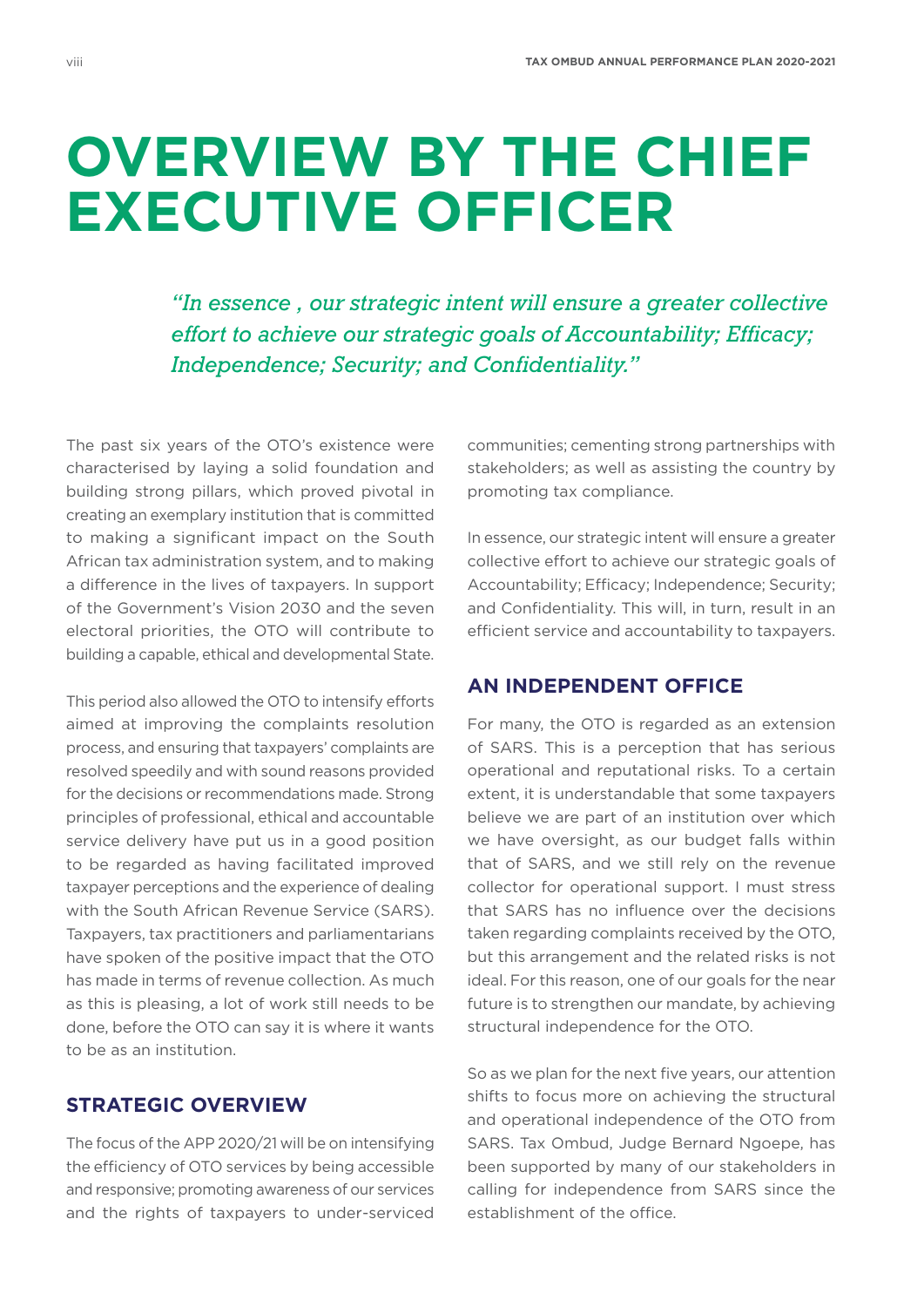#### **ACCOUNTABILITY TO TAXPAYERS**

The service that we provide to taxpayers is very important to the country's coffers, as it contributes to tax compliance. Therefore, it is important that we take accountability for ensuring that taxpayers are treated fairly and that they are aware of their rights as taxpayers, as well as of their tax obligations to the country. A balanced and fair application of the tax administration process can contribute to a culture of tax compliance and increased revenue that can be utilised to the benefit of all citizens. It is thus important that the complaints processes we use to address complaints made by taxpayers against SARS are transparent, fair and efficient.

#### **INTENSIFYING OUR EFFICIENCY**

We have indicated our ambitions and put plans in place to provide a consistently high-quality service that is both taxpayer-centric and provided at minimal cost. We will accomplish this by creating an agile organisation that is able to scale efficiently to meet taxpayer demands, by embracing the new technologies. We believe that technology can help simplify our complaints processes and the way that taxpayers interact with the organisation; and improve accessibility and engagement with taxpayers through effective and real-time communication tools. In addition, the effectiveness of our service will ensure that taxpayers are treated fairly. With adequate resources - both financial and personnel - there is no reason why we cannot be a leader in using technology to service our stakeholders and improve our customer-centricity.

The studies we have conducted in the past show that a considerable percentage of our population is still oblivious of the existence of the OTO. This needs to change sooner rather than later. The focus in the next five years will be on public relations and using freely available marketing tools, in order to assist Government with reducing expenditure. Judge Ngoepe and his senior leadership team have been most accommodating in being accessible to all media, including the often neglected community radio stations and their print counterparts.

We fully understand the importance and benefits of collaboration. Whilst we have nurtured many mutually beneficial partnerships with stakeholders, there is still room for improvement. The Memorandum of Understanding signed with SARS is already proving beneficial. Our goal is to ensure that we form partnerships and collaborate with more stakeholders in both the private and public sector. We want to see ourselves co-hosting imbizos and other events with various stakeholders to educate taxpayers about our services and promote these much-needed services.

#### **PROMOTING A SECURE AND CONFIDENTIAL ENVIRONMENT**

Taxpayer information is very important for the OTO, and we will continuously address the evolving threats associated with ensuring that all stakeholder information and communication remains confidential. This will be done by: improving the security and confidentiality of the organisation's information; by utilising the latest technology; and by ensuring that all our employees continue to espouse all our values, including full respect and adherence to the requirement for confidentiality.

#### **CONCLUSION**

In conclusion, I would like to thank the Tax Ombud and all our colleagues for their efforts to date, and urge them to continue the pursuit of excellence when providing service to taxpayers. I would also like to express my gratitude for the contributions made by all our colleagues to the development of this plan, and for providing an excellent service to taxpayers. Our commitment to contributing to a culture of tax compliance is still strong, and we call on all stakeholders to continue supporting our efforts.

Rece

**ACTING CHIEF EXECUTIVE OFFICER** GERT VAN HEERDEN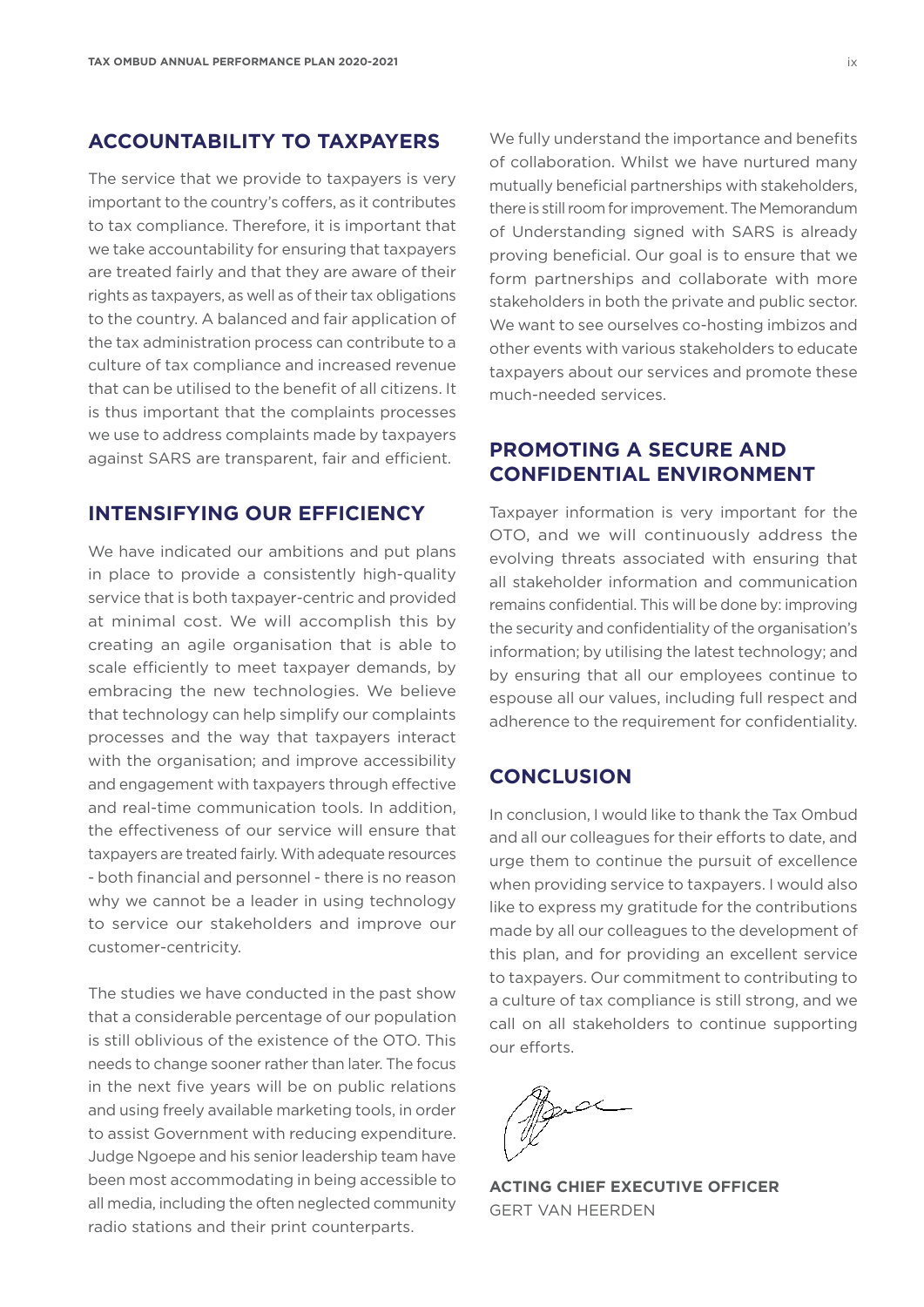# **OFFICIAL SIGN-OFF**

#### **It is hereby certified that this Annual Performance Plan:**

- Was developed by the management of the Office of the Tax Ombud under the guidance of the Minister of Finance.
- Takes into account all the relevant policies, legislation and other mandates for which the Office of the Tax Ombud is responsible.
- Accurately reflects the strategic outcome-oriented goals and objectives that the Office of the Tax Ombud will endeavour to achieve in the 2020/21 period.

Duypp

**TAX OMBUD** JUDGE BERNARD MAKGABO NGOEPE

**ACTING CHIEF EXECUTIVE OFFICER** GERT VAN HEERDEN

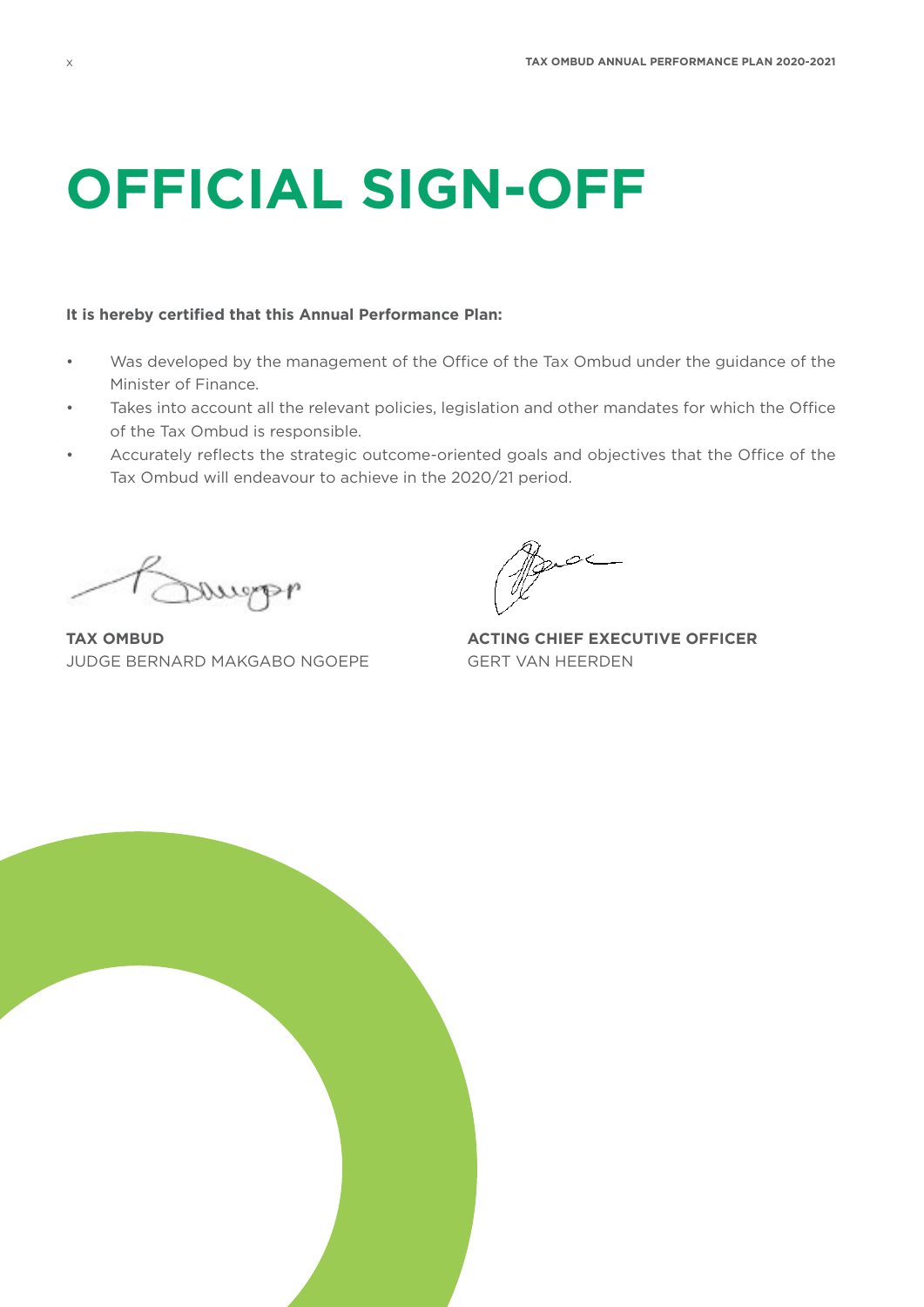## **STRATEGIC OVERVIEW PART A**

## VISION

To strengthen taxpayers' trust and confidence in tax administration.

## MISSION

To be an efficient, independent, impartial and fair redress channel for taxpayers.

## VALUES



#### **ACCOUNTABILITY**

Taxpayers are entitled to a rational and fair reason for decisions and actions taken.



#### **INDEPENDENCE**

In dealing with taxpayers' complaints, the Tax Ombud operates independently of SARS.



#### **EFFICIENCY**

The Office of the Tax Ombud ensures that all taxpayers' complaints are resolved promptly and efficiently.



#### **FAIRNESS**

The Tax Ombud acts in fairness at all times.

#### **CONFIDENTIALITY**

The Office of the Tax Ombud holds all communications with taxpayers in strict confidence, unless authorised otherwise by the taxpayer.



#### **IMPARTIALITY**

The Tax Ombud will review taxpayer complaints fairly.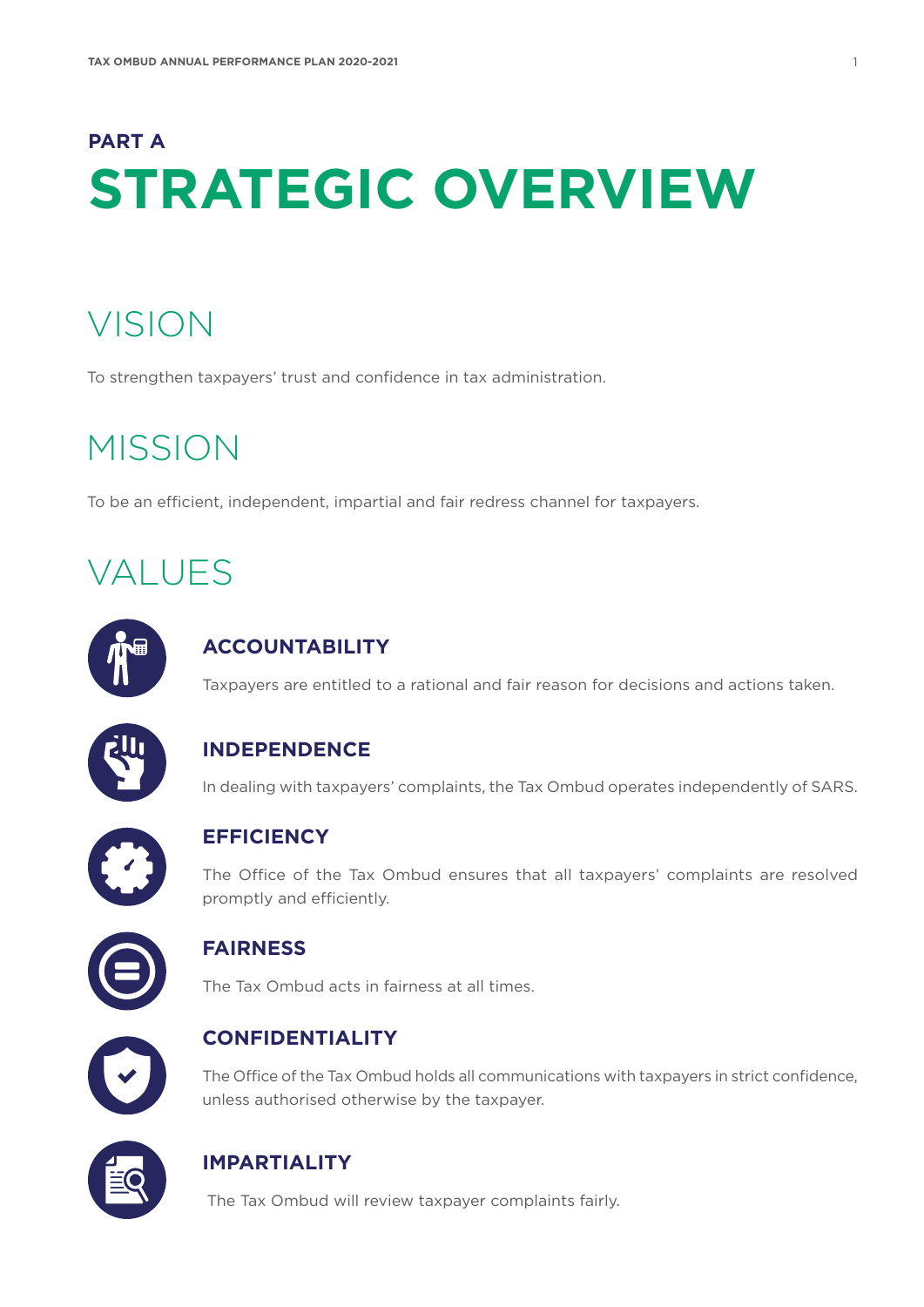## 4. LEGISLATIVE AND OTHER MANDATES

The OTO complies with the legislative mandates of the Constitution of the Republic of South Africa, Act No 108 of 1996 (the Constitution), and the Tax Administration Act, Act No 28 of 2011 (TAA).

#### **4.1. CONSTITUTIONAL MANDATE**

In terms of s195 of the Constitution of the Republic Act 108 of 1996, public administration must be governed by the democratic values and principles enshrined in the Constitution, including: a high standard of professional ethics; efficient, economical and effective use of resources; the provision of impartial, fair and equitable service; transparency and accountability.

#### **4.2. TAX ADMINISTRATION ACT 28 OF 2011**

#### **The mandate of the Tax Ombud is to:**

- a) Review and address any complaint by a taxpayer regarding a service matter or a procedural or administrative matter arising from the application of provisions of a tax Act by SARS.
- b) Review, at the request of the Minister or at the initiative of the Tax Ombud, and with the approval of the Minister, any systemic and emerging issue related to a service matter or the application of the provisions of this Act or procedural or administrative provisions of a tax Act.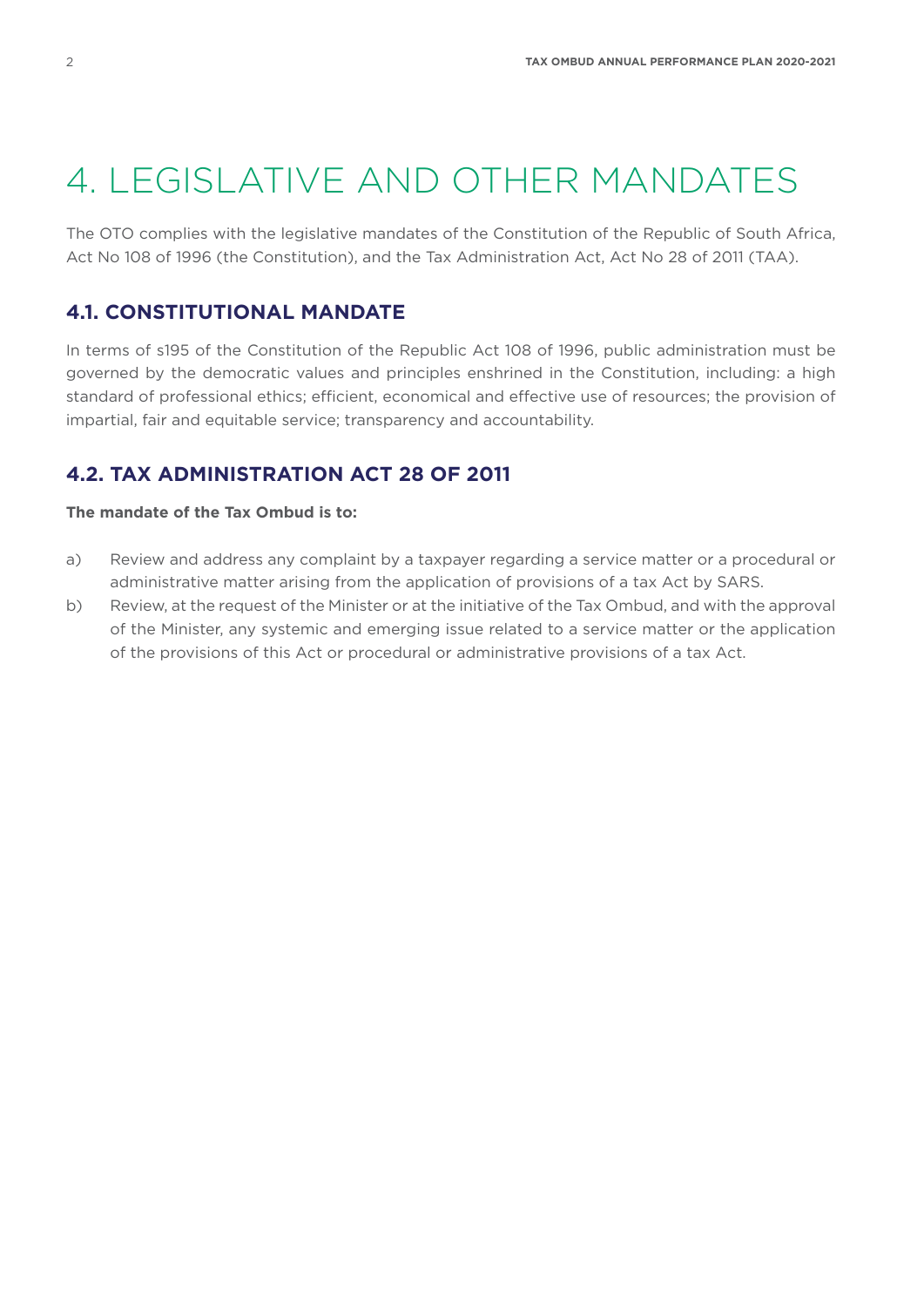## 5. SITUATIONAL ANALYSIS

The situational analysis for the Office of the Tax Ombud is based on both local and international financial framework reporting. The situational analysis comprises a PESTEL (political, economic, social, technological, environmental and legal factors) framework and a SWOT analysis (strengths, weaknesses, opportunities and threats).

#### **5.1. PERFORMANCE ENVIRONMENT** 5.1.1. POLITICAL FACTORS

- 1. Ombud institutions both local and international promote an open government, and mainly serve to improve the transparency, accountability and responsiveness of the public sector. But they also serve to: increase trust; fight corruption; improve citizen participation; and improve the effectiveness and efficiency of the public sector. With citizens being conscious of and sensitive to corruption, it is important that the OTO actively demonstrates ethical leadership.
- 2. In general, support and guidance from the Minister of Finance and the Government is important for the OTO to successfully achieve its mandate.
- 3. The general political climate in South Africa is stabilising and there is a need to grow the economy and ensure that the public is tax compliant.
- 4. During the 2019 Medium Term Budget Policy Statement, the Minister of Finance stated that tax policy measures to raise the R15 billion tax increase for 2020/21 will be announced in the 2020 Budget. These tax policy proposals are designed to raise additional tax revenue and reflect the Government's commitment to narrow the budget deficit and stabilise government debt. As a result, there will be more revenue collection pressure on SARS, and this will most likely result in more complaints by taxpayers against SARS regarding services or procedural, administrative processes not being followed properly.
- 5. The Commission of Inquiry into Tax Administration and Governance, has recommended steps to improve governance at the agency. SARS is strengthening its operations by, amongst others, re-establishing the Large Business Centre (LBC) and setting up a dedicated unit to tackle syndicated tax evasion. SARS has re-established the LBC, which will likely result in the Office receiving complex tax complaints.
- 6. The Minister of Finance will introduce legislative amendments to implement the recommendations of the SARS Commission and to strengthen tax administration and the capacity of SARS. Changes to the tax administration system may result in new complaints from taxpayers.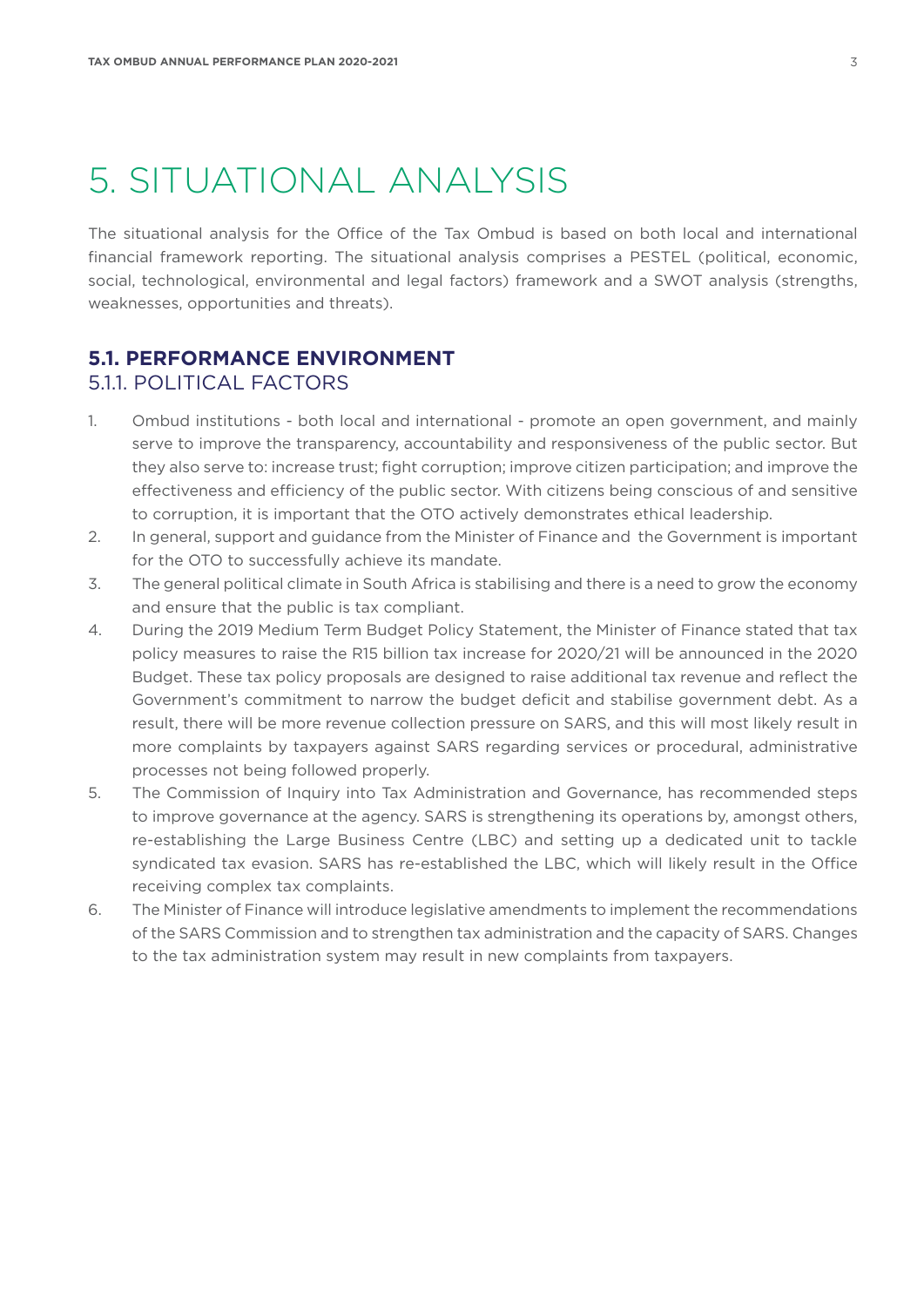#### 5.1.2. ECONOMIC FACTORS

1. GDP growth has been revised down since the 2018 Medium Term Budget Policy Statement (MTBPS), due to the fragile recovery in employment and investment, and a less supportive global trade environment. Real GDP growth for 2019 is expected to reach 1.5 per cent and to improve moderately to 2.1 per cent in 2021.

Taxpayers are being challenged by low levels of economic growth and policy uncertainty. **This will impact on the OTO in a number of ways:**

- Increasing public interest in tax administration and public expenditure, which will require the OTO to maintain exceptional transparency and corporate governance.
- There is a high probability of the volume of complaints increasing, as taxpayers and businesses seek to minimise their tax burden, or SARS becoming more 'aggressive' with tax collections.
- Reported practices, such as holding back VAT refunds, may increase the likelihood of businesses seeking intervention by the OTO.
- 2. The public and private sectors seek to grow the South African economy significantly through entrepreneurship and small business development. However, many new entrants to the formal economy may have a limited understanding of the tax administration system, which may result in complaint volumes increasing.
- 3. High compliance and statutory cost requirements, such as VAT registration for small and medium firms, will hinder or limit the contribution to economic growth. These costs could result in the closure of firms. Complaints are likely to increase due to a lack of knowledge and understanding by taxpayers of taxation requirements.
- 4. Increasing strain on the South African fiscus also means that financial resources will continue to be constrained. Therefore, the operations of the OTO will require ongoing optimisation to ensure maximum efficiency.
- 5. Tax fraud, such as with VAT refunds, is likely to increase refunds due to taxpayers, which will subsequently increase complaints received by the OTO from taxpayers.

#### 5.1.3. SOCIAL FACTORS

- 1. Taxpayers are expecting easier accessibility when dealing with government and its associated administrative agencies. **They are demanding a customer-centric approach that includes:**
	- Easy access via the web, either through a portal or web apps.
	- Simple processes that require minimal information, and that are all accessible online.
	- Continuous and instantaneous feedback on process status.
	- The ability to engage with knowledgeable agents who can resolve queries at the first point of contact.
	- Quick turnaround times, with promises being met consistently.
- 2. The demand for the OTO to adapt its service offering to meet taxpayer expectations is increasingly including the provision of eChannels, simplification and speed.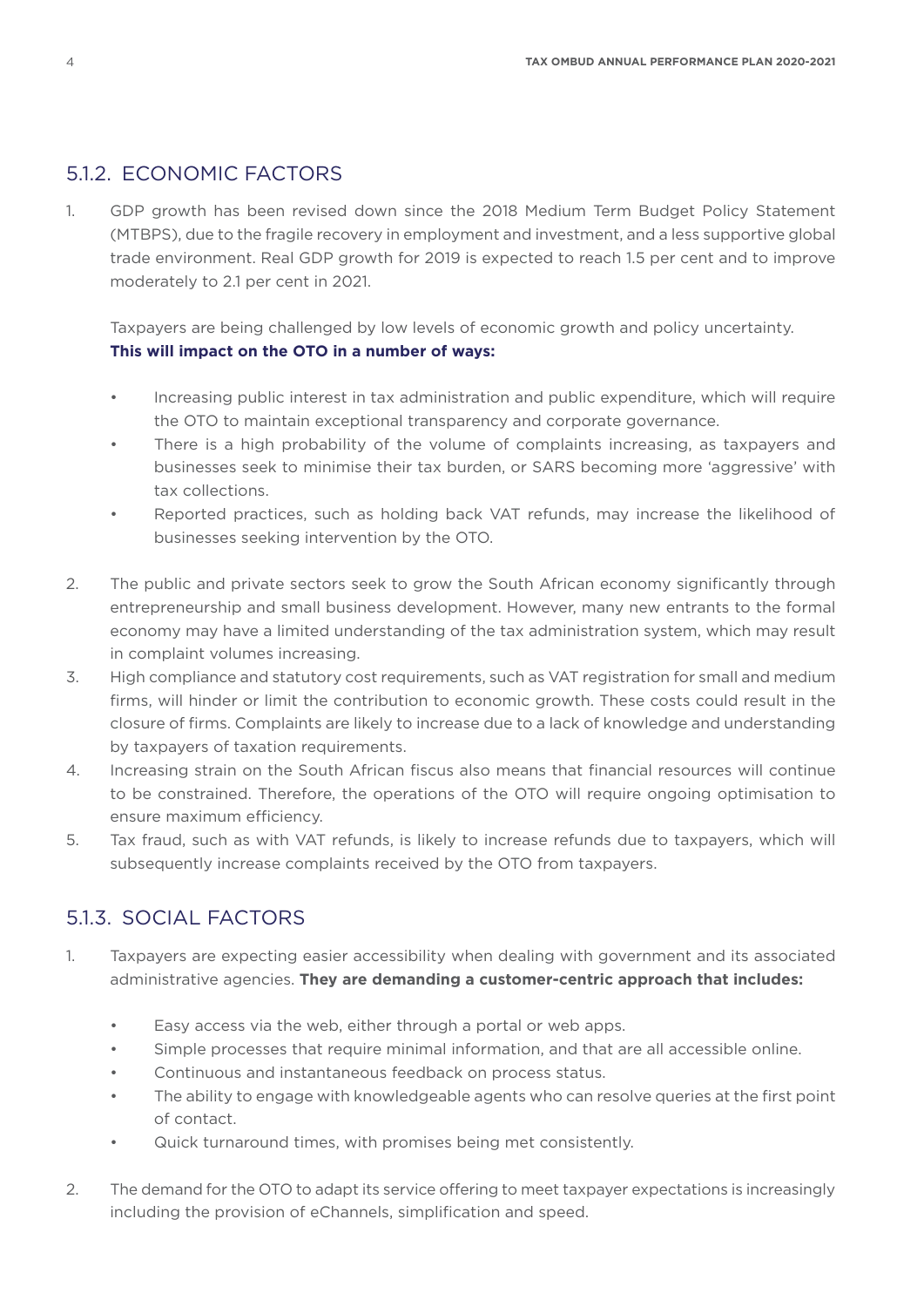- 3. When developing channels of engagement, the OTO will continue to recognise that access to online services is not common in rural areas and it will adapt its approach in line with its mandate. This means ensuring an appropriate mix of online and physical services.
- 4. Recognising that the complexity of tax administration and the lack of familiarity of the process for many requires a personal approach that will help build understanding and trust, and, in turn, confidence in the tax administration system.

#### 5.1.4. TECHNOLOGICAL FACTORS

- 1. Taxpayers are becoming increasingly comfortable with engaging electronically, via multiple channels, which creates opportunities to extend access via eChannels.
- 2. Social media is allowing consumers to report poor service immediately, and bad brand publicity can go viral almost instantly. The OTO will need to be equipped to maximise the impact of social media and have strategies in place to manage negative publicity.
- 3. The growing use of eChannels is also increasing the opportunities for cyber-crime, and this will require the OTO to respond by ensuring appropriate levels of electronic security.
- 4. The introduction of new digital channels will also provide opportunities for improved access for taxpayers, and will potentially allow for innovative working practices among staff. These services would allow for increased operational flexibility, such as working from home, extended operating hours and face-to-face services via eChannels.
- 5. SARS is continually improving its information technology (IT) systems, which might be a challenge for taxpayers who are less technologically aware or not aware at all. Technologically-challenged taxpayers are more likely to raise invalid complaints against SARS and subsequently to the Office of the Tax Ombud.

#### 5.1.5. ENVIRONMENTAL FACTORS

The objective of the government's National Climate Change Response white paper is to effectively manage the inevitable climate change impact through interventions that build and sustain South Africa's social, economic and environmental resilience and emergency response capacity. It recognises that public finance can support climate change through the procurement of sustainable technologies by government, as well as by developing catalytic projects and programmes.

#### 5.1.6. LEGAL FACTORS

The OTO is unable to enter into contractual agreements on its own, without the assistance of SARS; however, the awaited amendments to the legislation may favour structural independence of the OTO. Increasing public interest in law-making provides an opportunity for the OTO to promote independence and, in turn, trust in the tax administration system.

#### 5.1.7. SWOT ANALYSIS

In analysing strengths, weaknesses, opportunities and threats, past surveys and studies done by the office were utilised. These include an employee engagement survey, a capacity study, and a customer satisfaction and brand equity survey.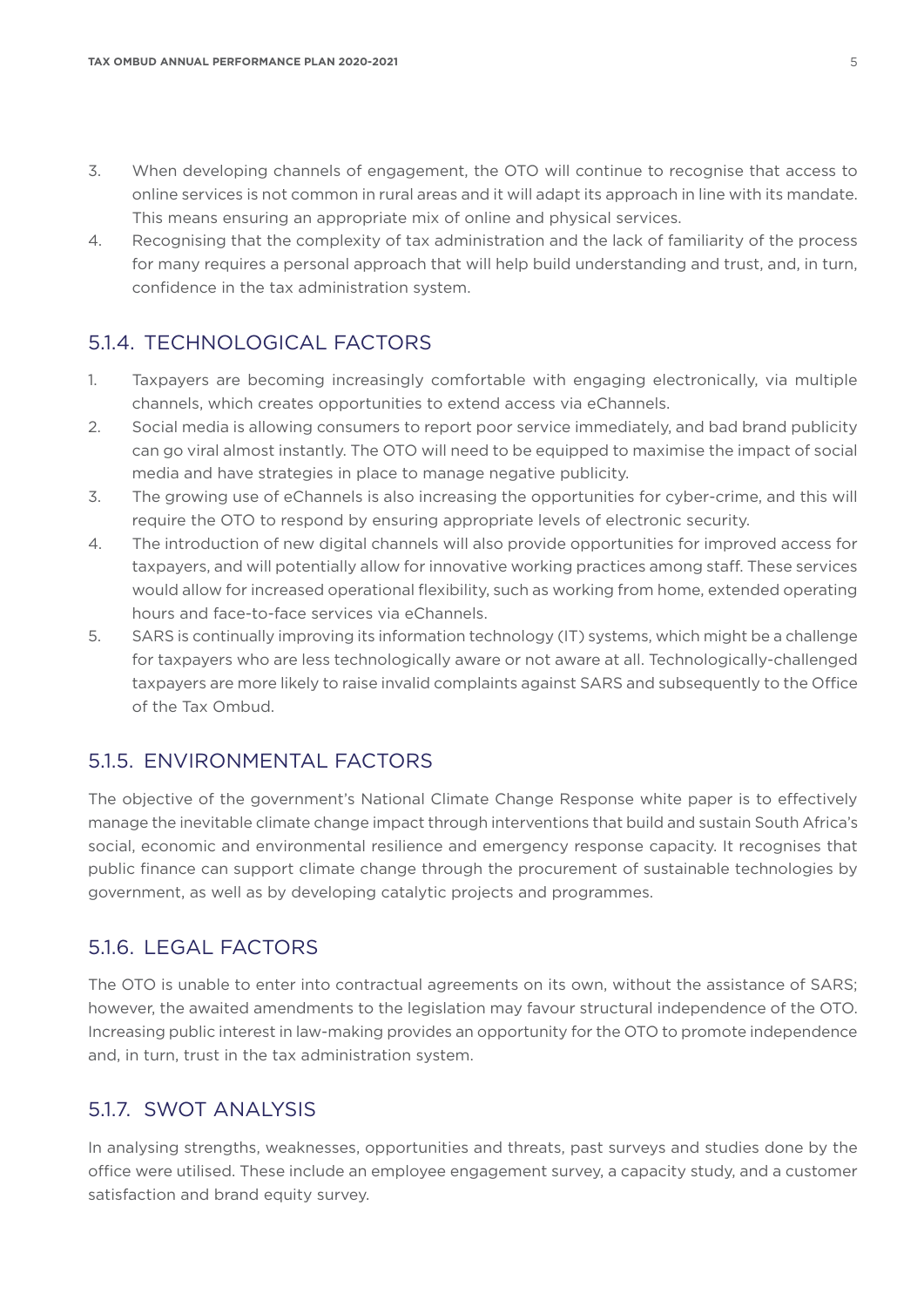#### **STRENGTHS**

- Strong and respected leadership.
- Growing brand recognition and media presence and stakeholder collaboration, with the major attributes of the Office identified by respondents in a recent independent survey being:
	- Knowledgeable (68%).
	- Competent, skilled and professional staff (65%).
	- Sincere, honest and truthful (65%).
	- A good reputation and being respected (64%).
- Committed to continuous staff development.
- Open door policy for taxpayers, as no appointment is needed to visit the office.
- Commitment to taxpayer education and awareness of the Office and its functions.
- Qualified, committed and dedicated employees.
- Ability to deliver services optimally with minimum resources.
- Good relationships and collaboration with major stakeholders, including public and private sector groups,

#### **WEAKNESSES**

- Under-utilisation of available technical skills.
- A low staff net promoter score of -28. Employee engagement requires greater focus, as indicated by the Employee Net Promoter Score (ENPS) of -28. While career growth and the work environment were ranked highly, the survey showed that greater focus is required in terms of:
	- team engagement
	- collaboration
	- autonomy.
- A low taxpayer net promoter score of -3. The rating system that the OTO uses to measure customer satisfaction, from people who have made use of the OTO's service, delivered a score of -3. This indicates the need for further improvement in terms of becoming more taxpayer-centric, through improved turnaround times and simpler processes.
- Lack of automation of the complaints system (technology deficiency).

#### **OPPORTUNITIES**

- Promote employee engagement.
- Advocate for a structurally independent organisation.
- Develop a human resources strategy.
- Improve technology:
	- Provide service via online lodging of complaints, and increase the number of digital channels used.
	- Improve the complaints management process.
- Collaborate with SARS on taxpayer awareness, engagement and education.
- Gauge and improve customer satisfaction with the OTO's services.

#### **THREATS**

- Delays by SARS in finalising taxpayer complaints submitted to the OTO within a stipulated timeframe materially diminishes taxpayer confidence in the system.
- Lack of awareness and understanding among taxpayers about the SARS complaints management process and procedure leads to taxpayers submitting complaints to the Office of the Tax Ombud prematurely.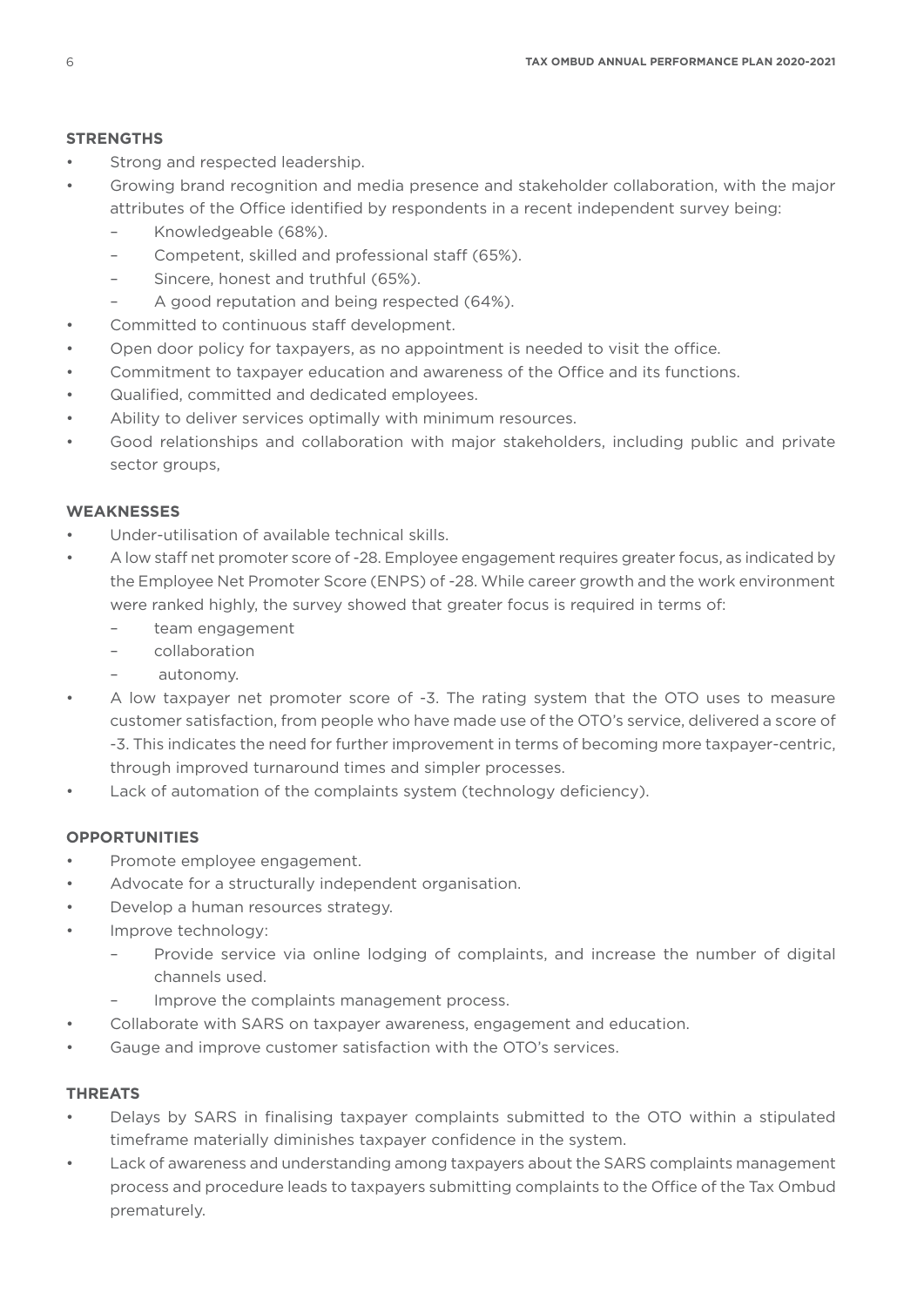- The growing prevalence of social media is dramatically increasing the risk of wrong or inaccurate perceptions being created about the OTO through social media platforms, which, again, undermines trust and confidence.
- The rapidly evolving threat of IT crimes will mean that the OTO will regularly require assurance that its systems, processes and policies are suitably configured, to minimise the risk of a confidentiality breach. Funding will be needed to address identified weaknesses, as a single breach may destroy the reputation of the OTO.

#### **5.2. ORGANISATIONAL ENVIRONMENT**

The OTO is led by the Tax Ombud, who is supported by the Chief Executive Officer.

The Office consists of four business units, as per the approved structure. These business units are Operations, Office Enablement, Legal Services, and Communications and Outreach. They report to the Chief Executive Officer. The diagram provided below depicts the structure of the OTO.



The service rendered by the OTO is labour intensive; therefore, human capital will continue to play a vital role in the achievement of the mandate of the organisation. As a result, personnel cost represents 72% of the total allocated budget. An increase in demand for the services rendered by the OTO will require additional human resources, to render service optimally.

National Treasury is encouraging government institutions to cut their budgets over the next three financial years and to also do more with less. The OTO's financial resources are currently constrained and it will prove difficult to reduce its budget allocation.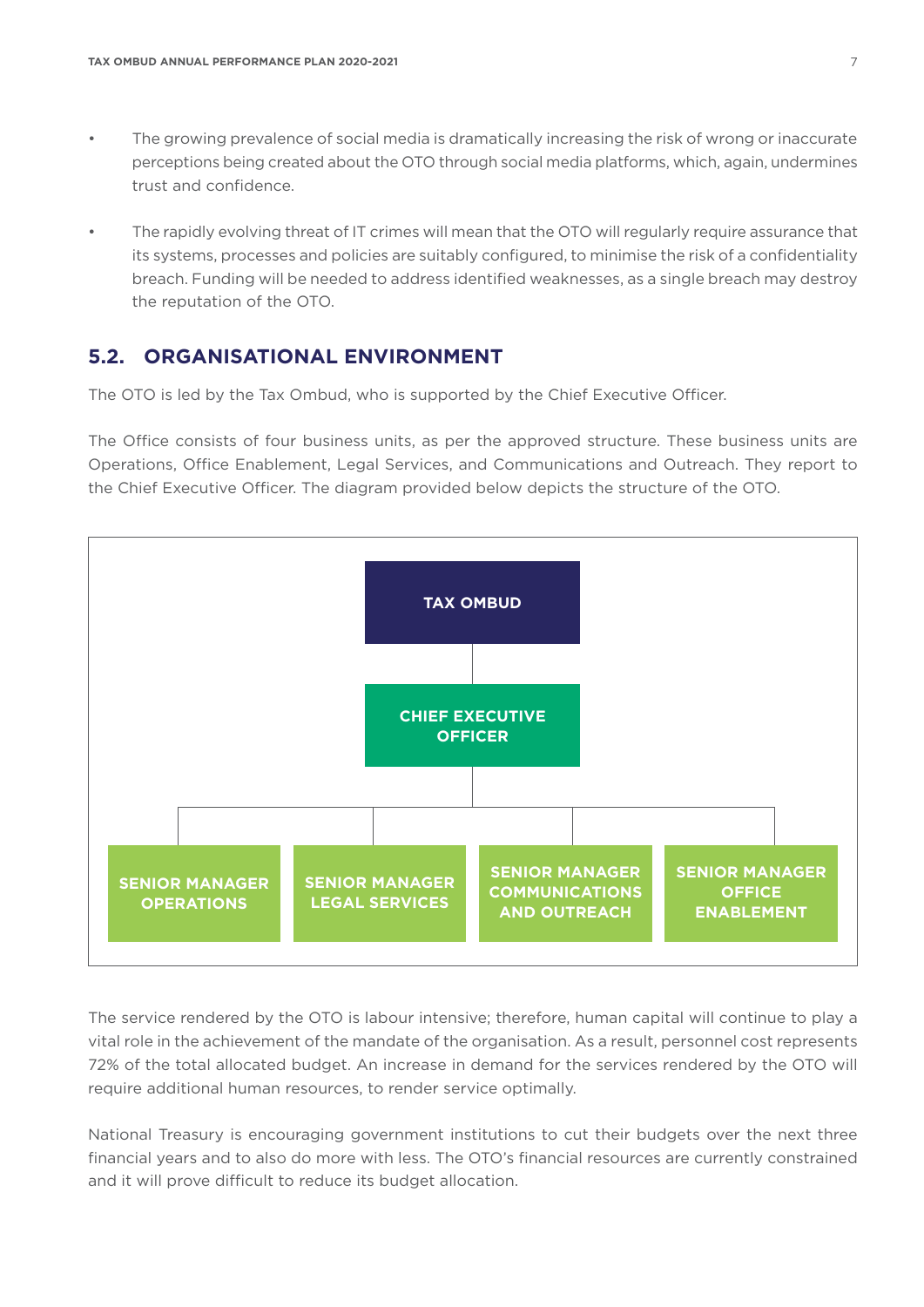#### **5.3. COMPLAINTS RESOLUTION CORE PROCESS** OUR CORE PROCESS

To deliver against the legislative and other mandates, we follow a simple process with clearly defined operational targets. It consists of the following process steps:

#### **01. Acknowledge complaint:**

We undertake to acknowledge receipt of a complaint within two days of receiving it.

#### **02. Review complaint:**

We undertake to complete a review of a complaint within eight days from the date of acknowledgement of receipt:

- For accepted cases, we send a recommendation to SARS for consideration and notify the complainant accordingly.
- For rejected and terminated cases, we provide an outcome of the review to the complainant.

#### **03. Closeout report received:**

SARS considers our recommendations and responds with a closeout report. This step of the process is not within our control and the time-scale may vary.

#### **04. Closeout report actioned:**

Within four days of receiving the close-out report, we verify if the close-out report is aligned with our recommendations and communicate the outcome to the complainant.

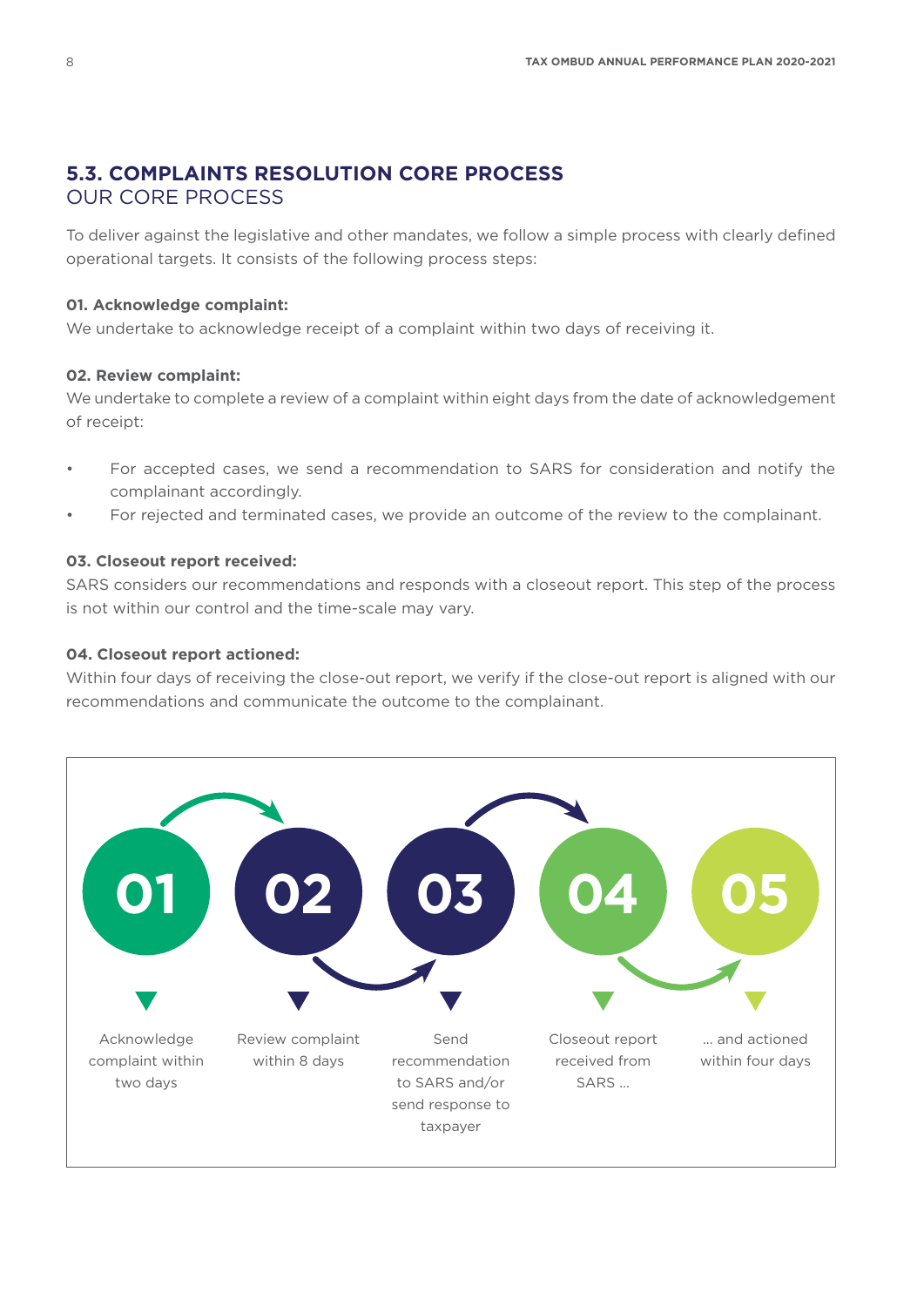## **PROGRAMME PLANS PART B**

### 6. STRATEGIC OUTCOME-ORIENTED GOALS

| <b>STRATEGIC</b><br><b>GOALS</b> | <b>GOAL STATEMENT</b>                                                                                                                            | <b>LINK TO KEY PERFORMANCE AREA</b><br>/ STRATEGIC OBJECTIVE                                         |  |  |
|----------------------------------|--------------------------------------------------------------------------------------------------------------------------------------------------|------------------------------------------------------------------------------------------------------|--|--|
| Accountability                   | Ensure a balanced and fair application<br>of the tax administration process and                                                                  | Review and address complaints by<br>taxpayers against SARS.                                          |  |  |
|                                  | contribute to a culture of tax compliance.                                                                                                       | Contribute to improvement of the<br>tax administration system and build<br>confidence in the system. |  |  |
| Efficacy                         | Provide a consistently high-quality<br>service that is taxpayer-centric and<br>provided at minimal cost.                                         | Create an agile organisation that can<br>scale efficiently to meet taxpayer<br>demands.              |  |  |
|                                  |                                                                                                                                                  | Promote stakeholder engagement and<br>collaboration.                                                 |  |  |
| Independence                     | An Office of the Tax Ombud that<br>is independent structurally and                                                                               | Optimise governance structures, risk<br>management and business processes.                           |  |  |
|                                  | operationally, so as to limit the risk of<br>perceived bias.                                                                                     | Enhance and strengthen the mandate of<br>the Office of the Tax Ombud.                                |  |  |
| Security and<br>Confidentiality  | To continuously address the evolving<br>threats associated with ensuring that all<br>information data and communications<br>remain confidential. | Maintain security and confidentiality of<br>organisational information.                              |  |  |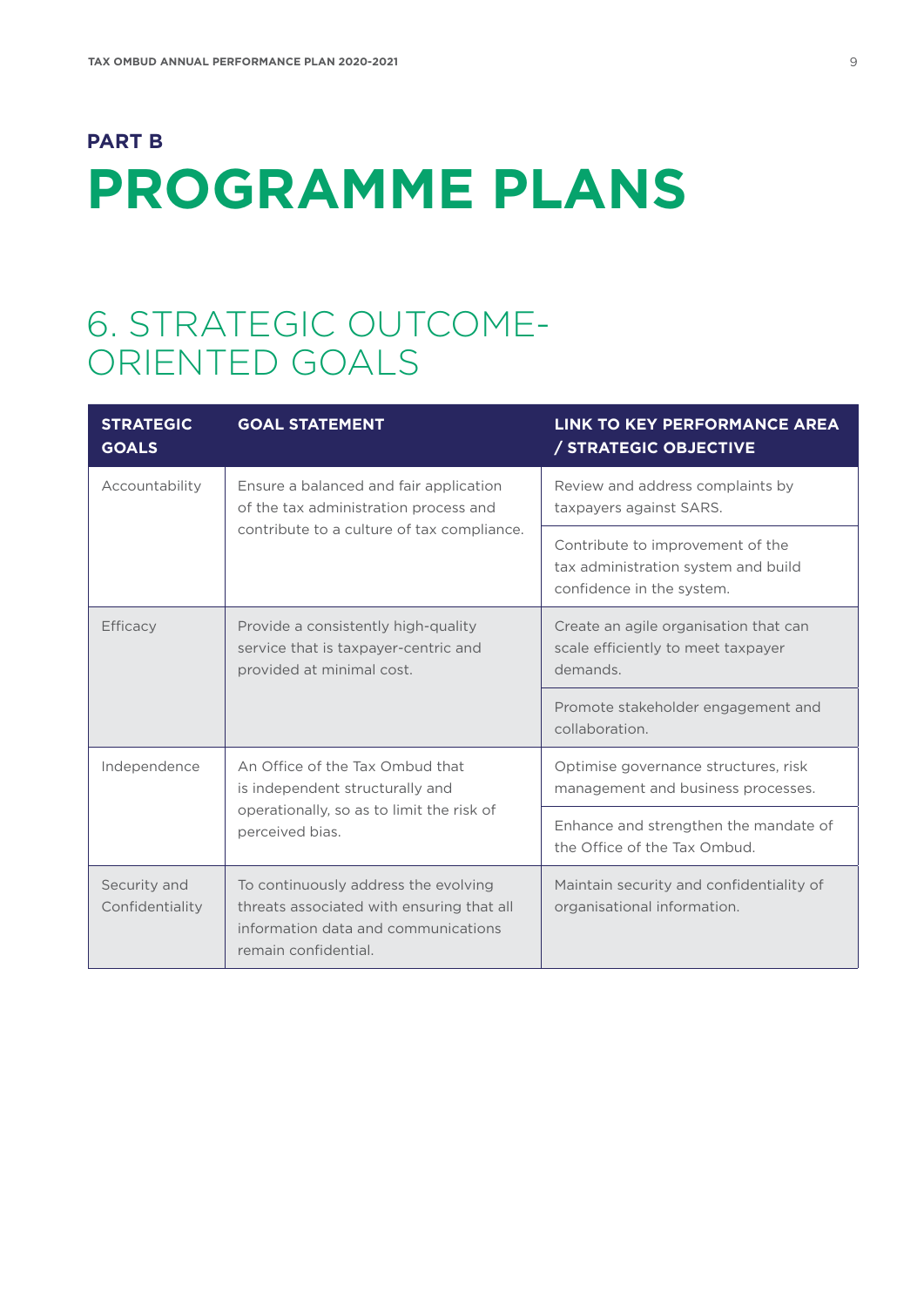### 7. OFFICE OF THE TAX OMBUD ANNUAL PLAN

#### **1. STRATEGIC OBJECTIVE: REVIEW AND ADDRESS COMPLAINTS BY TAXPAYERS AGAINST SARS**

#### **OBJECTIVE STATEMENT:**

The OTO will review 98% of complaints received from taxpayers within eight working days from the date the complaint is captured, and communicate the outcome within four days from the date the closeout report is received from SARS.

#### ANNUAL PERFORMANCE INDICATORS AND TARGETS

| <b>INDICATOR</b>                                                                              | <b>PAST PERFORMANCE</b> |                       | <b>ESTIMATED</b><br><b>PERFORMANCE</b> |         | <b>MTEF</b> |         |         |
|-----------------------------------------------------------------------------------------------|-------------------------|-----------------------|----------------------------------------|---------|-------------|---------|---------|
|                                                                                               | 2016/17                 | 2017/18               | 2018/19                                | 2019/20 | 2020/21     | 2021/22 | 2022/23 |
| Percentage of complaints<br>acknowledged within two<br>business days of receipt.              | Target not<br>planned   | Target not<br>planned | Target not<br>planned                  | 95%     | 95%         | 98%     | 100%    |
| Percentage of complaints<br>reviewed within eight days<br>of date captured.                   | Target not<br>planned   | Target not<br>planned | Target not<br>planned                  | 93%     | 93%         | 95%     | 96%     |
| Percentage of close-out<br>reports actioned within<br>four business days of date<br>received. | Target not<br>planned   | Target not<br>planned | Target not<br>planned                  | 83%     | 83%         | 85%     | 88%     |

#### QUARTERLY TARGETS

| <b>INDICATOR</b>                                                                                | <b>ANNUAL</b><br><b>TARGET</b> | <b>FREQUENCY</b> | <b>QUARTER 1</b> | <b>QUARTER 2</b> | <b>QUARTER 3</b> | <b>QUARTER 4</b> |
|-------------------------------------------------------------------------------------------------|--------------------------------|------------------|------------------|------------------|------------------|------------------|
| Percentage of complaints<br>acknowledged within two<br>business days of receipt.                | 95%                            | Quarterly        | 95%              | 95%              | 95%              | 95%              |
| Percentage of complaints<br>reviewed within eight<br>days from date captured.                   | 93%                            | Quarterly        | 93%              | 93%              | 93%              | 93%              |
| Percentage of close-out<br>reports actioned within<br>four business days from<br>date received. | 83%                            | Quarterly        | 83%              | 83%              | 83%              | 83%              |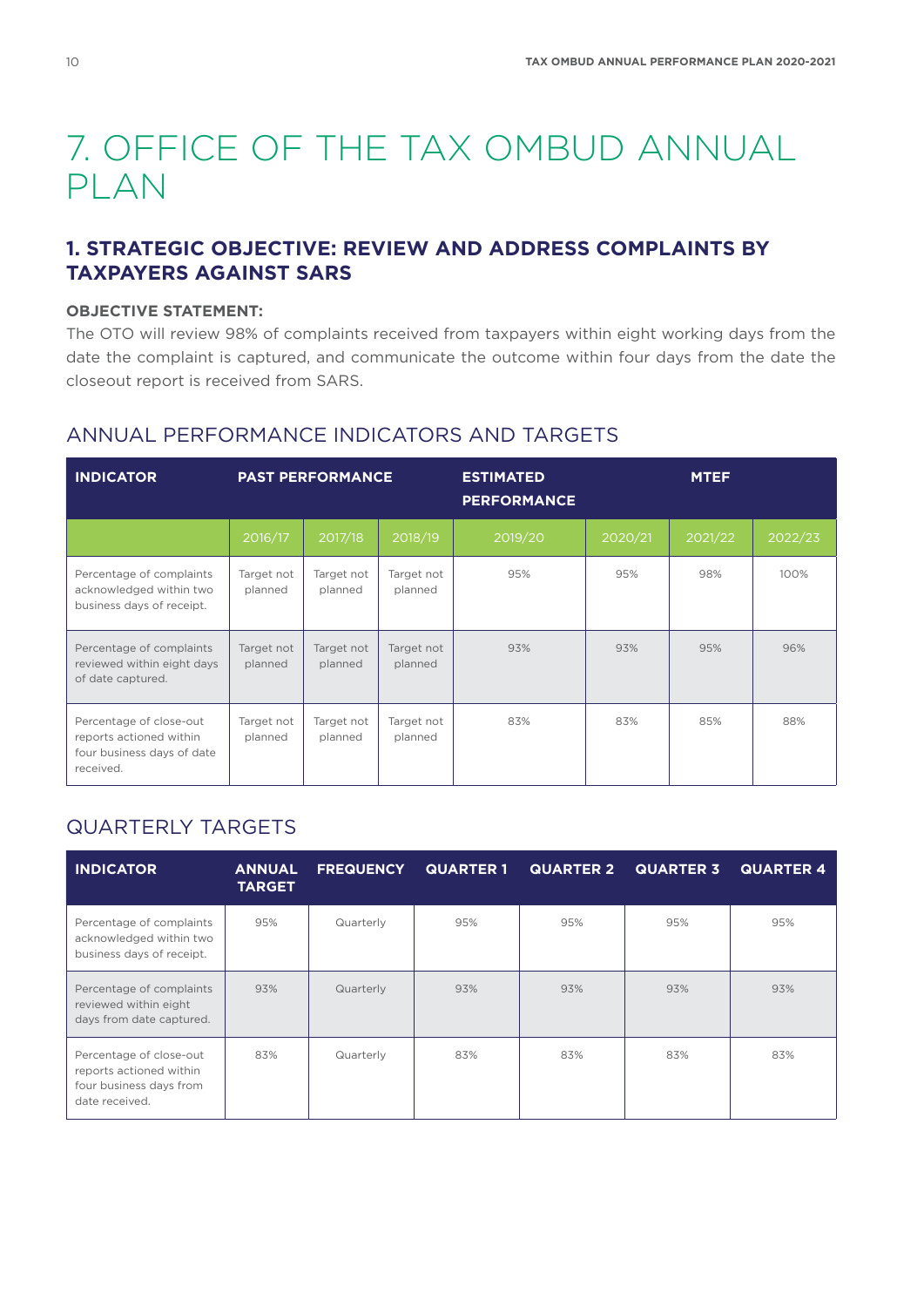#### **2. STRATEGIC OBJECTIVE 2: CONTRIBUTE TO IMPROVEMENT OF THE TAX ADMINISTRATION SYSTEM AND BUILD CONFIDENCE IN THE SYSTEM.**

#### **OBJECTIVE STATEMENT:**

- Identify and investigate systemic issues for improved tax administration.
- Promote fairness in the administration of the tax system, by being an impartial redress mechanism.

#### ANNUAL PERFORMANCE INDICATORS AND TARGETS

| <b>INDICATOR</b>                                                                        | <b>PAST PERFORMANCE</b> |                       | <b>ESTIMATED</b><br><b>PERFORMANCE</b> | <b>MTEF</b>        |                    |                                       |                                                            |
|-----------------------------------------------------------------------------------------|-------------------------|-----------------------|----------------------------------------|--------------------|--------------------|---------------------------------------|------------------------------------------------------------|
|                                                                                         | 2016/17                 | 2017/18               | 2018/19                                | 2019/20            | 2020/21            | 2021/22                               | 2022/23                                                    |
| Percentage of systemic<br>issues identified and<br>investigated within three<br>months. | Target not<br>planned   | Target not<br>planned | Target not<br>planned                  | 100%               | 100%               | 100%                                  | 100%                                                       |
| Time taken to complete<br>systemic reports<br>approved/requested by<br>the Minister.    | Target not<br>planned   | Target not<br>planned | Target not<br>planned                  | Target not planned | 6 months           | 12 months<br>from date<br>of approval | 12 months<br>from date<br>of approval                      |
| Percentage reduction of<br>existing systemic issues<br>implemented by SARS.             | Target not<br>planned   | Target not<br>planned | Target not<br>planned                  | Target not planned | 10%                | 10%                                   | 10%                                                        |
| Develop a taxpayer tax<br>compendium of rights and<br>obligations.                      | Target not<br>planned   | Target not<br>planned | Target not<br>planned                  | Target not planned | Research<br>report | Approval by<br>Tax Ombud              | Promotion<br>of the tax<br>compendium<br>Annual<br>updates |

#### QUARTERLY TARGETS

| <b>INDICATOR</b>                                                                        | <b>ANNUAL</b><br><b>TARGET</b> | <b>FREQUENCY</b> | <b>QUARTER 1</b>      | <b>QUARTER 2</b>      | <b>QUARTER 3</b>      | <b>QUARTER 4</b> |
|-----------------------------------------------------------------------------------------|--------------------------------|------------------|-----------------------|-----------------------|-----------------------|------------------|
| Percentage of systemic<br>issues identified and<br>investigated within three<br>months. | 100%                           | Quarterly        | 100%                  | 100%                  | 100%                  | 100%             |
| Time taken to complete<br>systemic reports<br>approved/requested by<br>the Minister.    | 6 months                       | Annually         | Progress<br>reporting | 6 months              | No target             | No target        |
| Percentage reduction of<br>existing systemic issues<br>implemented by SARS.             | 10%                            | Quarterly        | 10%                   | 10%                   | 10%                   | 10%              |
| Develop a taxpayer tax<br>compendium of rights<br>and obligations.                      | Research<br>report             | Annually         | Progress<br>reporting | Progress<br>reporting | Progress<br>reporting | Research report  |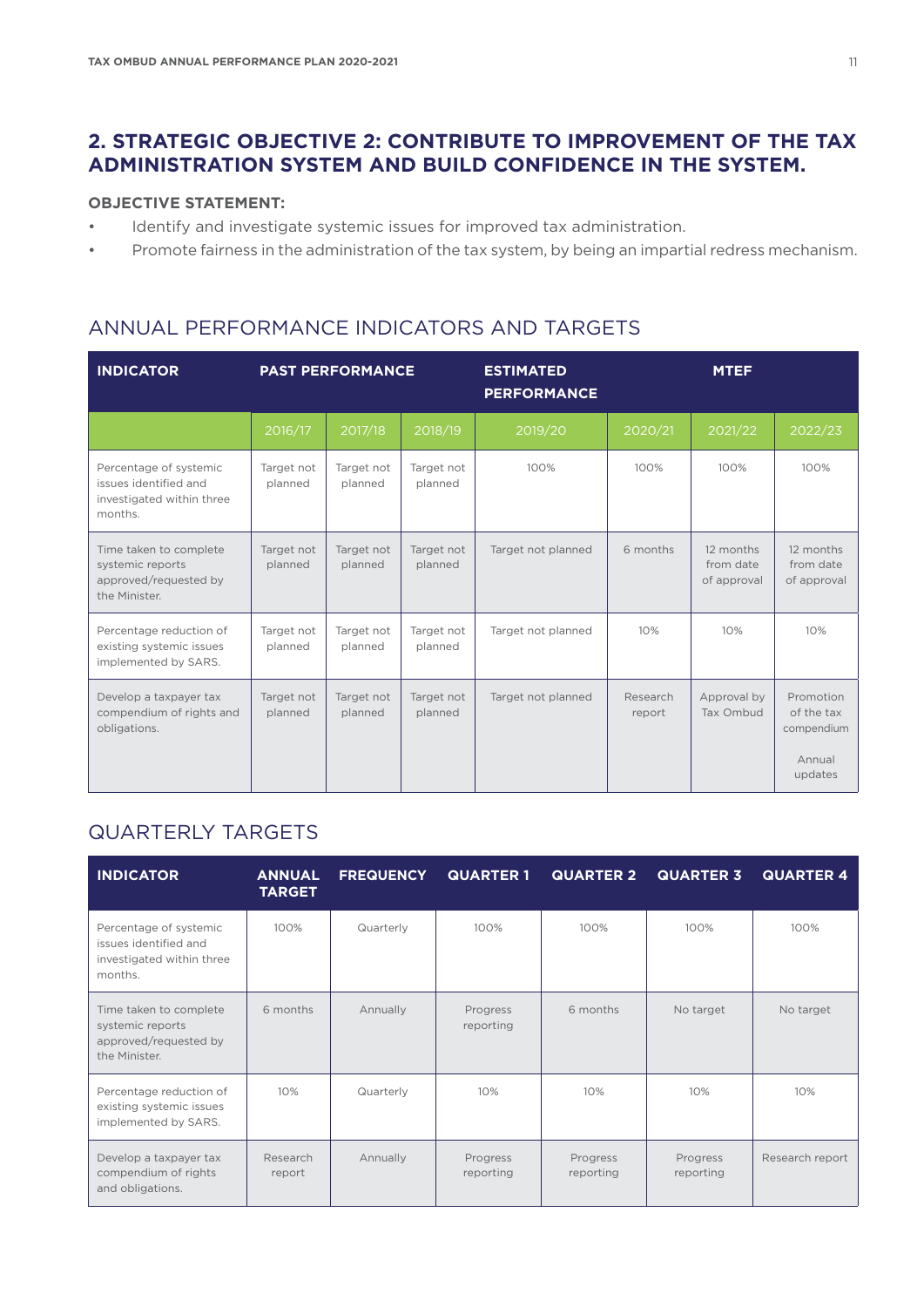#### **3. STRATEGIC OBJECTIVE: CREATE AN AGILE ORGANISATION THAT CAN SCALE EFFICIENTLY TO MEET TAXPAYERS DEMANDS**

#### **OBJECTIVE STATEMENT:**

To provide an efficient real-time quality communication process that is responsive and promotes clarity of information.

#### ANNUAL PERFORMANCE INDICATORS AND TARGETS

| <b>INDICATOR</b>                                                                          | <b>PAST PERFORMANCE</b> |                       | <b>ESTIMATED</b><br><b>PERFORMANCE</b> | <b>MTEF</b>             |                |                |                |
|-------------------------------------------------------------------------------------------|-------------------------|-----------------------|----------------------------------------|-------------------------|----------------|----------------|----------------|
|                                                                                           | 2016/17                 | 2017/18               | 2018/19                                | 2019/20                 | 2020/21        | 2021/22        | 2022/23        |
| Percentage of customers<br>satisfied with the OTO's<br>complaints resolution<br>process.  | Target not<br>planned   | Target not<br>planned | 73%                                    | 63%                     | 65%            | 67%            | 69%            |
| Number of external<br>newsletters published.                                              | Target not<br>planned   | Target not<br>planned | Target not<br>planned                  | $\overline{4}$          | $\overline{4}$ | $\overline{4}$ | $\overline{4}$ |
| Percentage of digital<br>framework activities<br>implemented.                             | Target not<br>planned   | Target not<br>planned | Target not<br>planned                  | Target not planned      | 20%            | 40%            | 60%            |
| Percentage of community<br>outreach activity<br>framework implemented.                    | Target not<br>planned   | Target not<br>planned | Target not<br>planned                  | Target not planned      | 20%            | 40%            | 60%            |
| Percentage reduction<br>in the average cost of<br>reviewing a complaint,<br>year-on-year. | Target not<br>planned   | Target not<br>planned | R1744                                  | R1796.32<br>3% increase | 1%             | 1%             | 1%             |

#### QUARTERLY TARGETS

| <b>INDICATOR</b>                                                                         | <b>ANNUAL</b><br><b>TARGET</b> | <b>FREQUENCY</b> | <b>QUARTER 1</b>      | <b>QUARTER 2</b>      | <b>QUARTER 3</b>      | <b>QUARTER 4</b> |
|------------------------------------------------------------------------------------------|--------------------------------|------------------|-----------------------|-----------------------|-----------------------|------------------|
| Percentage of customers<br>satisfied with the OTO's<br>complaints resolution<br>process. | 65%                            | Quarterly        | 65%                   | 65%                   | 65%                   | 65%              |
| Number of external<br>newsletters published.                                             | $\overline{\mathcal{L}}$       | Quarterly        |                       |                       |                       |                  |
| Percentage of digital<br>communications<br>framework implemented.                        | 20%                            | Annually         | Progress<br>reporting | Progress<br>reporting | Progress<br>reporting | 20%              |
| Percentage of community<br>outreach activity<br>framework implemented.                   | 20%                            | Annually         | Progress<br>reporting | Progress<br>reporting | Progress<br>reporting | 20%              |
| Percentage reduction in<br>average cost of reviewing<br>a complaint, year-on-year.       | 1%                             | Annually         | Progress<br>reporting | Progress<br>reporting | Progress<br>reporting | 1%               |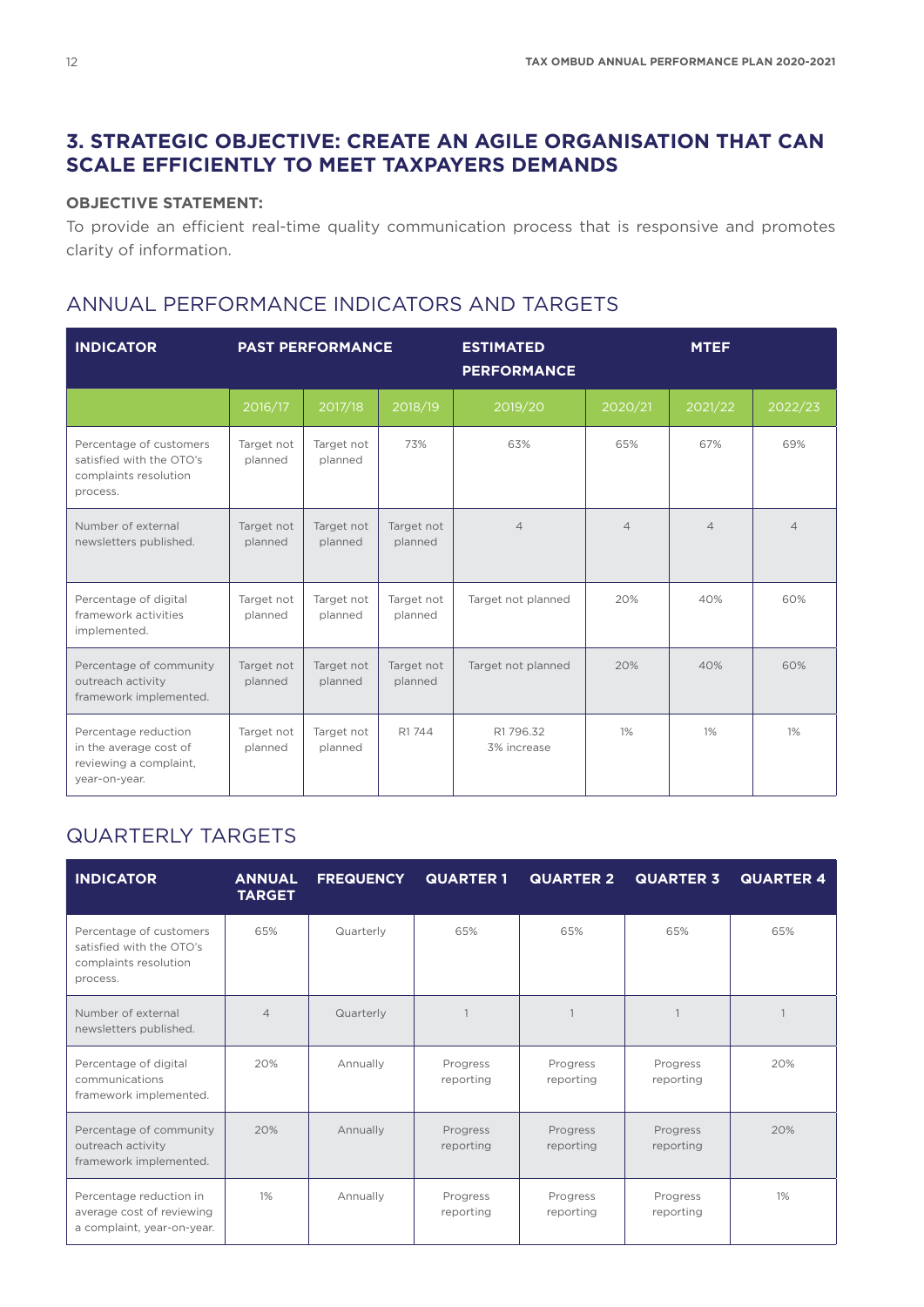#### **4. STRATEGIC OBJECTIVE: PROMOTE STAKEHOLDER ENGAGEMENT AND COLLABORATION**

#### **OBJECTIVE STATEMENT:**

Create opportunities and implement stakeholder engagement and collaboration.

#### ANNUAL PERFORMANCE INDICATORS AND TARGETS

| <b>INDICATOR</b>                                                  | <b>PAST PERFORMANCE</b> |                       | <b>ESTIMATED</b><br><b>PERFORMANCE</b> |                    |         |         |         |
|-------------------------------------------------------------------|-------------------------|-----------------------|----------------------------------------|--------------------|---------|---------|---------|
|                                                                   | 2016/17                 | 2017/18               | 2018/19                                | 2019/20            | 2020/21 | 2021/22 | 2022/23 |
| Percentage of stakeholder<br>engagement framework<br>implemented. | Target not<br>planned   | Target not<br>planned | Target not<br>planned                  | Target not planned | 20%     | 40%     | 60%     |

#### QUARTERLY TARGETS

| <b>INDICATOR</b>                                                 | <b>ANNUAL</b><br><b>TARGET</b> | <b>FREQUENCY</b> | <b>QUARTER 1</b>      |                       | <b>QUARTER 2 QUARTER 3</b> | <b>QUARTER 4</b> |
|------------------------------------------------------------------|--------------------------------|------------------|-----------------------|-----------------------|----------------------------|------------------|
| Percentage of<br>stakeholder engagement<br>framework implemented | 20%                            | Annually         | Progress<br>reporting | Progress<br>reporting | Progress<br>reporting      | 20%              |

#### **5. STRATEGIC OBJECTIVE: ENHANCE AND STRENGTHEN THE MANDATE OF THE OFFICE OF THE TAX OMBUD**

#### **OBJECTIVE STATEMENT:**

To ensure that the Office of the Tax Ombud become structurally and operationally independent.

#### ANNUAL PERFORMANCE INDICATORS AND TARGETS

| <b>INDICATOR</b>                                                                             | <b>PAST PERFORMANCE</b> |                       | <b>ESTIMATED</b><br><b>PERFORMANCE</b> |                    | <b>MTEF</b>                                   |                                                                 |                                                                 |
|----------------------------------------------------------------------------------------------|-------------------------|-----------------------|----------------------------------------|--------------------|-----------------------------------------------|-----------------------------------------------------------------|-----------------------------------------------------------------|
|                                                                                              | 2016/17                 | 2017/18               | 2018/19                                | 2019/20            | 2020/21                                       | 2021/22                                                         | 2022/23                                                         |
| Tax administration<br>amendment proposals<br>sent to National Treasury<br>for consideration. | Target not<br>planned   | Target not<br>planned | Target not<br>planned                  | Target not planned |                                               |                                                                 |                                                                 |
| Number of SLAs, MoUs or<br>formal interventions with<br>stakeholders.                        | Target not<br>planned   | Target not<br>planned | Target not<br>planned                  | Target not planned | 2 MoUs<br>2 SLAs<br>2 Formal<br>interventions | Review of<br>2 MoUs.<br>2 SLAs and<br>2 formal<br>interventions | Review of<br>2 MoUs.<br>2 SLAs and<br>2 formal<br>interventions |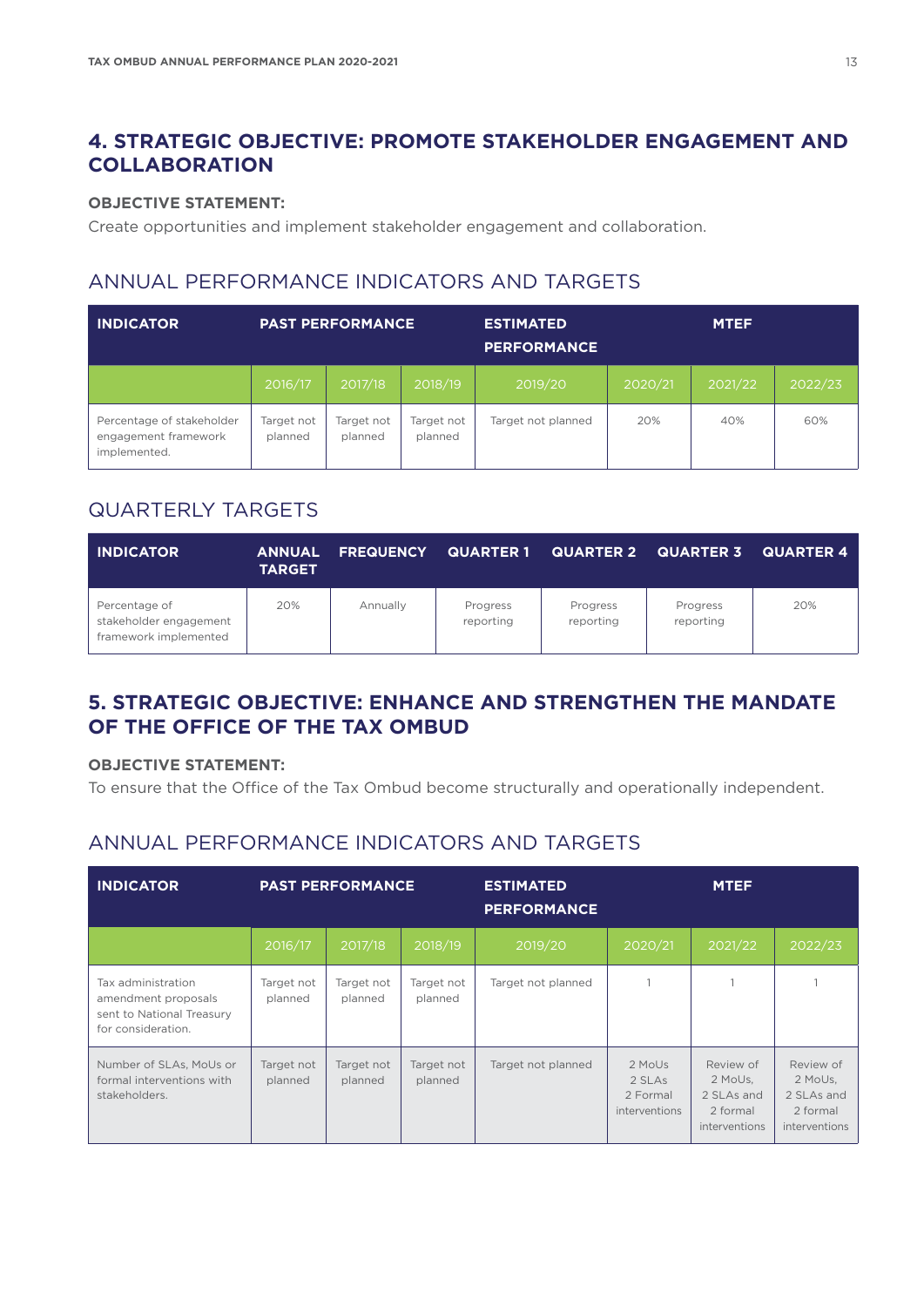| <b>INDICATOR</b>                                                                             | <b>ANNUAL</b><br><b>TARGET</b>  | <b>FREQUENCY</b> | <b>QUARTER 1</b>      | <b>QUARTER 2</b>      | <b>QUARTER 3</b>      | <b>QUARTER 4</b>             |
|----------------------------------------------------------------------------------------------|---------------------------------|------------------|-----------------------|-----------------------|-----------------------|------------------------------|
| Tax administration<br>amendment proposals<br>sent to National Treasury<br>for consideration. |                                 | Annually         | Progress<br>reporting | Progress<br>reporting | Progress<br>reporting |                              |
| Number of SLAs, MOUs<br>or formal interventions<br>with stakeholders.                        | 2 MoUs<br>-reviewed             | Annually         | Progress<br>reporting | Progress<br>reporting | Progress<br>reporting | 2 MoUs<br>-reviewed          |
|                                                                                              | 1 SLA<br>reviewed<br>1 Approved |                  | Progress<br>reporting | Progress<br>reporting | Progress<br>reporting | 1 SLA reviewed<br>1 Approved |
|                                                                                              | 2 Formal<br>interventions       |                  | Progress<br>reporting | Progress<br>reporting | Progress<br>reporting | 2 Formal<br>interventions    |

#### QUARTERLY TARGETS

## 8. RESOURCE CONSIDERATION

The current budget allocated for the financial year 2020/21 is R42.5 million. The funding is insufficient for the Office to continue delivering its mandate and meeting its strategic objectives. This will require an increase in the baseline allocation of R2.2 million (6%) for the 2020/21 financial year, but the current estimate for goods and services over the MTEF period has been reduced to R1,390,000 in 2020/21, compared to R8 million in the 2019/20 financial year. This is a reduction of approximately 83% from 2019/20 (R6, 6 million), which will cause a financial strain on the Office budget. The key deliverables detailed are at risk, as a result of the funding shortage per the ENE allocation, and this will have an impact on achieving the OTO's strategic objectives over the MTEF period.

#### **PERSONNEL EXPENDITURE**

In considering the resources that the Office may require over the next MTEF, it is important to understand the cost drivers of the various activities. The OTO requires expert, professional staff and, as a result, the main driver of costs in the environment is salary cost. In order to attract and retain appropriate staff, salaries are benchmarked against those of staff with similar expertise in similar organisations in the public and private sector. Employee cost represents 78% of the total budget. As it is important that staff remain up-to-date and that their competency is enhanced, a portion of the budget is allocated to training and development every year. As the employees of the OTO are required to be highly skilled, niche education and training interventions are often required, and these can be quite costly. The Office is required to ensure that appropriate resources are set aside every year for appropriate training and development.

The Office estimated the cost of living adjustment for 2019/20 at an average of 6%, and SARS signed a three–year wage agreement for an 8% salary increase for the current financial year and projected Consumer Price Index (CPI) plus 2% increase for the two subsequent years of the agreement. This has caused financial strain on the budget of the Office, and this strain will increase on an annual basis.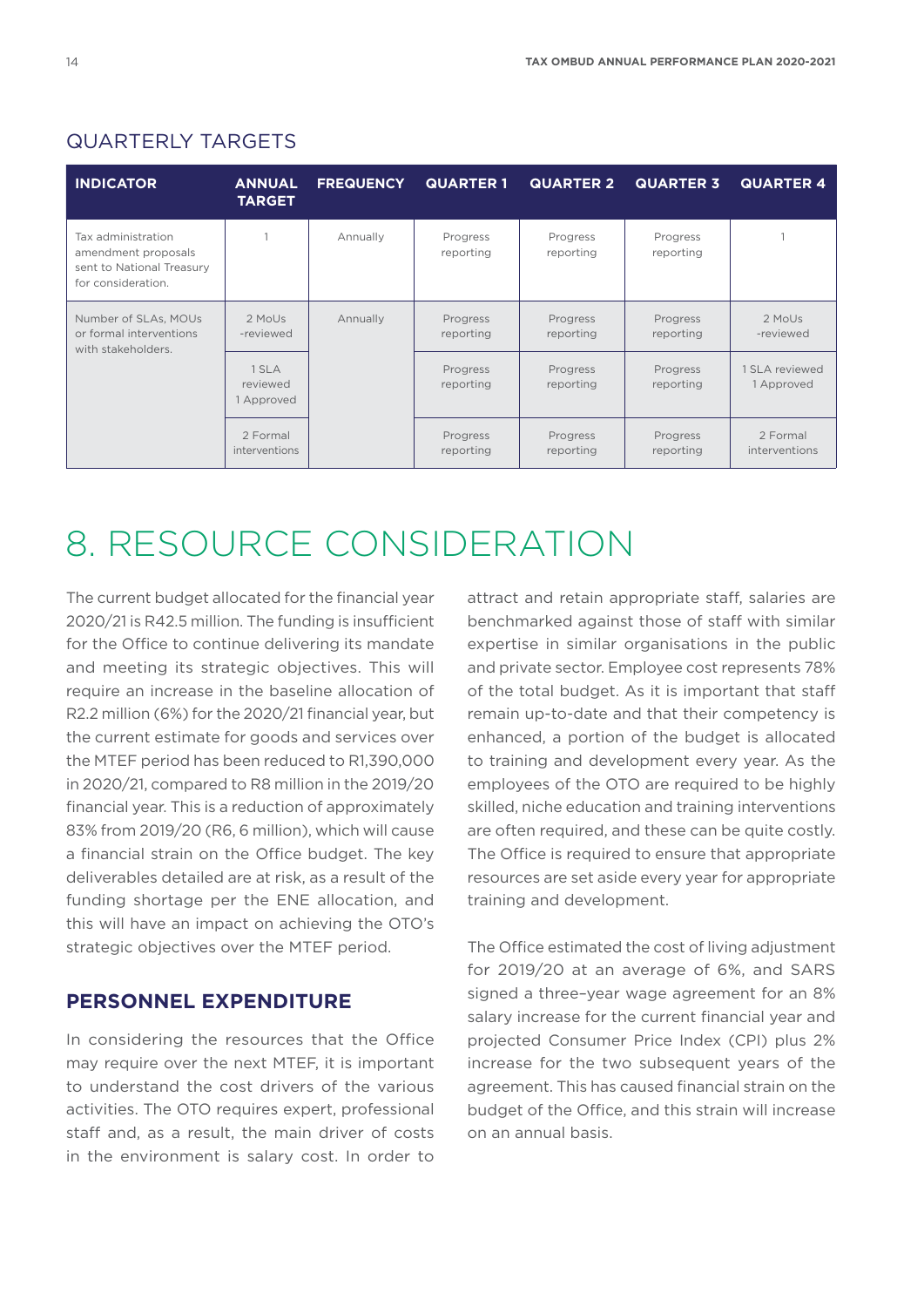#### **INFORMATION TECHNOLOGY SYSTEMS**

The OTO requires new digital technologies and IT enhancements to the current IT infrastructure, so as to allow taxpayers to access the Office through multiple digital entry points, and to enable the OTO to produce accurate statutory reports. The Office takes cognisance of the budget constraints, and these projects will be implemented gradually over the MTEF period. In the 2020/21 financial year, the Office will implement a digital framework, through continuous interactive online platforms that will improve the OTO's brand presence, and promote the accessibility of the OTO services to under-served communities.

#### **COMMUNICATION AND OUTREACH**

To ensure that there is widespread public awareness and education about the services and mandate of the Office, the Office will embark on an extensive stakeholder engagement process. The reduction in the communications and outreach budget for the 2020/21 year will result in a reduction in marketing activities and will hamper the Office from being able to implement the strategic objectives fully. However, the Office will continue to build relationships through stakeholder engagement/ collaboration and by becoming more visible on digital platforms, by enhancing the initiatives and programmes of the OTO through the use of electronic newsletters and digital communication.

| <b>COST ELEMENT</b>                         |         | <b>AUDITED OUTCOMES</b> |         | <b>CURRENT</b><br><b>ESTIMATES</b> |         | <b>ENE ALLOCATION</b> |           |
|---------------------------------------------|---------|-------------------------|---------|------------------------------------|---------|-----------------------|-----------|
| <b>R</b> Thousand                           | 2016/17 | 2017/18                 | 2018/19 | 2019/20                            | 2020/21 | 2021/22               | 2022/23   |
| <b>Personnel Expenditure</b>                | 23 698  | 26 525                  | 33 320  | 37 554                             | 41 135  | 43 758                | 46 296    |
| Goods and Services                          | 6 0 5 7 | 7 5 14                  | 7 7 8 1 | 8 0 7 2                            | 1390    | 1106                  | 228       |
| Administrative Expenditure                  | 991     | 924                     | 1299    | 1040                               | 786     | 710                   | 228       |
| Inventory and Printing                      | 400     | 418                     | 513     | 850                                | 300     | 180                   | $\circ$   |
| Professional and Special<br><b>Services</b> | 4 1 4 3 | 3 0 1 1                 | 5 3 5 6 | 5 617                              | 195     | 100                   | $\bigcap$ |
| <b>Facilities Expenditure</b>               | 254     | 2984                    | 374     | 335                                | 89      | 95                    | $\Omega$  |
| Capital Expenditure (Capex)                 | 269     | 177                     | 239     | 230                                | 20      | 21                    | $\circ$   |
| <b>Total operational and capex</b>          | 29 755  | 34 039                  | 41 101  | 45 6 26                            | 42 525  | 44 864                | 46 524    |

#### **Table 1:** Expenditure estimates and outcomes

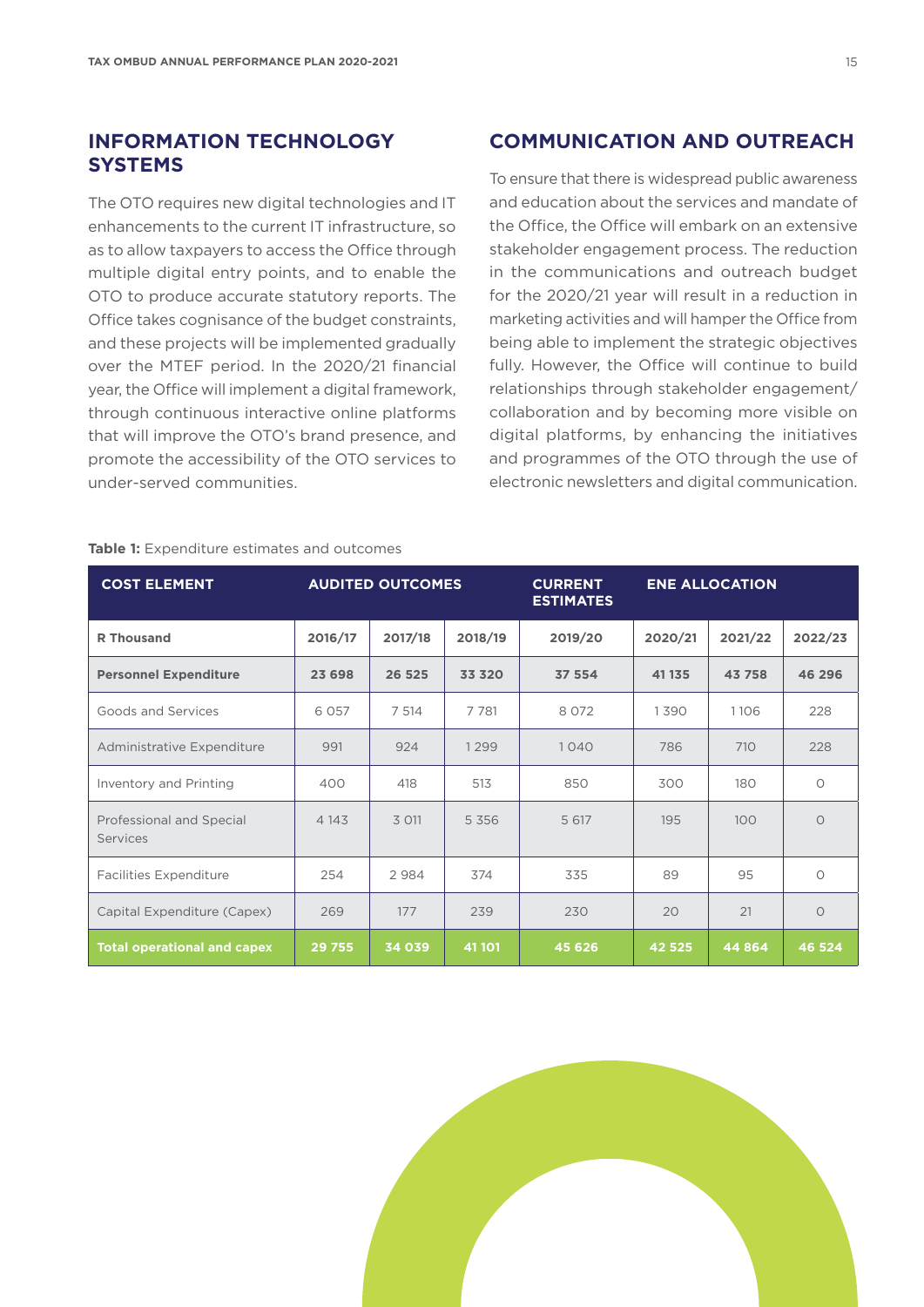## 9. RISK MANAGEMENT

The table below highlights the key risks that could affect the Office of the Tax Ombud negatively in terms of the Office realising its strategic goals and objectives for its programmes.

| <b>RISK STATEMENT</b>                                                                                                                                                                                                                             | <b>ACTION PLAN</b>                                                                                                                                                                         |
|---------------------------------------------------------------------------------------------------------------------------------------------------------------------------------------------------------------------------------------------------|--------------------------------------------------------------------------------------------------------------------------------------------------------------------------------------------|
| Non-adherence to turnaround times for reviewing<br>and addressing complaints, and resolving or<br>implementing recommendations that would impact<br>the taxpayers' trust and confidence in the OTO and<br>the tax administration system.          | MoU/ SLA with SARS to resolve turnaround times.                                                                                                                                            |
| Lack of structural independence might result in<br>taxpayers perceiving the OTO as lacking objectivity<br>and independence.                                                                                                                       | MoU/ SLA with SARS to ensure independent<br>operations.<br>Business case to strengthen independence.<br>SLA with other support divisions of SARS.                                          |
| Lack of financial resources to optimally review and<br>address complaints that might have an impact on<br>the outcome of complaints and taxpayers losing<br>confidence in the OTO's ability to address their<br>complaints.                       | Constant engagement with National Treasury to<br>ensure that the Office is adequately funded.                                                                                              |
| Delays in the process of reviewing and addressing<br>complaints, due to the lack of improved<br>information technology, which will result in non-<br>adherence to turn-around times.                                                              | Formulate an SLA with SARS to address the issue<br>of keeping up with developments in IT.<br>Constant engagement with National Treasury to<br>ensure that the Office is adequately funded. |
| Taxpayers may not lodge complaints with the<br>OTO, due to a lack of understanding of the<br>OTO mandate and its limitations, which creates<br>unrealistic expectations and casts doubt on the<br>OTO's ability to review and address complaints. | Implement a feedback plan that will assist<br>$\bullet$<br>taxpayers to ensure that they understand the<br>outcome of their complaints.                                                    |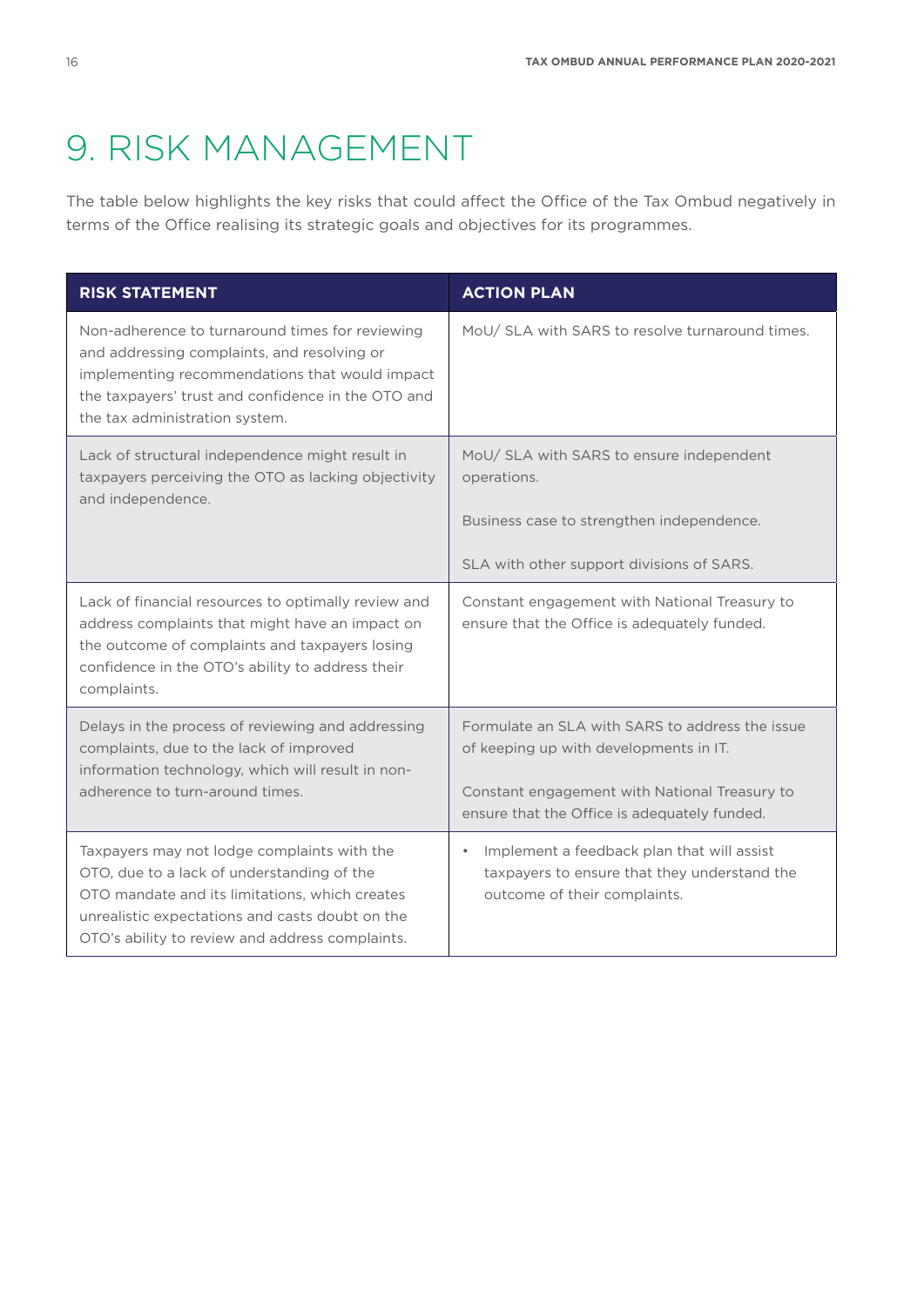## 10. TECHNICAL INDICATOR DESCRIPTIONS

#### TID NO: 1

| <b>REQUIRED FIELD</b>                       | <b>DESCRIPTION</b>                                                                                                                                                            |
|---------------------------------------------|-------------------------------------------------------------------------------------------------------------------------------------------------------------------------------|
| <b>INDICATOR TITLE</b>                      | Percentage of complaints acknowledged within two business days of<br>receipt.                                                                                                 |
| <b>SHORT DEFINITION</b>                     | The office acknowledges a complaint received within two days of it being<br>checked for completeness and being registered on the system.                                      |
| <b>PURPOSE/ IMPORTANCE</b>                  | The indicator is aimed at informing the taxpayer that the Office has<br>received the complaint and indicating any missing documents not provided<br>with the complaints form. |
| <b>SOURCE/ COLLECTION OF</b><br><b>DATA</b> | Service Manager system generates a letter of acknowledgement for<br>dispatch to the taxpayer who lodged a complaint.                                                          |
| <b>METHOD OF</b><br><b>CALCULATION</b>      | Total complaints acknowledged within two days divided by total<br>complaints received and acknowledged.                                                                       |
| <b>DATA LIMITATIONS</b>                     | None.                                                                                                                                                                         |
| <b>TYPE OF INDICATOR</b>                    | Efficiency and inputs.                                                                                                                                                        |
| <b>CALCULATION TYPE</b>                     | Non-cumulative.                                                                                                                                                               |
| <b>REPORTING CYCLE</b>                      | Quarterly.                                                                                                                                                                    |
| <b>NEW INDICATOR</b>                        | Existing.                                                                                                                                                                     |
| <b>DESIRED PERFORMANCE</b>                  | Capture all complaints within two days of receipt.                                                                                                                            |
| <b>INDICATOR</b><br><b>RESPONSIBILITY</b>   | Senior Manager: Office Enablement.                                                                                                                                            |

A complaint is received when all required documents are submitted by the taxpayer (Complainant).

| <b>REQUIRED FIELD</b>      | <b>DESCRIPTION</b>                                                                                                                                                                     |
|----------------------------|----------------------------------------------------------------------------------------------------------------------------------------------------------------------------------------|
| <b>INDICATOR TITLE</b>     | Percentage of complaints reviewed within eight days of date captured.                                                                                                                  |
| <b>SHORT DEFINITION</b>    | Review complaints and send recommendations to SARS. Send the letter<br>of outcome to taxpayers within eight days of the date the complaint is<br>captured.                             |
| <b>PURPOSE/ IMPORTANCE</b> | To become truly taxpayer-centric, by providing a consistently high-quality<br>service at minimal cost, by creating an agile organisation that can scale<br>efficiently to meet demand. |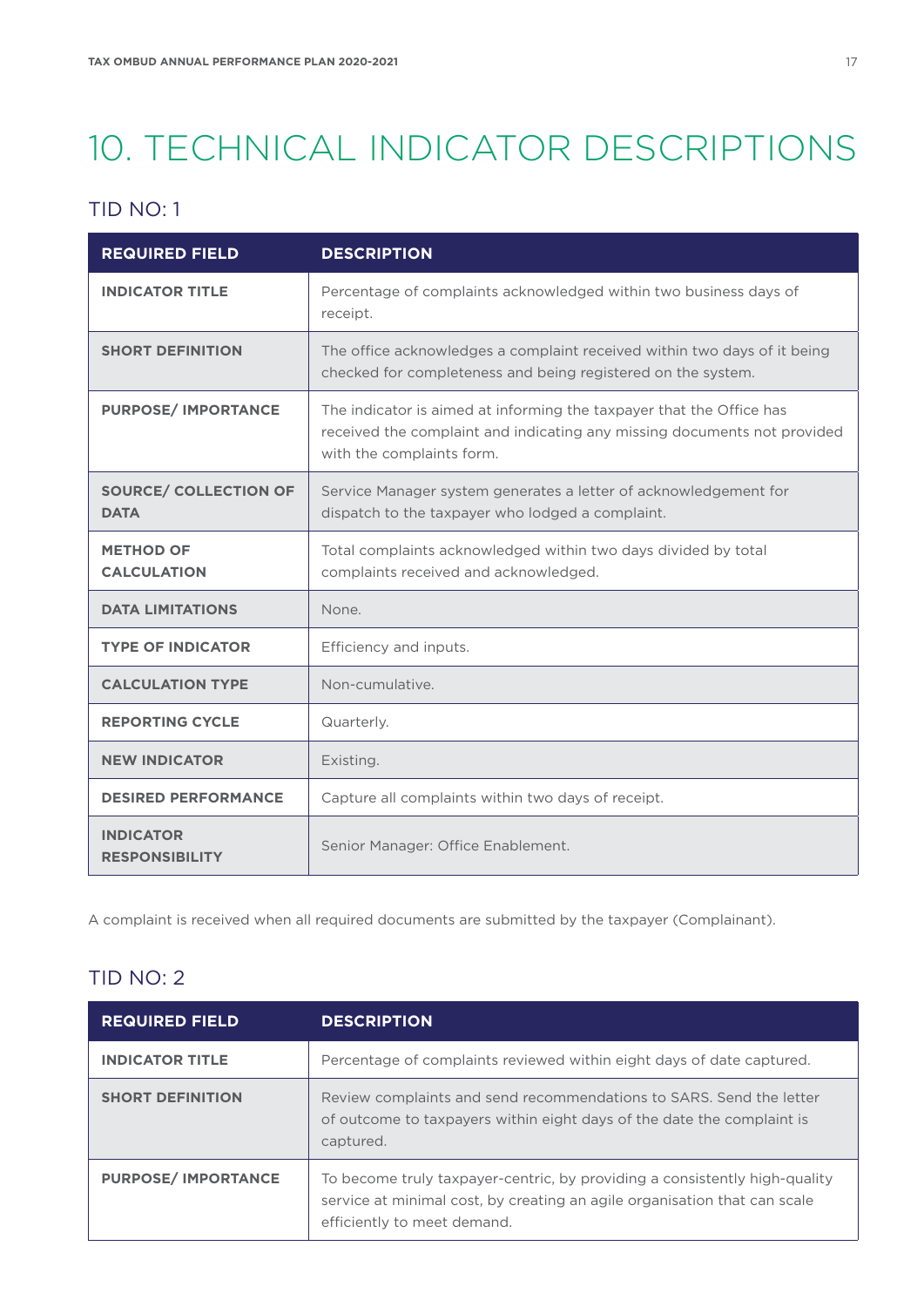| <b>REQUIRED FIELD</b>                       | <b>DESCRIPTION</b>                                                                                                                          |
|---------------------------------------------|---------------------------------------------------------------------------------------------------------------------------------------------|
| <b>SOURCE/ COLLECTION OF</b><br><b>DATA</b> | Service Manager Data                                                                                                                        |
| <b>METHOD OF</b><br><b>CALCULATION</b>      | Total complaints reviewed within eight days of receipt of a complaint,<br>divided by total complaints reviewed during the reporting period. |
| <b>DATA LIMITATIONS</b>                     | None.                                                                                                                                       |
| <b>TYPE OF INDICATOR</b>                    | Efficiency and output.                                                                                                                      |
| <b>CALCULATION TYPE</b>                     | Cumulative.                                                                                                                                 |
| <b>REPORTING CYCLE</b>                      | Quarterly and annually.                                                                                                                     |
| <b>NEW INDICATOR</b>                        | Existing.                                                                                                                                   |
| <b>DESIRED PERFORMANCE</b>                  | Desire to have a higher number of complaints sent to SARS within eight<br>days of receipt of a complaint.                                   |
| <b>INDICATOR</b><br><b>RESPONSIBILITY</b>   | Senior Manager: Operations.                                                                                                                 |

| <b>REQUIRED FIELD</b>                       | <b>DESCRIPTION</b>                                                                                                                                                                                   |
|---------------------------------------------|------------------------------------------------------------------------------------------------------------------------------------------------------------------------------------------------------|
| <b>INDICATOR TITLE</b>                      | Percentage of closeout reports received from SARS and actioned within<br>four business days of date received.                                                                                        |
| <b>SHORT DEFINITION</b>                     | Finalisation of completed cases received from SARS.                                                                                                                                                  |
| <b>PURPOSE/ IMPORTANCE</b>                  | To become truly taxpayer centric, by providing a consistently high-quality<br>service at minimal cost, by creating an agile organisation that is able to<br>scale efficiently to meet demand.        |
| <b>SOURCE/ COLLECTION OF</b><br><b>DATA</b> | Service Manager reports.                                                                                                                                                                             |
| <b>METHOD OF</b><br><b>CALCULATION</b>      | Total number of closeout reports actioned (finalised / overruled) within<br>four days of receipt, divided by total number of closeout reports finalised /<br>over-ruled within the reporting period. |
| <b>DATA LIMITATIONS</b>                     | Manual process to allocate complaints to operational specialists and delays<br>in taxpayers responding.                                                                                              |
| <b>TYPE OF INDICATOR</b>                    | Impact, efficiency, equity.                                                                                                                                                                          |
| <b>CALCULATION TYPE</b>                     | Cumulative.                                                                                                                                                                                          |
| <b>REPORTING CYCLE</b>                      | Quarterly and annually.                                                                                                                                                                              |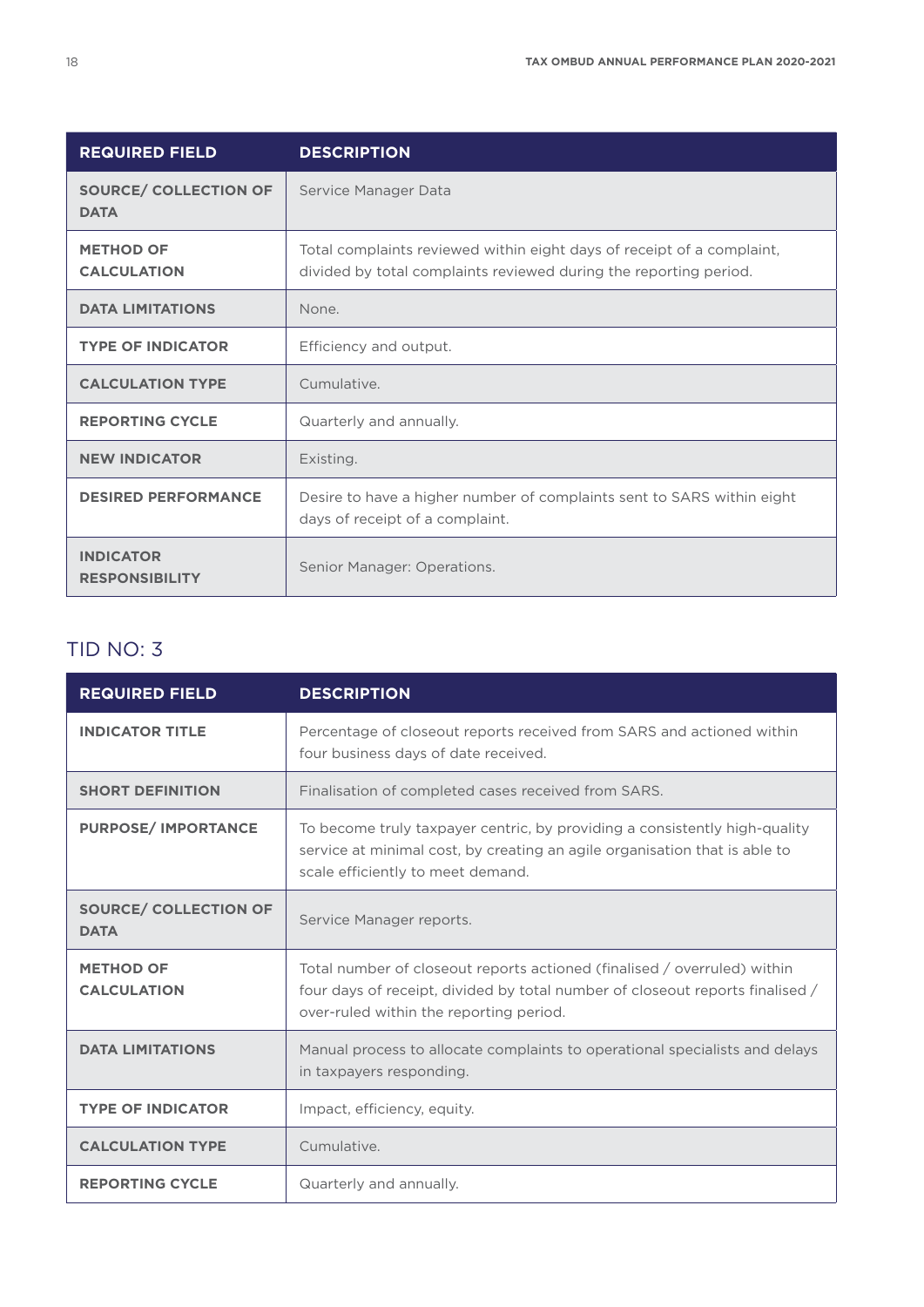| <b>REQUIRED FIELD</b>                     | <b>DESCRIPTION</b>                                                        |
|-------------------------------------------|---------------------------------------------------------------------------|
| <b>NEW INDICATOR</b>                      | Existing.                                                                 |
| <b>DESIRED PERFORMANCE</b>                | Higher performance of resolution time against the set target of four days |
| <b>INDICATOR</b><br><b>RESPONSIBILITY</b> | Senior Manager: Operations.                                               |

| <b>REQUIRED FIELD</b>                       | <b>DESCRIPTION</b>                                                                                                                                                                                                                                                           |
|---------------------------------------------|------------------------------------------------------------------------------------------------------------------------------------------------------------------------------------------------------------------------------------------------------------------------------|
| <b>INDICATOR TITLE</b>                      | Percentage of systemic issues identified and investigated within three<br>months.                                                                                                                                                                                            |
| <b>SHORT DEFINITION</b>                     | These are issues identified from the complaints received, internal review<br>committees, and stakeholder feedback, and which are classified as being<br>systemic. The issues that are investigated affect or might affect a number<br>of taxpayers in the tax system.        |
| <b>PURPOSE/ IMPORTANCE</b>                  | To identify procedural, administrative or policy weakness within the<br>tax administration system, as a result of a particular matter that can be<br>regarded as an underlying cause for a complaint that affects or will affect a<br>number of taxpayers in the tax system. |
| <b>SOURCE/ COLLECTION OF</b><br><b>DATA</b> | Systemic register                                                                                                                                                                                                                                                            |
| <b>METHOD OF</b><br><b>CALCULATION</b>      | Number of approved systemic issues identified and investigated within<br>three months, over the number of systemic issues identified and<br>investigated.                                                                                                                    |
| <b>DATA LIMITATIONS</b>                     | n/a                                                                                                                                                                                                                                                                          |
| <b>TYPE OF INDICATOR</b>                    | Output.                                                                                                                                                                                                                                                                      |
| <b>CALCULATION TYPE</b>                     | Non-cumulative.                                                                                                                                                                                                                                                              |
| <b>REPORTING CYCLE</b>                      | Quarterly.                                                                                                                                                                                                                                                                   |
| <b>NEW INDICATOR</b>                        | Existing.                                                                                                                                                                                                                                                                    |
| <b>DESIRED PERFORMANCE</b>                  | To identify all systemic issues that affect or will affect a number of<br>taxpayers. Actual performance that is higher than targeted performance is<br>desirable.                                                                                                            |
| <b>INDICATOR</b><br><b>RESPONSIBILITY</b>   | Senior Manager: Legal Services.                                                                                                                                                                                                                                              |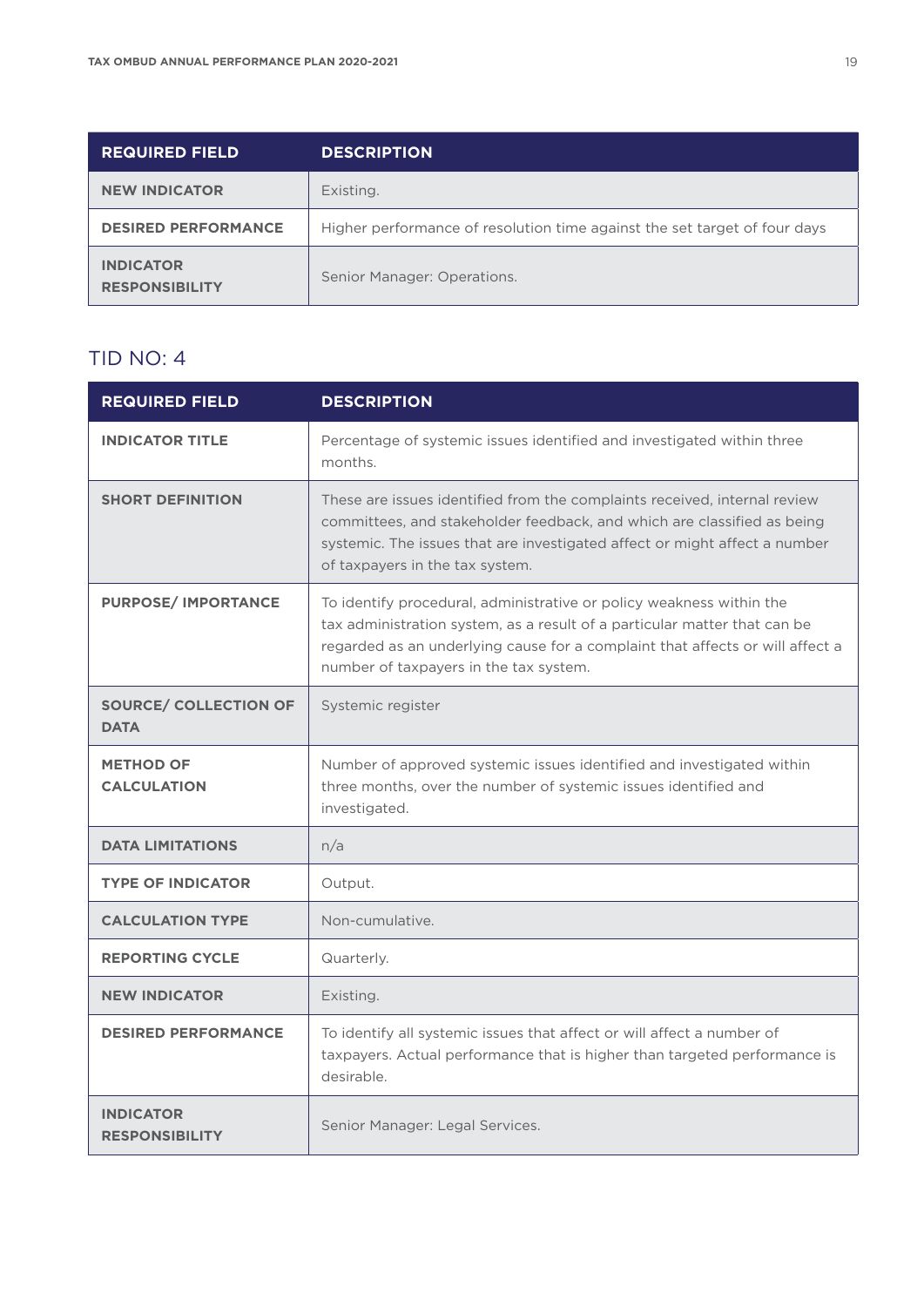| <b>REQUIRED FIELD</b>                       | <b>DESCRIPTION</b>                                                                                                                                                                                                                                                                      |
|---------------------------------------------|-----------------------------------------------------------------------------------------------------------------------------------------------------------------------------------------------------------------------------------------------------------------------------------------|
| <b>INDICATOR TITLE</b>                      | Time taken to complete systemic reports approved/ requested by Minister.                                                                                                                                                                                                                |
| <b>SHORT DEFINITION</b>                     | This measures the timeframe within which reports on identified systemic<br>issues are finalised, from the date of approval/ request by the Minister until<br>the final report is submitted to SARS.                                                                                     |
| <b>PURPOSE/ IMPORTANCE</b>                  | To identify and remedy procedural, administrative or policy weakness<br>within the tax administration system, as a result of a particular matter that<br>can be regarded as an underlying cause for a complaint that affects or will<br>affect a number of taxpayers in the tax system. |
| <b>SOURCE/ COLLECTION OF</b><br><b>DATA</b> | Progress report on investigations reports issued about the investigation.                                                                                                                                                                                                               |
| <b>METHOD OF</b><br><b>CALCULATION</b>      | Simple count of systemic investigation reports completed 6 months from<br>date of approval.                                                                                                                                                                                             |
| <b>DATA LIMITATIONS</b>                     | Commencement of the investigation is dependent on approval by the<br>Minister.                                                                                                                                                                                                          |
| <b>TYPE OF INDICATOR</b>                    | Output.                                                                                                                                                                                                                                                                                 |
| <b>CALCULATION TYPE</b>                     | Non-cumulative.                                                                                                                                                                                                                                                                         |
| <b>REPORTING CYCLE</b>                      | Annually.                                                                                                                                                                                                                                                                               |
| <b>NEW INDICATOR</b>                        | Existing.                                                                                                                                                                                                                                                                               |
| <b>DESIRED PERFORMANCE</b>                  | To investigate 100% of approved investigations within six months. Actual<br>performance that is higher than targeted performance is desirable.                                                                                                                                          |
| <b>INDICATOR</b><br><b>RESPONSIBILITY</b>   | Senior Manager: Legal Services.                                                                                                                                                                                                                                                         |

| <b>REQUIRED FIELD</b>      | <b>DESCRIPTION</b>                                                                                                                                                                                                                                                                                             |
|----------------------------|----------------------------------------------------------------------------------------------------------------------------------------------------------------------------------------------------------------------------------------------------------------------------------------------------------------|
| <b>INDICATOR TITLE</b>     | Percentage reduction of existing systemic issues implemented by SARS.                                                                                                                                                                                                                                          |
| <b>SHORT DEFINITION</b>    | The indicator measures the success of implementation of recommendations<br>on systemic issues that were resolved or finalised by SARS.                                                                                                                                                                         |
| <b>PURPOSE/ IMPORTANCE</b> | This will contribute towards efficient functioning of the tax administration<br>system. The knock-on effect will be a reduction in the number of<br>complaints lodged with the OTO, as a result of the underlying root<br>causes of complaints being addressed and resolved through systemic<br>investigation. |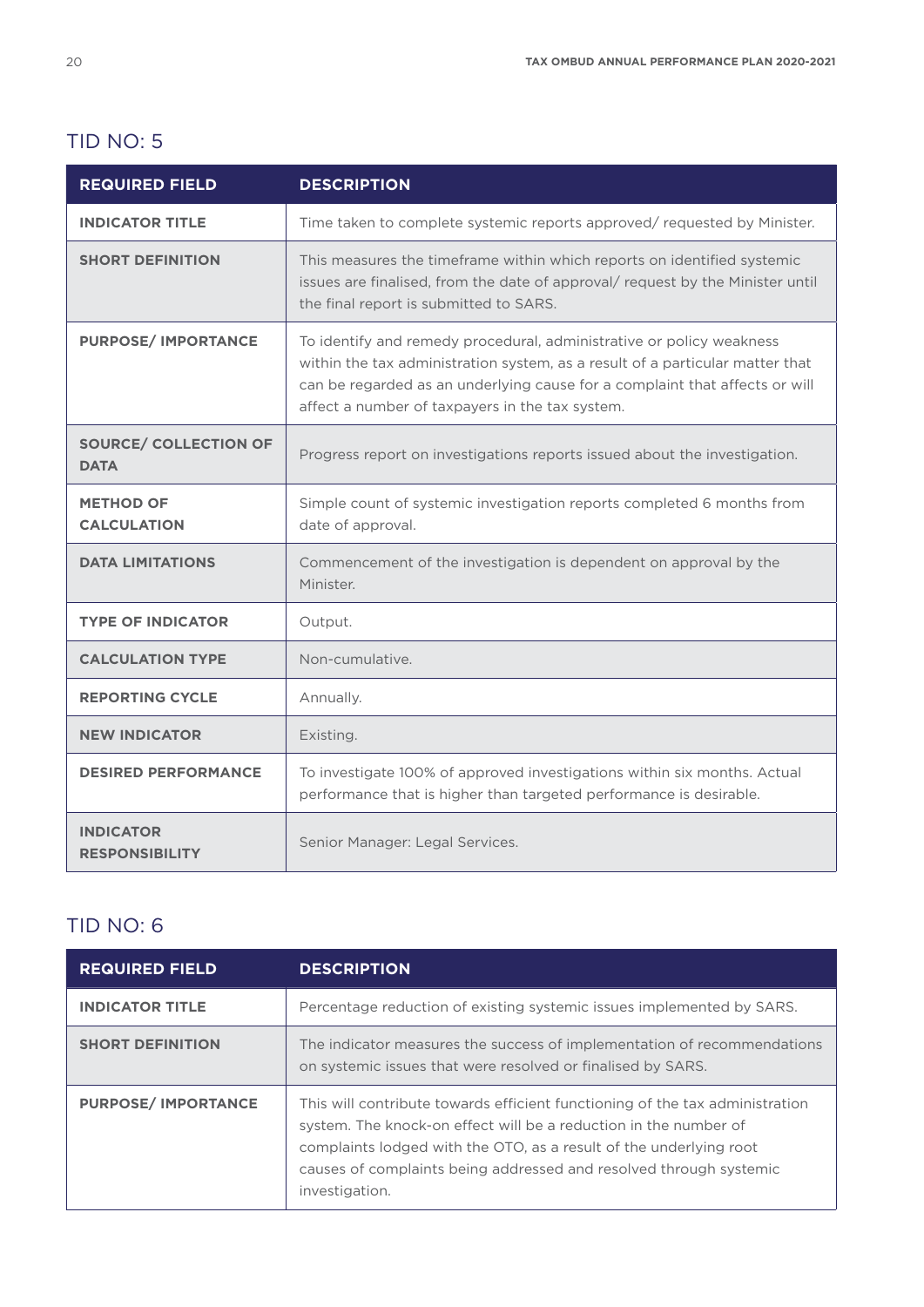| <b>REQUIRED FIELD</b>                       | <b>DESCRIPTION</b>                                                                                                                                             |
|---------------------------------------------|----------------------------------------------------------------------------------------------------------------------------------------------------------------|
| <b>SOURCE/ COLLECTION OF</b><br><b>DATA</b> | Systemic register.                                                                                                                                             |
| <b>METHOD OF</b><br><b>CALCULATION</b>      | Systemic issues implemented by SARS (only issues that were brought<br>forward from the previous year), divided by opening balance of systemic<br>issues X 100. |
| <b>DATA LIMITATIONS</b>                     | None.                                                                                                                                                          |
| <b>TYPE OF INDICATOR</b>                    | Output.                                                                                                                                                        |
| <b>CALCULATION TYPE</b>                     | Non-cumulative.                                                                                                                                                |
| <b>REPORTING CYCLE</b>                      | Annually.                                                                                                                                                      |
| <b>NEW INDICATOR</b>                        | New.                                                                                                                                                           |
| <b>DESIRED PERFORMANCE</b>                  | To make successful recommendations on all identified systemic issues.<br>Actual performance that is higher than targeted performance is desirable.             |
| <b>INDICATOR</b><br><b>RESPONSIBILITY</b>   | Senior Manager: Legal Services.                                                                                                                                |

| <b>REQUIRED FIELD</b>                       | <b>DESCRIPTION</b>                                                                                                                                                            |
|---------------------------------------------|-------------------------------------------------------------------------------------------------------------------------------------------------------------------------------|
| <b>INDICATOR TITLE</b>                      | Develop a taxpayer tax compendium of rights and obligations.                                                                                                                  |
| <b>SHORT DEFINITION</b>                     | Collate and draft a taxpayer handbook on taxpayer rights and obligations.                                                                                                     |
| <b>PURPOSE/ IMPORTANCE</b>                  | To provide taxpayers with further information regarding their rights and<br>obligations. An informed taxpayer base will result in a more efficient and<br>compliant taxpayer. |
| <b>SOURCE/ COLLECTION OF</b><br><b>DATA</b> | Progress reports.                                                                                                                                                             |
| <b>METHOD OF</b><br><b>CALCULATION</b>      | Non-cumulative.                                                                                                                                                               |
| <b>DATA LIMITATIONS</b>                     | None.                                                                                                                                                                         |
| <b>TYPE OF INDICATOR</b>                    | Output.                                                                                                                                                                       |
| <b>CALCULATION TYPE</b>                     | Non-cumulative.                                                                                                                                                               |
| <b>REPORTING CYCLE</b>                      | Annually.                                                                                                                                                                     |
| <b>NEW INDICATOR</b>                        | New.                                                                                                                                                                          |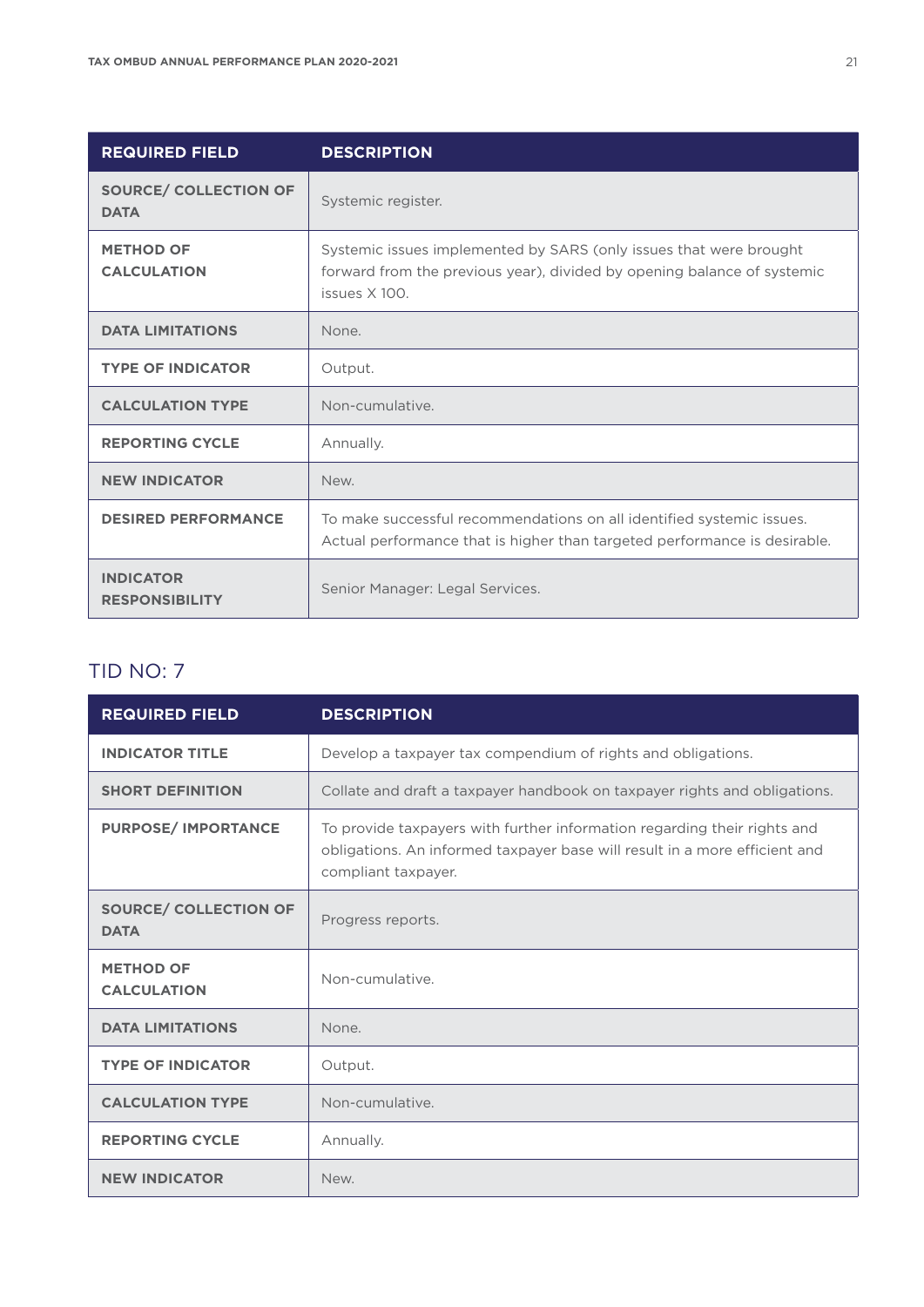| <b>REQUIRED FIELD</b>                     | <b>DESCRIPTION</b>                                                                                                        |
|-------------------------------------------|---------------------------------------------------------------------------------------------------------------------------|
| <b>DESIRED PERFORMANCE</b>                | To have an approved taxpayer tax compendium. Actual performance that is<br>higher than targeted performance is desirable. |
| <b>INDICATOR</b><br><b>RESPONSIBILITY</b> | Senior Manager: Legal Services.                                                                                           |

| <b>REQUIRED FIELD</b>                       | <b>DESCRIPTION</b>                                                                                                                                                                                                                                                                  |
|---------------------------------------------|-------------------------------------------------------------------------------------------------------------------------------------------------------------------------------------------------------------------------------------------------------------------------------------|
| <b>INDICATOR TITLE</b>                      | Percentage of customers satisfied with the OTO complaint resolution<br>process.                                                                                                                                                                                                     |
| <b>SHORT DEFINITION</b>                     | Survey of taxpayers regarding the complaints resolution process.                                                                                                                                                                                                                    |
| <b>PURPOSE/ IMPORTANCE</b>                  | To continuously provide rational and fair reasons for recommendations<br>and action taken, while also ensuring that complainants understand the<br>rationale and feel that the process has provided sufficient opportunity for<br>their case to be reviewed fairly and impartially. |
| <b>SOURCE/ COLLECTION OF</b><br><b>DATA</b> | Survey report results and Service Manager data.                                                                                                                                                                                                                                     |
| <b>METHOD OF</b><br><b>CALCULATION</b>      | The satisfaction is based on the Ten Point Mean Score of the survey<br>questions and the mode.                                                                                                                                                                                      |
| <b>DATA LIMITATIONS</b>                     | Non-participation by taxpayers. No response received from taxpayer.                                                                                                                                                                                                                 |
| <b>TYPE OF INDICATOR</b>                    | Efficiency and impact.                                                                                                                                                                                                                                                              |
| <b>CALCULATION TYPE</b>                     | Cumulative.                                                                                                                                                                                                                                                                         |
| <b>REPORTING CYCLE</b>                      | Quarterly; annually.                                                                                                                                                                                                                                                                |
| <b>NEW INDICATOR</b>                        | Existing.                                                                                                                                                                                                                                                                           |
| <b>DESIRED PERFORMANCE</b>                  | Improved business process to enable efficiency in delivering service to<br>taxpayers.                                                                                                                                                                                               |
| <b>INDICATOR</b><br><b>RESPONSIBILITY</b>   | Senior Manager: Operations.                                                                                                                                                                                                                                                         |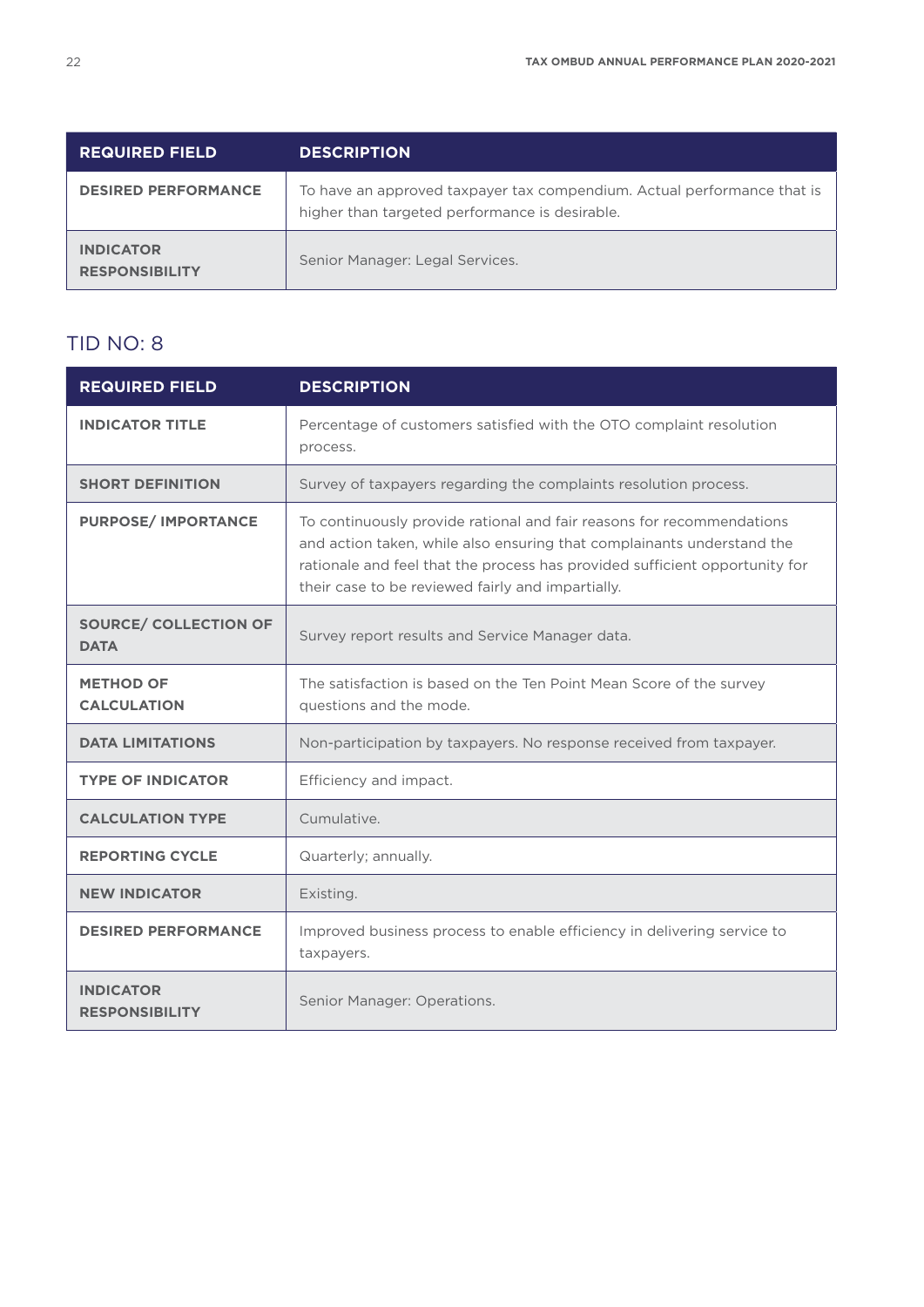| <b>REQUIRED FIELD</b>                       | <b>DESCRIPTION</b>                                                                                |
|---------------------------------------------|---------------------------------------------------------------------------------------------------|
| <b>INDICATOR TITLE</b>                      | Number of external newsletters published.                                                         |
| <b>SHORT DEFINITION</b>                     | Platform to engage and communicate with external stakeholders.                                    |
| <b>PURPOSE/ IMPORTANCE</b>                  | Keep stakeholders abreast of important developments at the OTO and in<br>the tax recourse sphere. |
| <b>SOURCE/ COLLECTION OF</b><br><b>DATA</b> | Business units and stakeholders. Perspective articles published.                                  |
| <b>METHOD OF</b><br><b>CALCULATION</b>      | Simple count.                                                                                     |
| <b>DATA LIMITATIONS</b>                     | None.                                                                                             |
| <b>TYPE OF INDICATOR</b>                    | Output.                                                                                           |
| <b>CALCULATION TYPE</b>                     | Non-cumulative.                                                                                   |
| <b>REPORTING CYCLE</b>                      | Quarterly.                                                                                        |
| <b>NEW INDICATOR</b>                        | Existing.                                                                                         |
| <b>DESIRED PERFORMANCE</b>                  | Informed and engaged stakeholders.                                                                |
| <b>INDICATOR</b><br><b>RESPONSIBILITY</b>   | Senior Manager: Communications and Outreach                                                       |

| <b>REQUIRED FIELD</b>                       | <b>DESCRIPTION</b>                                                                                                                                      |
|---------------------------------------------|---------------------------------------------------------------------------------------------------------------------------------------------------------|
| <b>INDICATOR TITLE</b>                      | Percentage of digital communications framework implemented.                                                                                             |
| <b>SHORT DEFINITION</b>                     | A five-year digital framework that will improve the OTO's efficiency and<br>brand presence, and promote accessibility of our services to all taxpayers. |
| <b>PURPOSE/ IMPORTANCE</b>                  | Communicate, and promote accessibility and awareness of the services of<br>the OTO through digital platforms.                                           |
| <b>SOURCE/ COLLECTION OF</b><br><b>DATA</b> | Digital framework.                                                                                                                                      |
| <b>METHOD OF</b><br><b>CALCULATION</b>      | Total digital communications activities/initiatives implemented, divided by<br>total digital communications activities/initiatives planned X 100.       |
| <b>DATA LIMITATIONS</b>                     | None.                                                                                                                                                   |
| <b>TYPE OF INDICATOR</b>                    | Activity.                                                                                                                                               |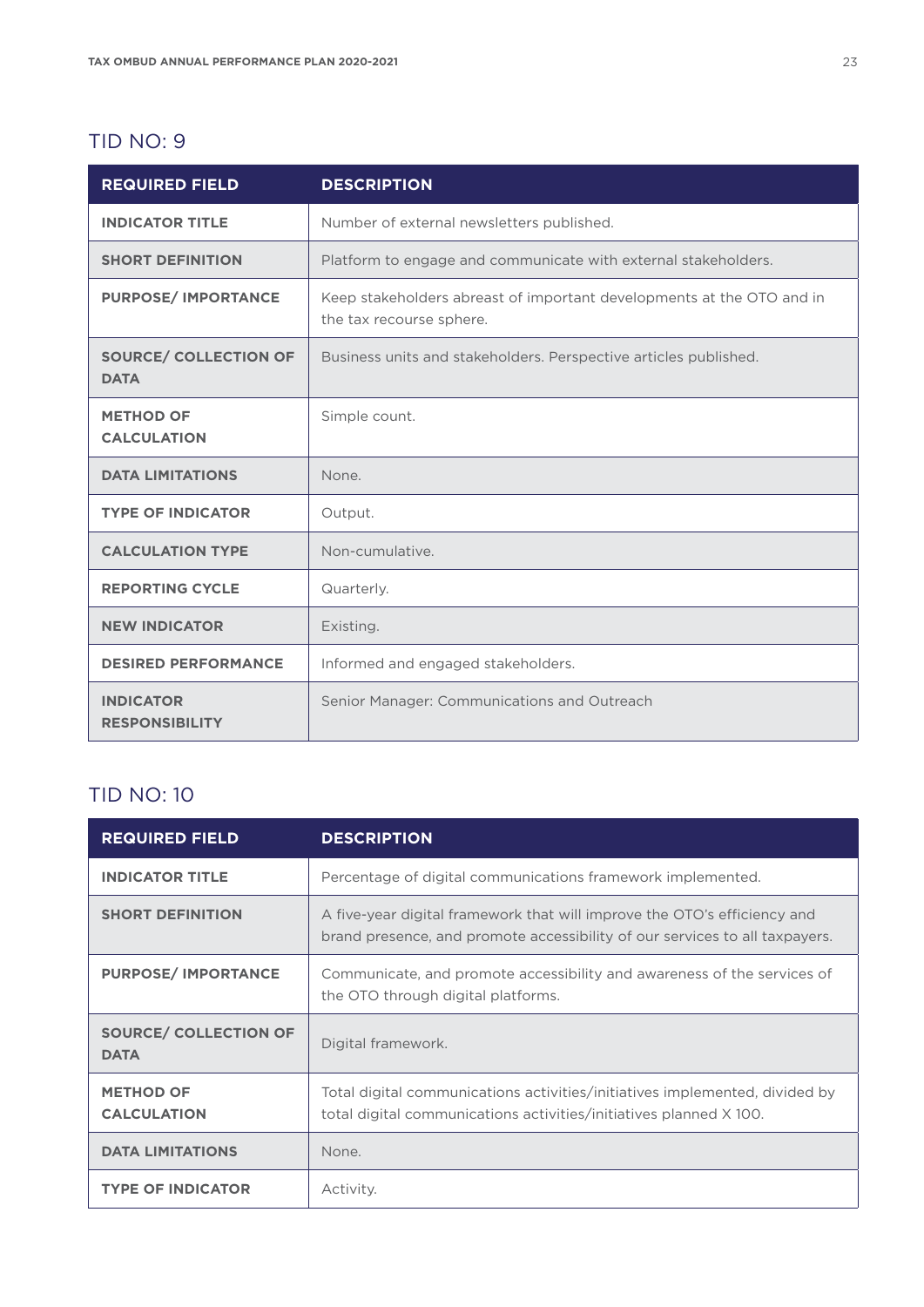| <b>REQUIRED FIELD</b>                     | <b>DESCRIPTION</b>                                           |
|-------------------------------------------|--------------------------------------------------------------|
| <b>CALCULATION TYPE</b>                   | Non-cumulative.                                              |
| <b>REPORTING CYCLE</b>                    | Quarterly.                                                   |
| <b>NEW INDICATOR</b>                      | New.                                                         |
| <b>DESIRED PERFORMANCE</b>                | Improved accessibility, efficiency and awareness of the OTO. |
| <b>INDICATOR</b><br><b>RESPONSIBILITY</b> | Senior Manager Communications and Outreach.                  |

| <b>REQUIRED FIELD</b>                       | <b>DESCRIPTION</b>                                                                                                                        |
|---------------------------------------------|-------------------------------------------------------------------------------------------------------------------------------------------|
| <b>INDICATOR TITLE</b>                      | Percentage of the community outreach activity framework implemented.                                                                      |
| <b>SHORT DEFINITION</b>                     | Activities aimed at educating stakeholders about the OTO and the services<br>offered.                                                     |
| <b>PURPOSE/ IMPORTANCE</b>                  | Educate and create awareness about the existence of the OTO and the<br>services offered.                                                  |
| <b>SOURCE/ COLLECTION OF</b><br><b>DATA</b> | Report on implementation of the framework.                                                                                                |
| <b>METHOD OF</b><br><b>CALCULATION</b>      | Total community outreach activities/initiatives implemented, divided by<br>total community outreach activities/initiatives planned X 100. |
| <b>DATA LIMITATIONS</b>                     | The OTO will only count information at its disposal, due to lack of<br>automation.                                                        |
| <b>TYPE OF INDICATOR</b>                    | Output.                                                                                                                                   |
| <b>CALCULATION TYPE</b>                     | Non-cumulative.                                                                                                                           |
| <b>REPORTING CYCLE</b>                      | Quarterly.                                                                                                                                |
| <b>NEW INDICATOR</b>                        | Existing.                                                                                                                                 |
| <b>DESIRED PERFORMANCE</b>                  | Widespread awareness of the OTO and the services offered.                                                                                 |
| <b>INDICATOR</b><br><b>RESPONSIBILITY</b>   | Senior Manager: Communications and Outreach.                                                                                              |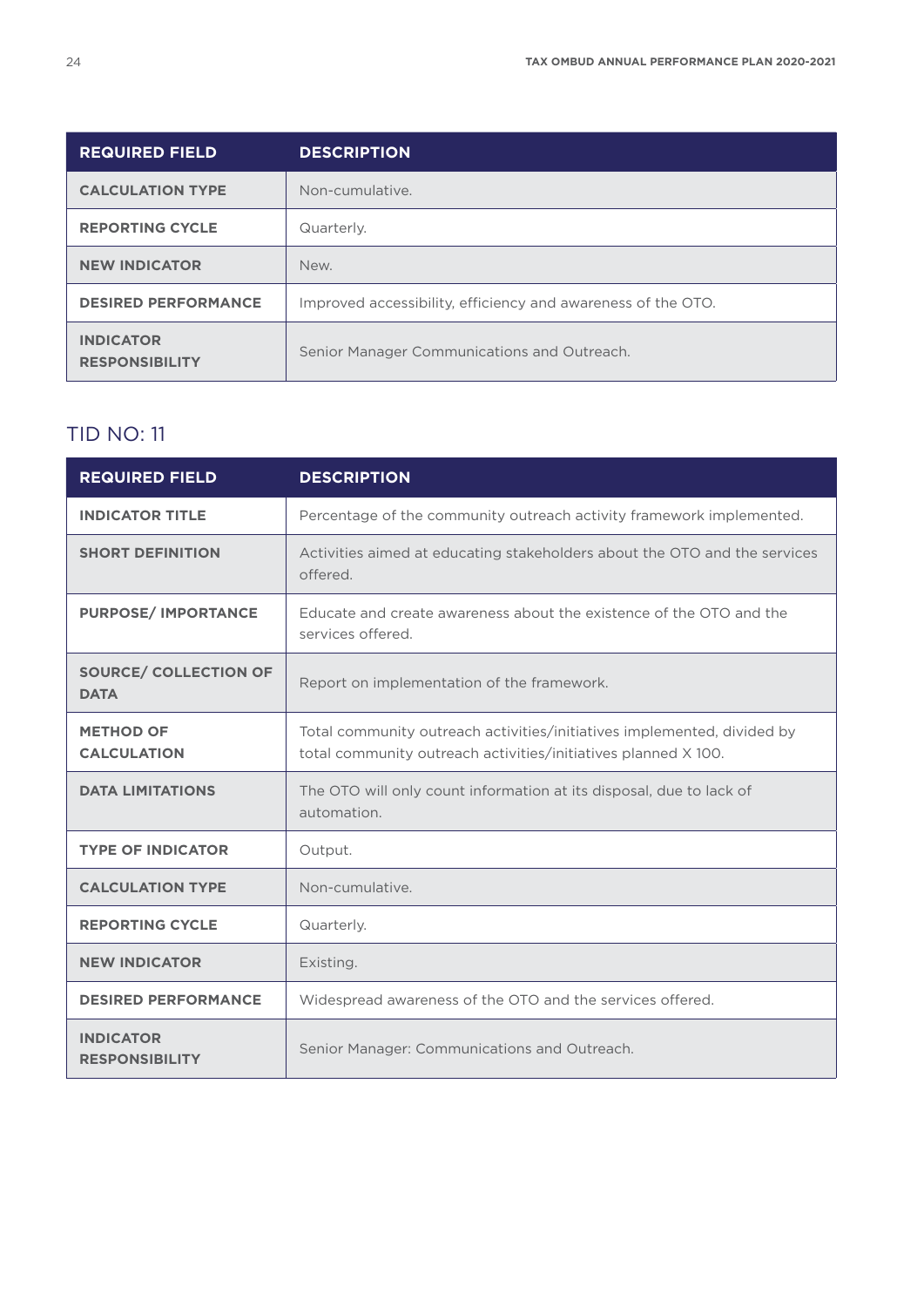| <b>REQUIRED FIELD</b>                       | <b>DESCRIPTION</b>                                                                                                                                                                     |
|---------------------------------------------|----------------------------------------------------------------------------------------------------------------------------------------------------------------------------------------|
| <b>INDICATOR TITLE</b>                      | Percentage reduction in average cost of reviewing a complaint, year-on-<br>year.                                                                                                       |
| <b>SHORT DEFINITION</b>                     | Adopting efficient processes that reduce the cost of complaint resolution.                                                                                                             |
| <b>PURPOSE/ IMPORTANCE</b>                  | To measure efficiency in resolving a complaint.                                                                                                                                        |
|                                             | To become truly taxpayer-centric, by providing a consistently high-quality<br>service at minimal cost, by creating an agile organisation that can scale<br>efficiently to meet demand. |
| <b>SOURCE/ COLLECTION OF</b><br><b>DATA</b> | SAP finance reports and Service Manager.                                                                                                                                               |
| <b>METHOD OF</b><br><b>CALCULATION</b>      | Total cost of complaints resolution, divided by total number of complaints<br>finalised.                                                                                               |
|                                             | Compare year on year: Current year cost of reviewing a complaint less<br>previous year's cost of reviewing a complaint, divided by previous year's<br>cost of reviewing a complaint.   |
| <b>DATA LIMITATIONS</b>                     | None.                                                                                                                                                                                  |
| <b>TYPE OF INDICATOR</b>                    | Efficiency and economy                                                                                                                                                                 |
| <b>CALCULATION TYPE</b>                     | Cumulative.                                                                                                                                                                            |
| <b>REPORTING CYCLE</b>                      | Quarterly.                                                                                                                                                                             |
| <b>NEW INDICATOR</b>                        | Existing.                                                                                                                                                                              |
| <b>DESIRED PERFORMANCE</b>                  | To reduce the cost of resolving a complaint.                                                                                                                                           |
| <b>INDICATOR</b><br><b>RESPONSIBILITY</b>   | Senior Manager: Office Enablement.                                                                                                                                                     |

| <b>REQUIRED FIELD</b>     | <b>DESCRIPTION</b>                                                                                                                                                                                      |
|---------------------------|---------------------------------------------------------------------------------------------------------------------------------------------------------------------------------------------------------|
| <b>INDICATOR TITLE</b>    | Percentage of stakeholder framework implemented.                                                                                                                                                        |
| <b>SHORT DEFINITION</b>   | A five-year stakeholder framework that promotes optimal engagement<br>and collaboration to ensure efficient interaction between the OTO and its<br>stakeholders and the strengthening of relationships. |
| <b>PURPOSE/IMPORTANCE</b> | Promote, educate and create awareness of the OTO's services.                                                                                                                                            |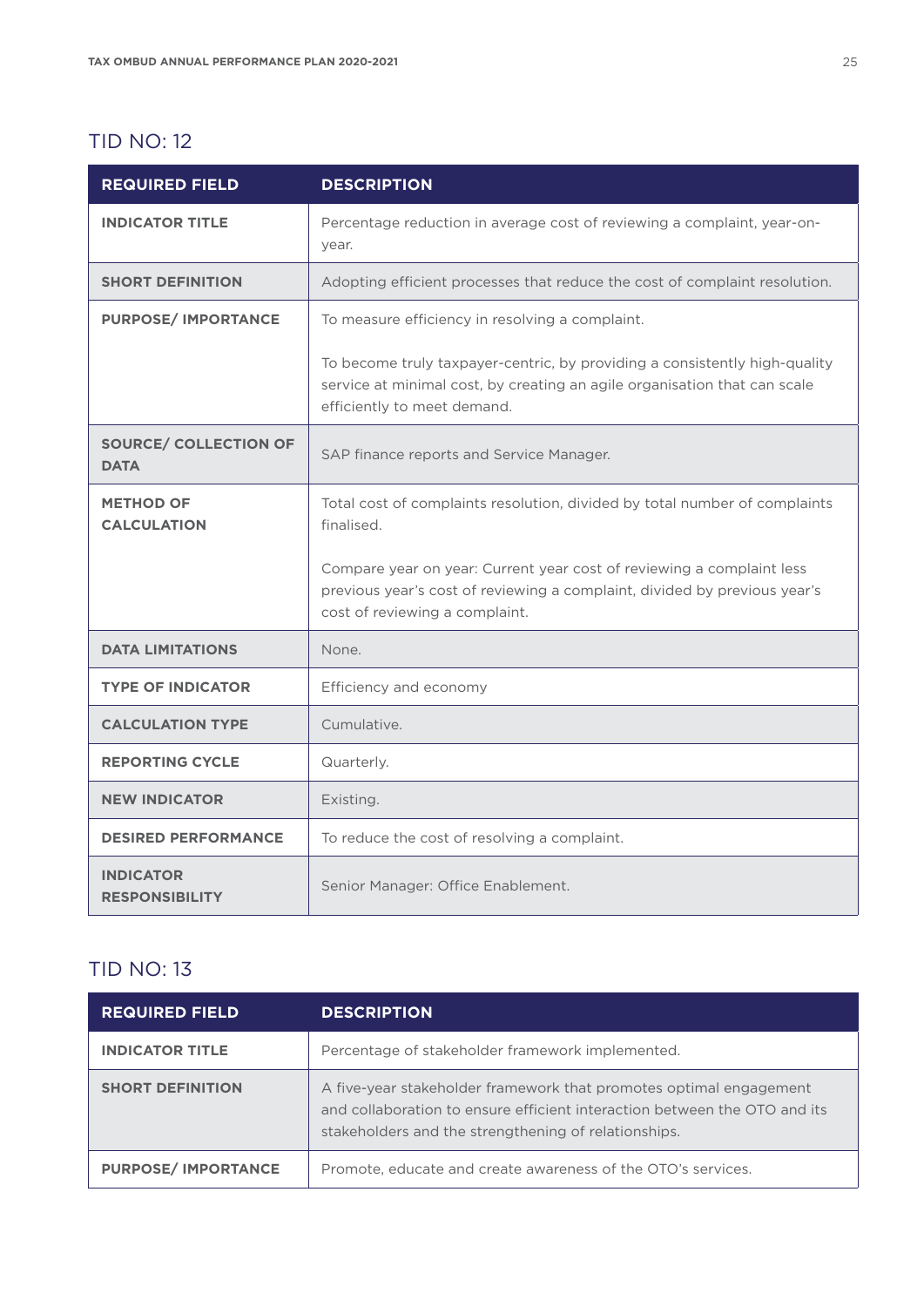| <b>REQUIRED FIELD</b>                     | <b>DESCRIPTION</b>                                                                                                                |
|-------------------------------------------|-----------------------------------------------------------------------------------------------------------------------------------|
| <b>SOURCE/ COLLECTION OF</b>              | Register of collaboration and stakeholder engagement events held.                                                                 |
| <b>DATA</b>                               | Attendance register of stakeholder engagement events.                                                                             |
| <b>METHOD OF</b><br><b>CALCULATION</b>    | Number of stakeholder engagement activities implemented, divided by<br>number of stakeholder engagement activities planned X 100. |
| <b>DATA LIMITATIONS</b>                   | None.                                                                                                                             |
| <b>TYPE OF INDICATOR</b>                  | Activity.                                                                                                                         |
| <b>CALCULATION TYPE</b>                   | Non-cumulative.                                                                                                                   |
| <b>REPORTING CYCLE</b>                    | Annually.                                                                                                                         |
| <b>NEW INDICATOR</b>                      | New.                                                                                                                              |
| <b>DESIRED PERFORMANCE</b>                | Promote the OTO to all stakeholders.                                                                                              |
| <b>INDICATOR</b><br><b>RESPONSIBILITY</b> | Senior Manager: Communications and Outreach.                                                                                      |

| <b>REQUIRED FIELD</b>                       | <b>DESCRIPTION</b>                                                                                                                                  |
|---------------------------------------------|-----------------------------------------------------------------------------------------------------------------------------------------------------|
| <b>INDICATOR TITLE</b>                      | Tax administration amendment proposals sent to Treasury for<br>consideration.                                                                       |
| <b>SHORT DEFINITION</b>                     | These are proposed changes or additions to be effected to the section of<br>the Tax Administration Act that deals with the Office of the Tax Ombud. |
| <b>PURPOSE/IMPORTANCE</b>                   | To improve or enhance the Tax Administration Act sections that deal with<br>the Office of the Tax Ombud.                                            |
| <b>SOURCE/ COLLECTION OF</b><br><b>DATA</b> | Amendment proposals sent to National Treasury.                                                                                                      |
| <b>METHOD OF</b><br><b>CALCULATION</b>      | Simple count.                                                                                                                                       |
| <b>DATA LIMITATIONS</b>                     | None.                                                                                                                                               |
| <b>TYPE OF INDICATOR</b>                    | Input.                                                                                                                                              |
| <b>CALCULATION TYPE</b>                     | Non-cumulative.                                                                                                                                     |
| <b>REPORTING CYCLE</b>                      | Annually.                                                                                                                                           |
| <b>NEW INDICATOR</b>                        | New.                                                                                                                                                |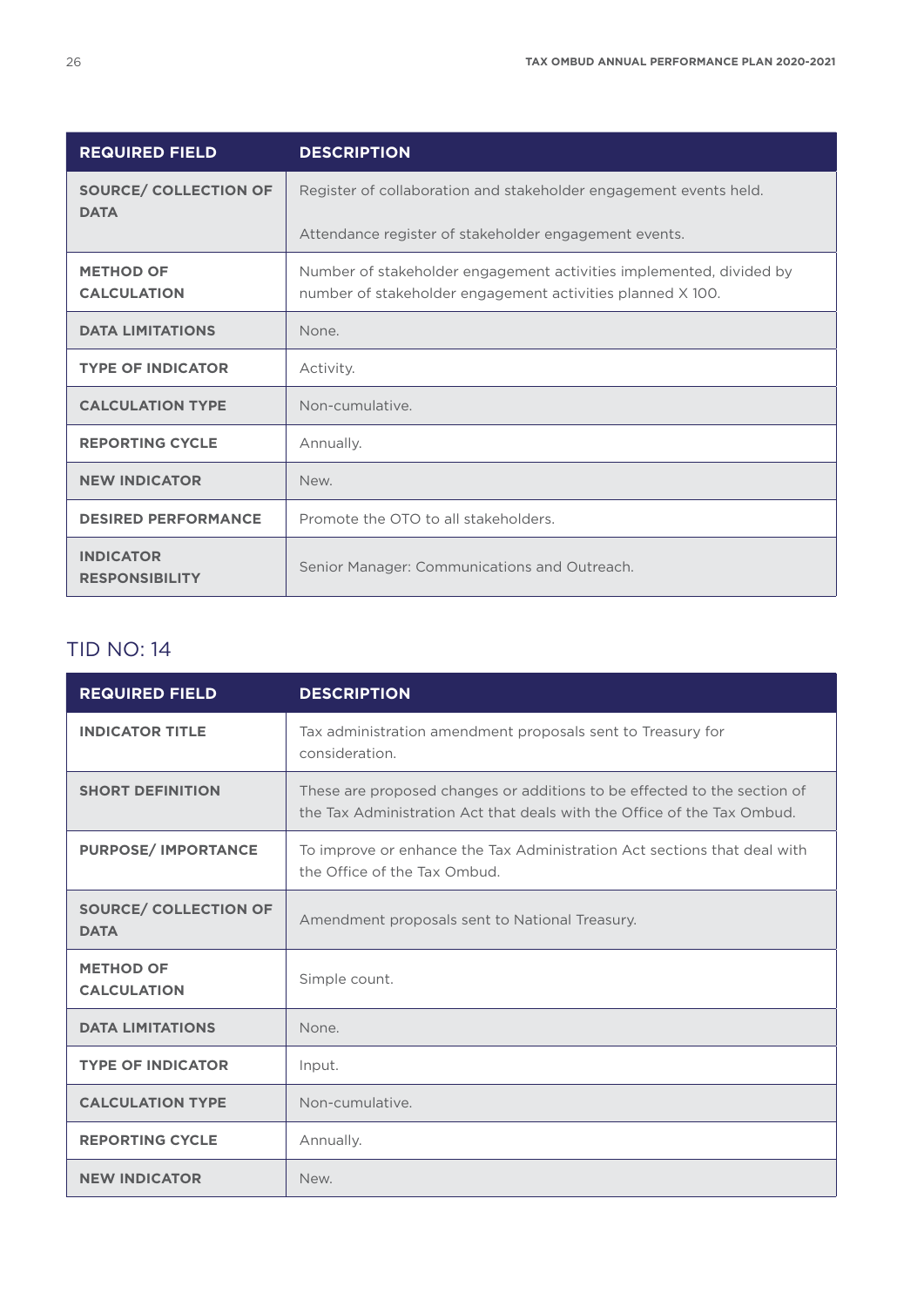| <b>REQUIRED FIELD</b>                     | <b>DESCRIPTION</b>                           |
|-------------------------------------------|----------------------------------------------|
| <b>DESIRED PERFORMANCE</b>                | Updated and relevant Tax Administration Act. |
| <b>INDICATOR</b><br><b>RESPONSIBILITY</b> | Senior Manager: Legal Services               |

| <b>REQUIRED FIELD</b>                       | <b>DESCRIPTION</b>                                                                                                                                                                         |
|---------------------------------------------|--------------------------------------------------------------------------------------------------------------------------------------------------------------------------------------------|
| <b>INDICATOR TITLE</b>                      | Number of SLAs, MOUs or formal interventions with stakeholders.                                                                                                                            |
| <b>SHORT DEFINITION</b>                     | Ensure SLAs, MOUs or other formal interventions with stakeholders are<br>initiated, where required. Ensure that SLAs that have already been entered<br>into remain current and achievable. |
| <b>PURPOSE/ IMPORTANCE</b>                  | To provide certainty on how any interactions between stakeholders and the<br>OTO should be conducted.                                                                                      |
| <b>SOURCE/ COLLECTION OF</b><br><b>DATA</b> | Emails; draft documents; signed agreements or finalised interventions.                                                                                                                     |
| <b>METHOD OF</b><br><b>CALCULATION</b>      | Simple count.                                                                                                                                                                              |
| <b>DATA LIMITATIONS</b>                     | None.                                                                                                                                                                                      |
| <b>TYPE OF INDICATOR</b>                    | Output.                                                                                                                                                                                    |
| <b>CALCULATION TYPE</b>                     | Non-cumulative.                                                                                                                                                                            |
| <b>REPORTING CYCLE</b>                      | Annual.                                                                                                                                                                                    |
| <b>NEW INDICATOR</b>                        | New.                                                                                                                                                                                       |
| <b>DESIRED PERFORMANCE</b>                  | To improve the efficiency of rendering the service and minimise the<br>administrative cost of doing business.                                                                              |
| <b>INDICATOR</b><br><b>RESPONSIBILITY</b>   | Senior Manager: Legal Services.                                                                                                                                                            |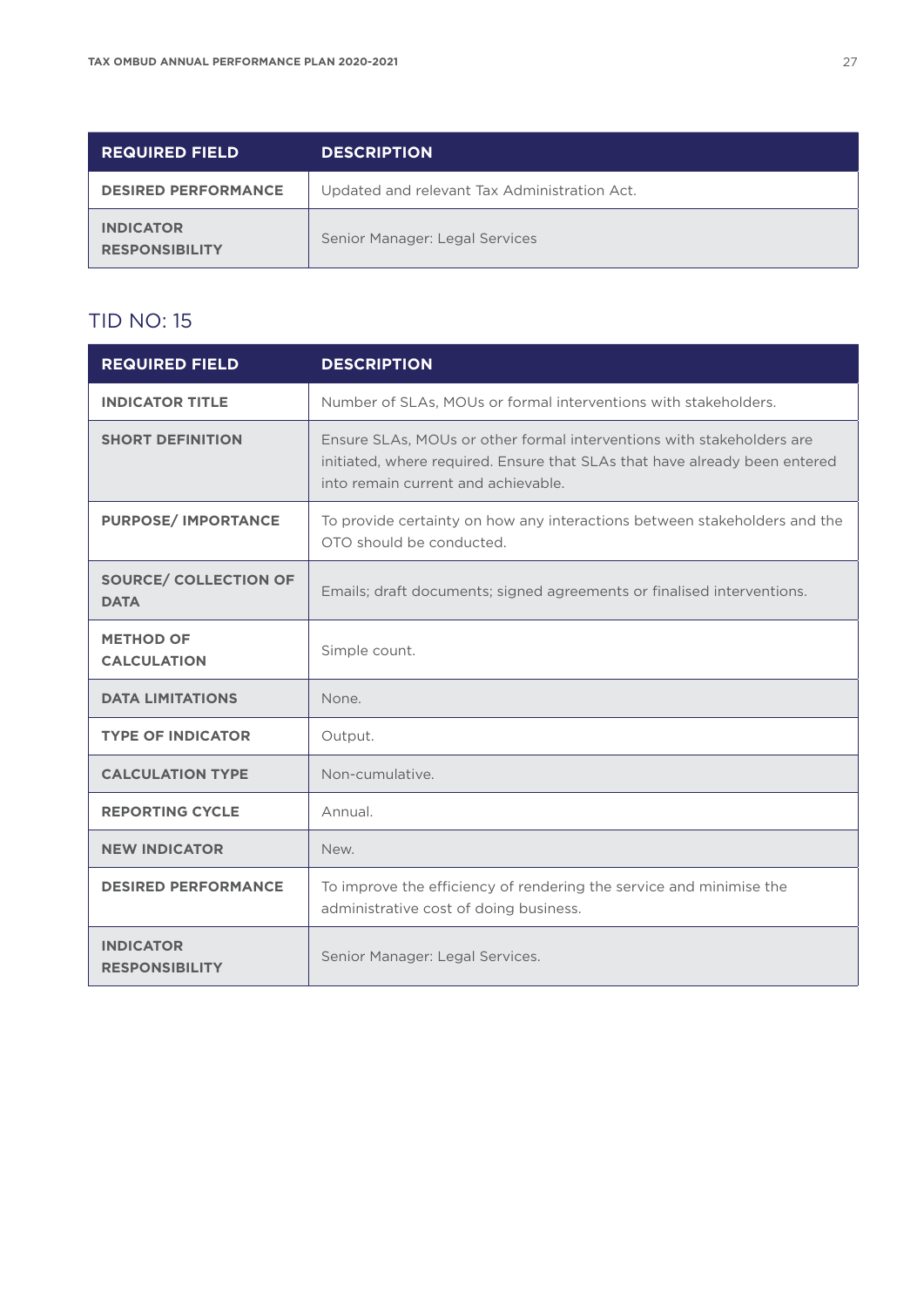## 11. KEY CONCEPTS

| <b>TERM</b>             | <b>DESCRIPTION</b>                                                                                                                                                                                                                                                                                                  |
|-------------------------|---------------------------------------------------------------------------------------------------------------------------------------------------------------------------------------------------------------------------------------------------------------------------------------------------------------------|
| Accepted complaint      | A complaint that:<br>falls within the mandate of the OTO;<br>a)<br>none of the limitations to the TO's authority apply to; and<br>b)<br>The complainant has exhausted the SARS internal complaints resolution<br>mechanisms, unless the OTO has determined that there are compelling<br>circumstances to not do so. |
| Cancelled complaint     | A complaint case that is discarded on the Complaint Management System<br>due to a capturing error.                                                                                                                                                                                                                  |
| Case                    | A formal complaint logged on the OTO Complaint Management System.                                                                                                                                                                                                                                                   |
| Complainant             | Any person who lodges a complaint with the OTO.                                                                                                                                                                                                                                                                     |
| Complaint               | An expression of dissatisfaction or allegation of wrongdoing by a taxpayer<br>regarding a service matter or a procedural or administrative matter arising<br>from the application of the provisions of a tax Act by SARS.                                                                                           |
| Decision                | The outcome reached after consideration of all the facts of a complaint<br>submitted to the OTO during evaluation and review of the complaint.                                                                                                                                                                      |
| Evaluation of complaint | A consideration of the applicable facts of a complaint to determine if a<br>complaint falls within the mandate of the Tax Ombud or if any limitations<br>to the Tax Ombud's authority applies.                                                                                                                      |
| Finalised complaint     | A complaint that is closed by the OTO in the following ways:<br>Accepted and resolved;<br>a)<br>Accepted and terminated; or<br>b)<br>Rejected.<br>$\mathsf{C}$ )                                                                                                                                                    |
| Investigation           | A process undertaken to establish and document relevant facts, reach<br>appropriate conclusions based on the available evidence, and determine a<br>suitable course of action.                                                                                                                                      |
| Recommendation          | A proposal sent to SARS on how to best address the complaint or a<br>proposal sent to the complainant on how to best address the complaint<br>lodged.                                                                                                                                                               |
| Rejected complaint      | A complaint that does not fall within the mandate of the Tax Ombud.                                                                                                                                                                                                                                                 |
| Review of complaint     | Considering the merits of the complaint to determine:<br>if SARS was at fault/erred in its application of a tax act; and<br>a)<br>how to best resolve the complaint.<br>b)                                                                                                                                          |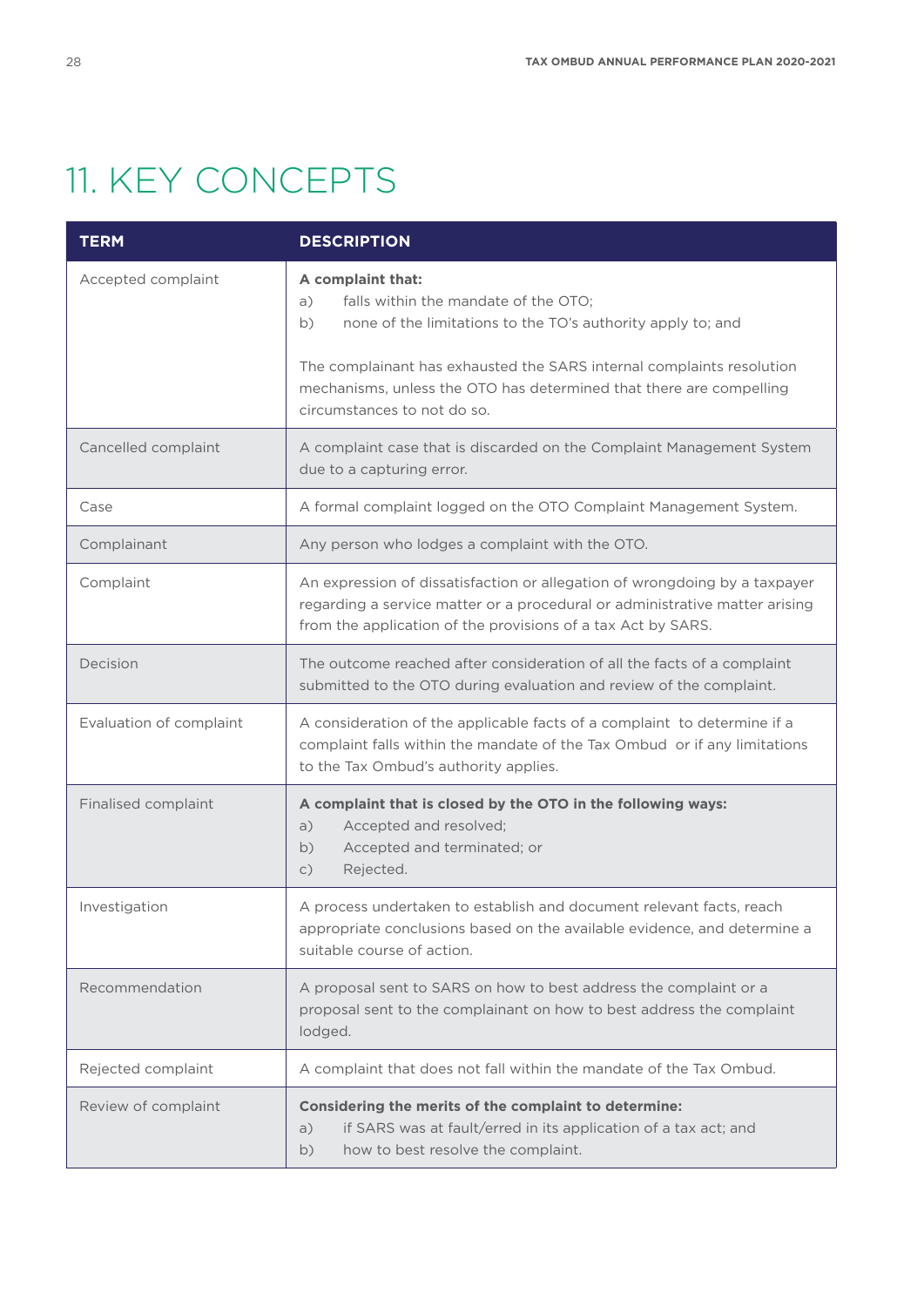| <b>TERM</b>            | <b>DESCRIPTION</b>                                                                                                                                                                                              |
|------------------------|-----------------------------------------------------------------------------------------------------------------------------------------------------------------------------------------------------------------|
| Systemic investigation | An investigation initiated by the OTO or requested by the Finance Minister<br>into the possible underlying root cause of a complaint that will affect<br>multiple taxpayers or a class of taxpayers negatively. |
| Taxpayer               | Any person or entity chargeable with any tax levied under any tax Act.                                                                                                                                          |
| Terminated complaint   | An accepted complaint that is finalised before completion of the review<br>process.                                                                                                                             |

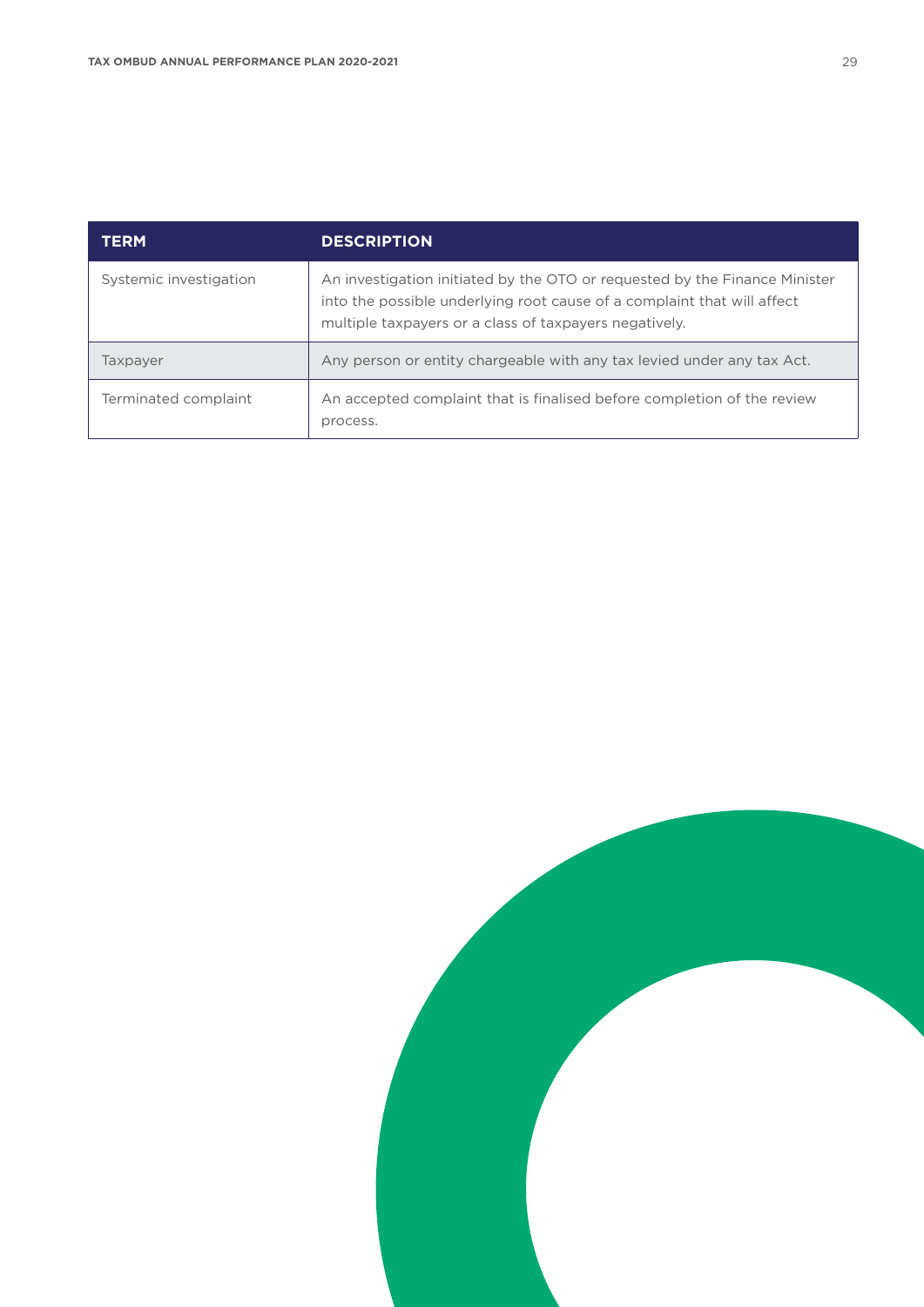# **ABBREVIATIONS**

| <b>APP</b>    | Annual Performance Plan                                              |
|---------------|----------------------------------------------------------------------|
| <b>CPI</b>    | <b>Consumer Price Index</b>                                          |
| <b>ENE</b>    | <b>Estimates of National Expenditure</b>                             |
| <b>ENPS</b>   | Employee Net Promoter Score                                          |
| <b>GDP</b>    | <b>Gross Domestic Product</b>                                        |
| IT            | Information Technology                                               |
| <b>LBC</b>    | Large Business Centre                                                |
| <b>MoU</b>    | Memorandum of Understanding                                          |
| <b>MTBPS</b>  | Medium Term Budget Policy Statement                                  |
| <b>MTEF</b>   | Medium Term Expenditure Framework                                    |
| <b>OTO</b>    | Office of the Tax Ombud                                              |
| <b>PESTEL</b> | Political, Economic, Social, Technological, Environmental, and Legal |
| <b>SARS</b>   | South African Revenue Service                                        |
| <b>SLA</b>    | Service Level Agreement                                              |
| <b>SWOT</b>   | Strengths, Weaknesses, Opportunities, and Threats                    |
| <b>TAA</b>    | Tax Administration Act                                               |
| <b>TID</b>    | <b>Technical Indicator Description</b>                               |
| TO.           | Tax Ombud                                                            |
| <b>VAT</b>    | Value Added Tax                                                      |